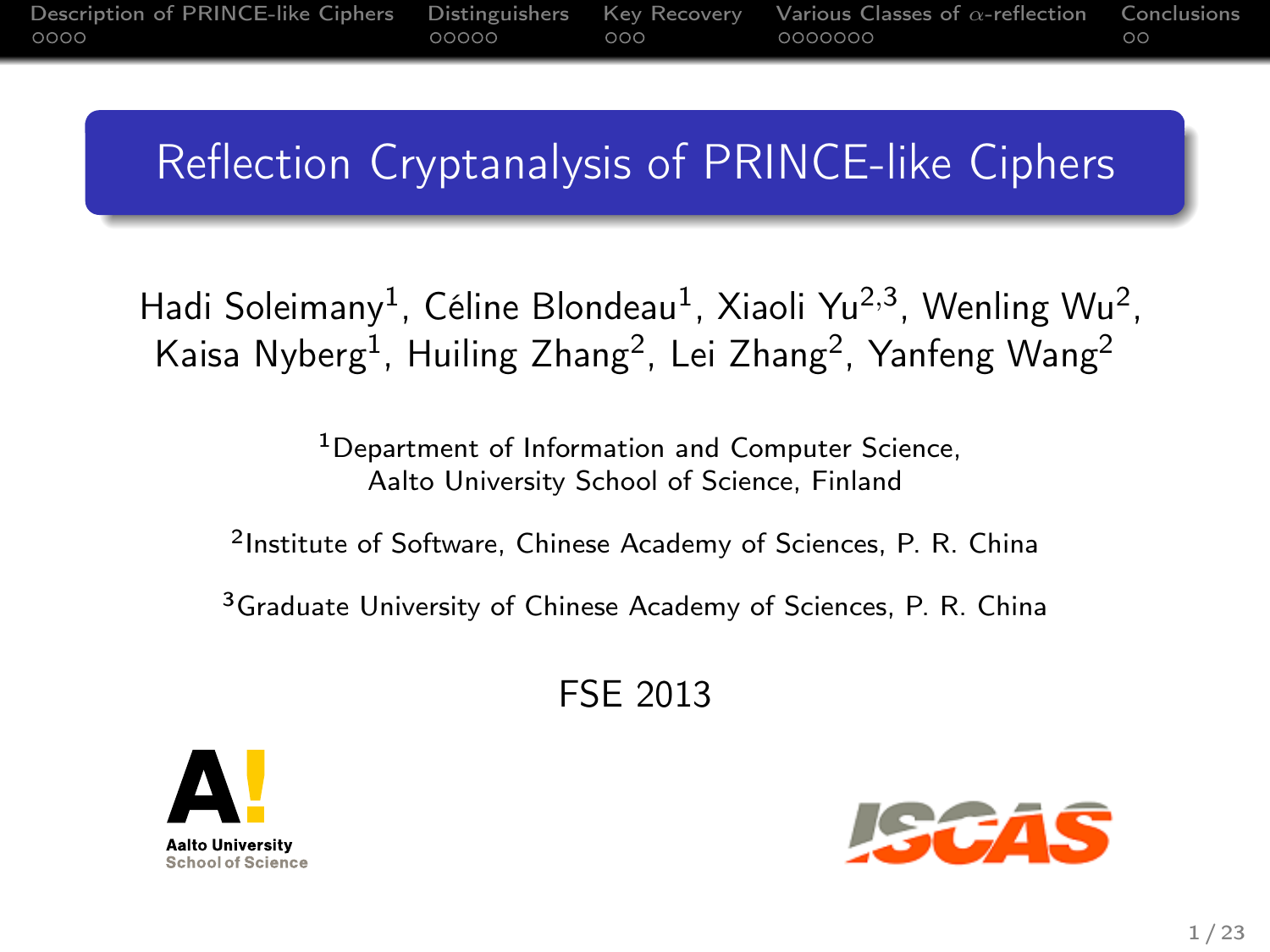| Description of PRINCE-like Ciphers Distinguishers Key Recovery Various Classes of $\alpha$ -reflection Conclusions<br>0000 | 00000 | $000-$ | 0000000 | $\circ$ |
|----------------------------------------------------------------------------------------------------------------------------|-------|--------|---------|---------|
| Outline                                                                                                                    |       |        |         |         |



- [Distinguishers](#page-19-0)
- [Key Recovery](#page-36-0)
- [Various Classes of](#page-42-0) α-reflection

### [Conclusions](#page-57-0)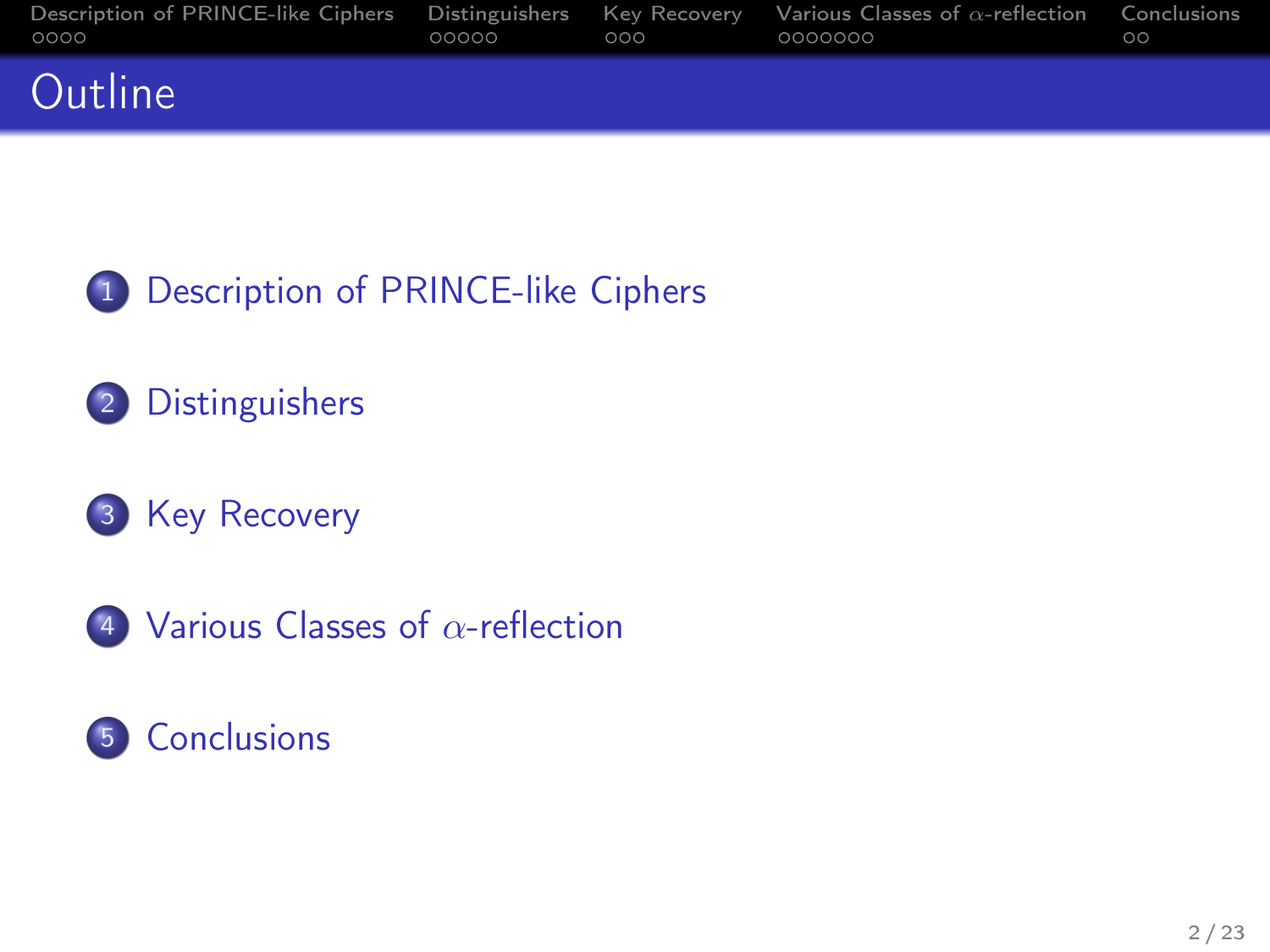| <b>Description of PRINCE-like Ciphers</b> Distinguishers Key Recovery Various Classes of $\alpha$ -reflection |       |     |         | Conclusions |
|---------------------------------------------------------------------------------------------------------------|-------|-----|---------|-------------|
| 0000                                                                                                          | 00000 | 000 | 0000000 | $\circ$     |



## [Distinguishers](#page-19-0)





<span id="page-2-0"></span>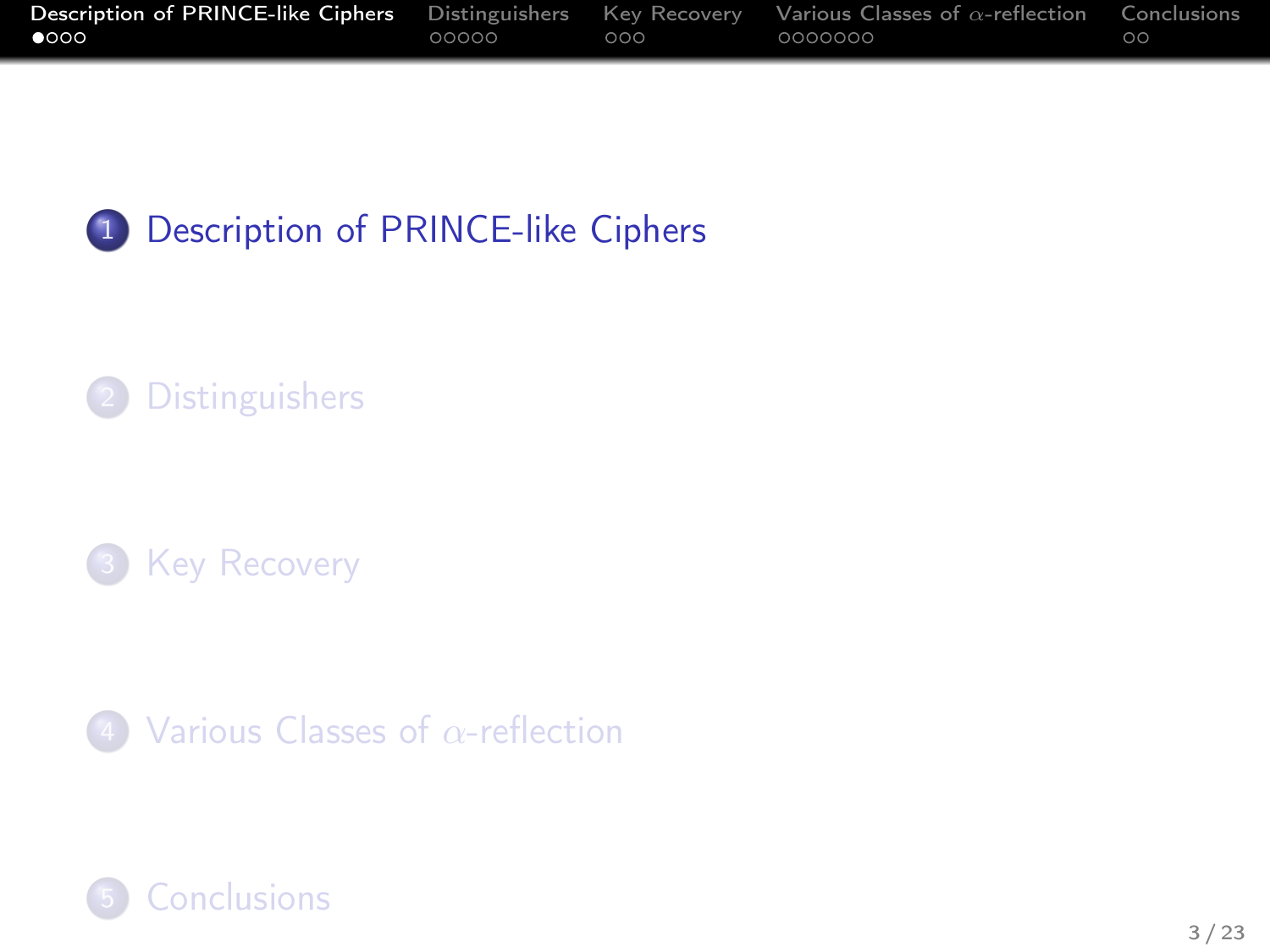| <b>Description of PRINCE-like Ciphers</b> Distinguishers Key Recovery Various Classes of $\alpha$ -reflection Conclusions |       |               |    |
|---------------------------------------------------------------------------------------------------------------------------|-------|---------------|----|
| 0000                                                                                                                      | 00000 | $000$ 0000000 | ററ |
|                                                                                                                           |       |               |    |

### Description of PRINCE-like cipher

Low-latency SPN block cipher was proposed at ASIACRYPT2012.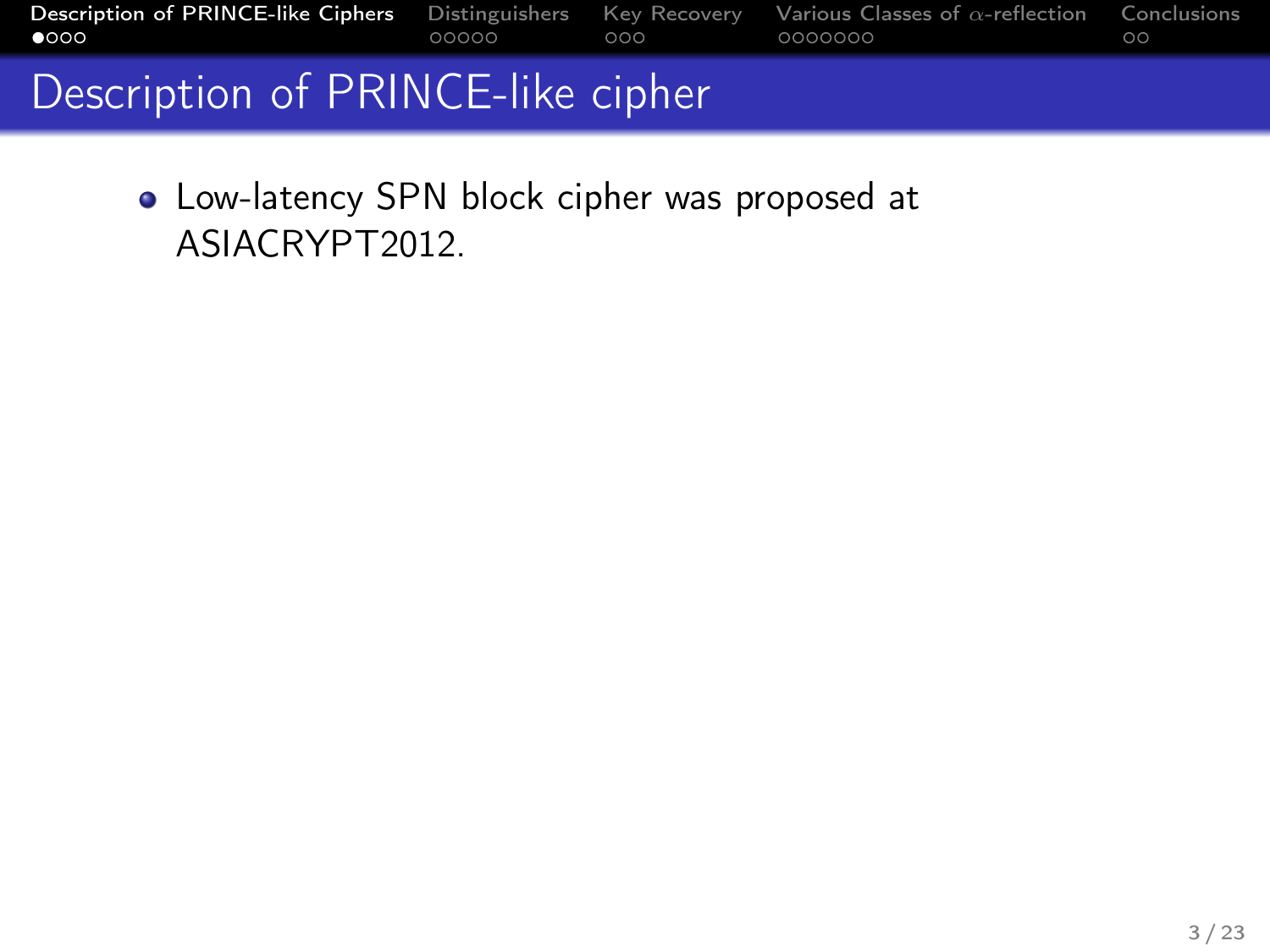| 0000                              |  | ററ |
|-----------------------------------|--|----|
| Description of DDINGE like sinker |  |    |

## Description of PRINCE-like cipher

- Low-latency SPN block cipher was proposed at ASIACRYPT2012.
- Based on the so-called FX construction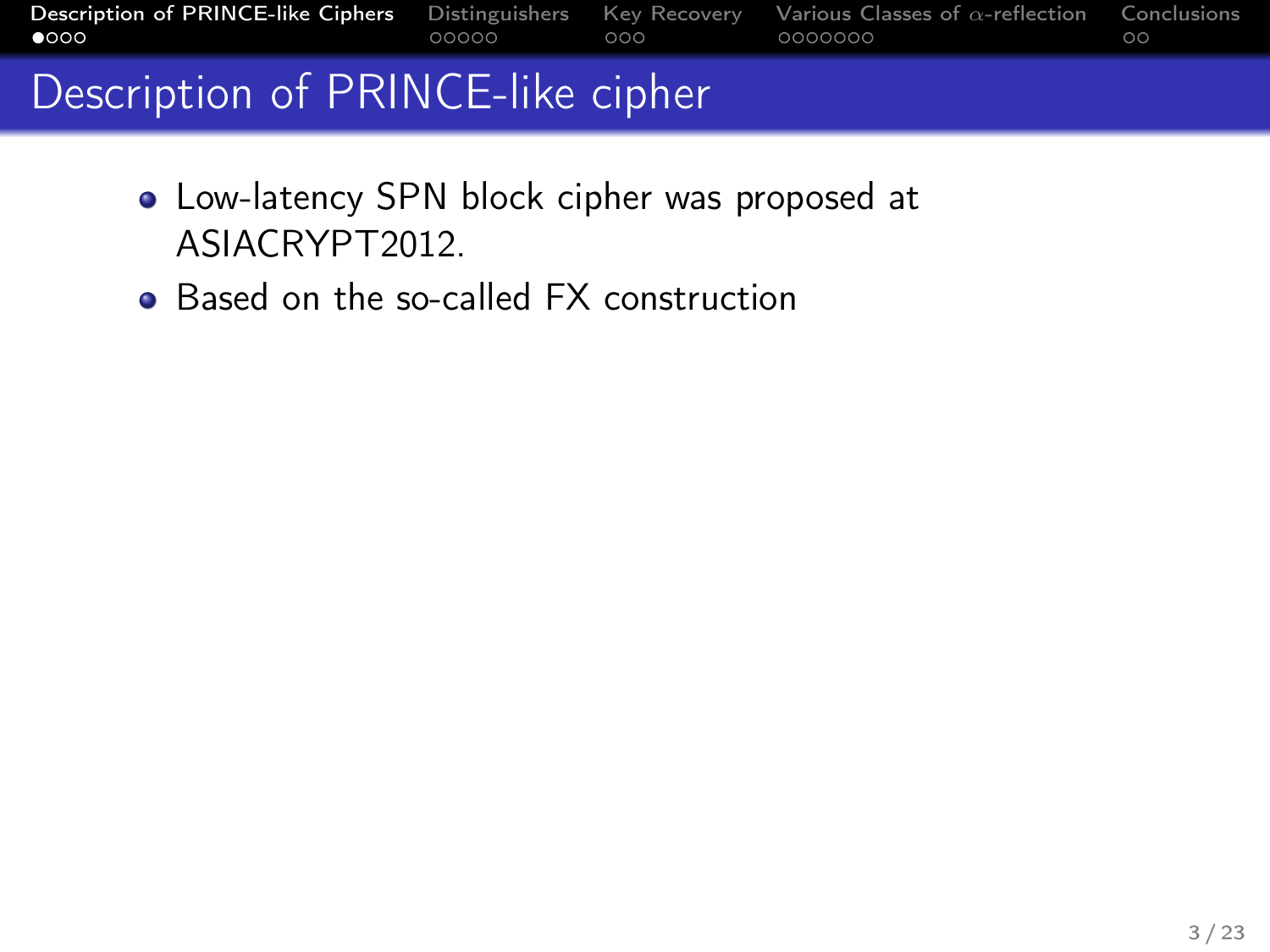[Description of PRINCE-like Ciphers](#page-2-0) [Distinguishers](#page-19-0) [Key Recovery](#page-36-0) [Various Classes of](#page-42-0) α-reflection [Conclusions](#page-57-0) 0000000

# Description of PRINCE-like cipher

- Low-latency SPN block cipher was proposed at ASIACRYPT2012.
- Based on the so-called FX construction
- The key is split into two parts of n bits  $k = k_0||k_1$ .

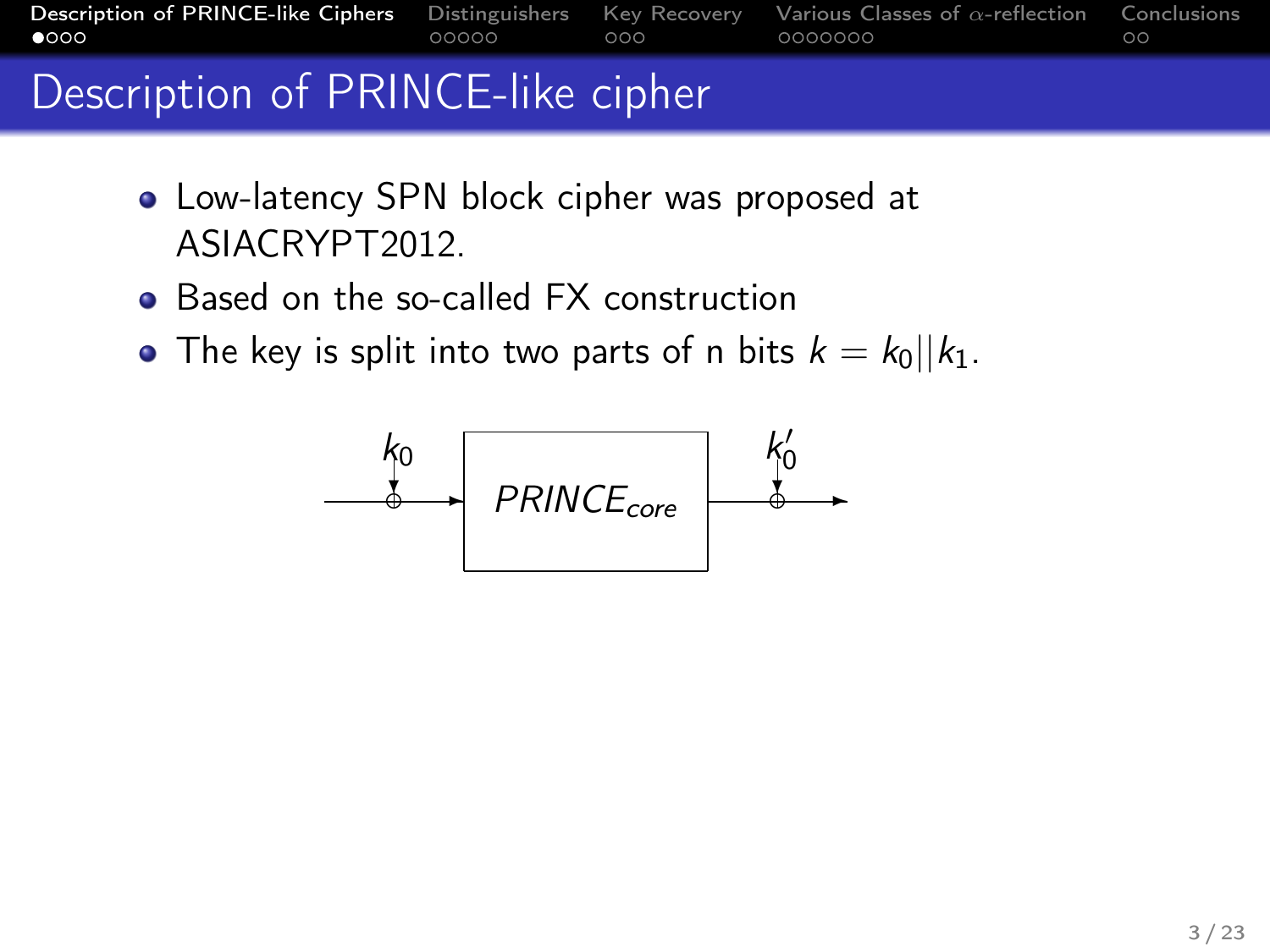# Description of PRINCE-like cipher

- Low-latency SPN block cipher was proposed at ASIACRYPT2012.
- Based on the so-called FX construction
- The key is split into two parts of n bits  $k = k_0||k_1$ .



 $k'_0 = (k_0 \ggg 1) \oplus (k_0 \gg (n-1))$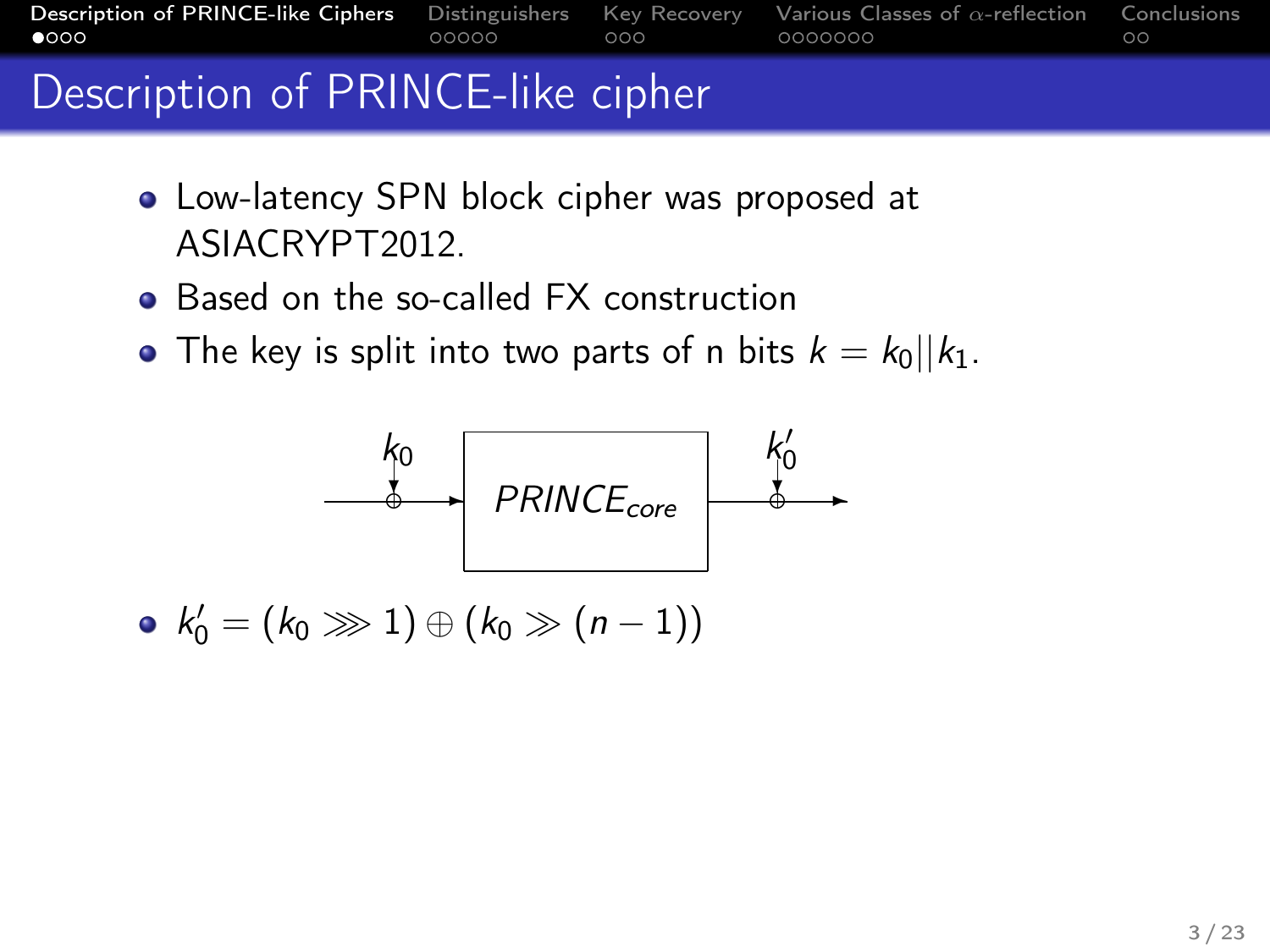[Description of PRINCE-like Ciphers](#page-2-0) [Distinguishers](#page-19-0) [Key Recovery](#page-36-0) [Various Classes of](#page-42-0) α-reflection [Conclusions](#page-57-0)  $\bullet$ 000 0000000

# Description of PRINCE-like cipher

- Low-latency SPN block cipher was proposed at ASIACRYPT2012.
- Based on the so-called FX construction
- The key is split into two parts of n bits  $k = k_0||k_1$ .



- $k'_0 = (k_0 \ggg 1) \oplus (k_0 \gg (n-1))$
- With a property called  $\alpha$ -reflection:

$$
D(k_0||k'_0||k_1)()=E(k'_0||k_0||k_1\oplus\alpha)()
$$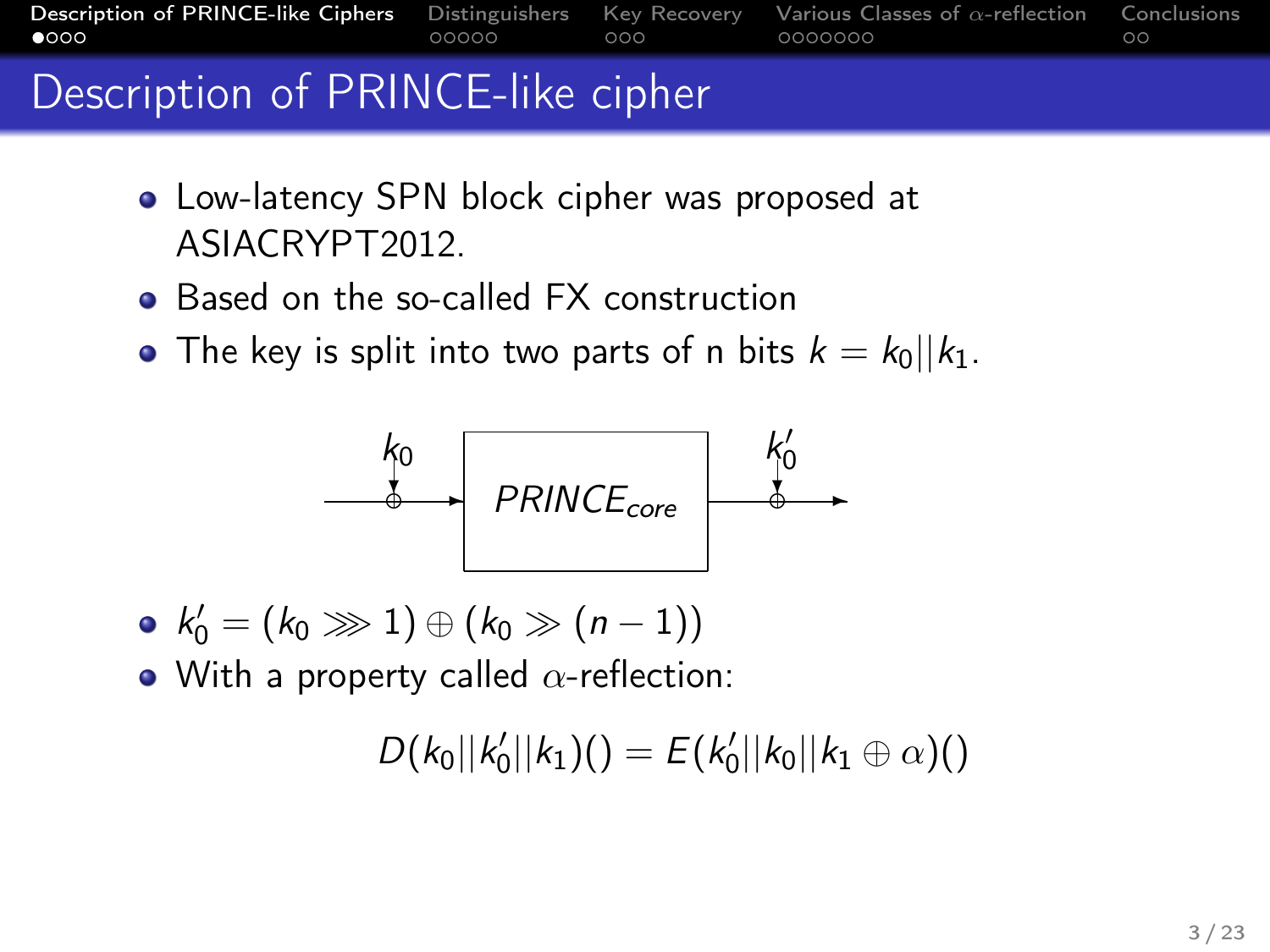[Description of PRINCE-like Ciphers](#page-2-0) [Distinguishers](#page-19-0) [Key Recovery](#page-36-0) [Various Classes of](#page-42-0) α-reflection [Conclusions](#page-57-0)  $0000$  $00000$ 0000000

# Description of PRINCE-like cipher

- Low-latency SPN block cipher was proposed at ASIACRYPT2012.
- Based on the so-called FX construction
- The key is split into two parts of n bits  $k = k_0||k_1$ .



- $k'_0 = (k_0 \ggg 1) \oplus (k_0 \gg (n-1))$
- With a property called  $\alpha$ -reflection:

$$
D(k_0||k'_0||k_1)()=E(k'_0||k_0||k_1\oplus\alpha)()
$$

• Independently of the value of  $\alpha$ , the designers showed that PRINCE is secure against known attacks.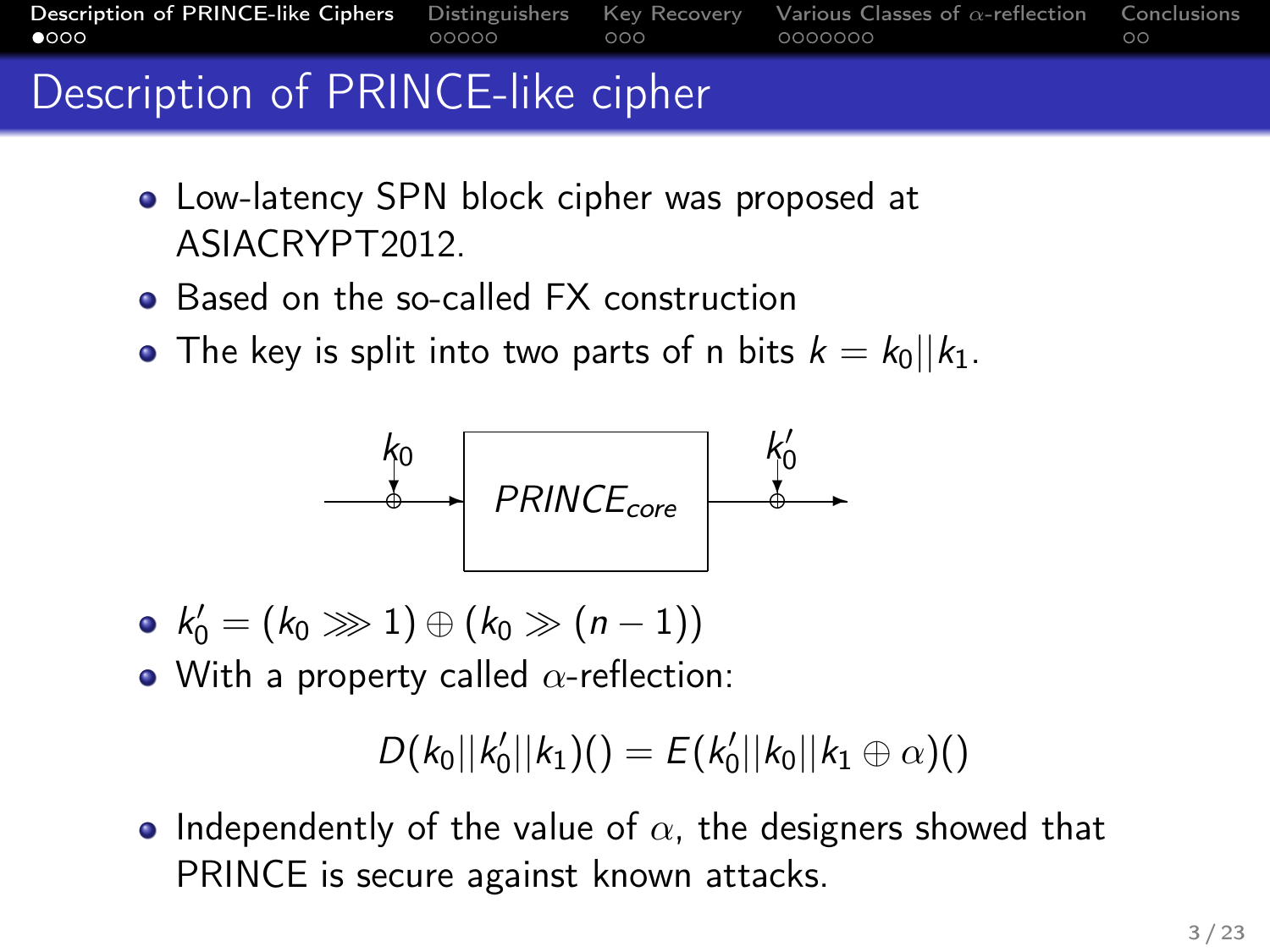# Description of PRINCE-like Cipher



### The 2 midmost rounds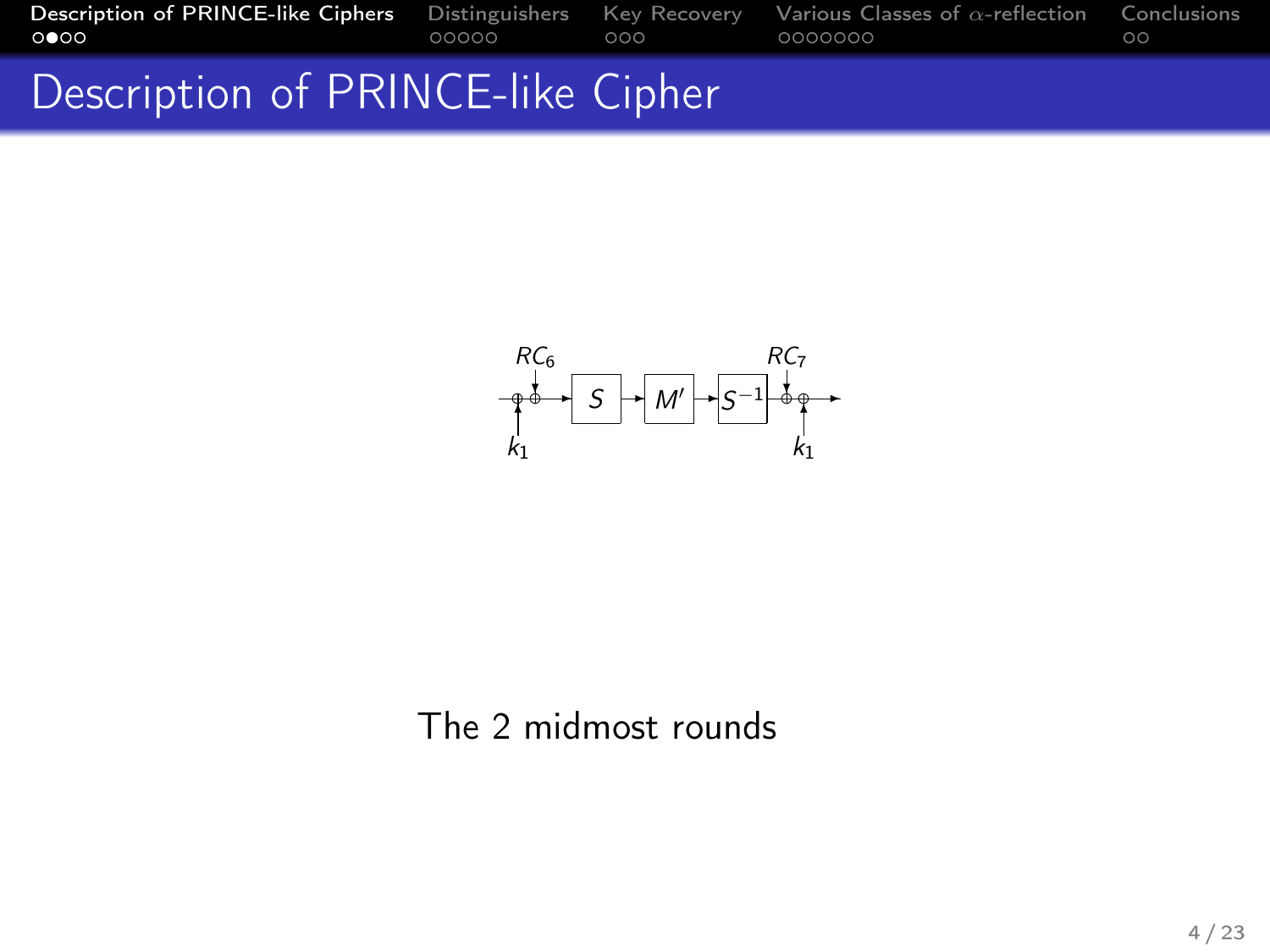## Description of PRINCE-like Cipher



Total 12 rounds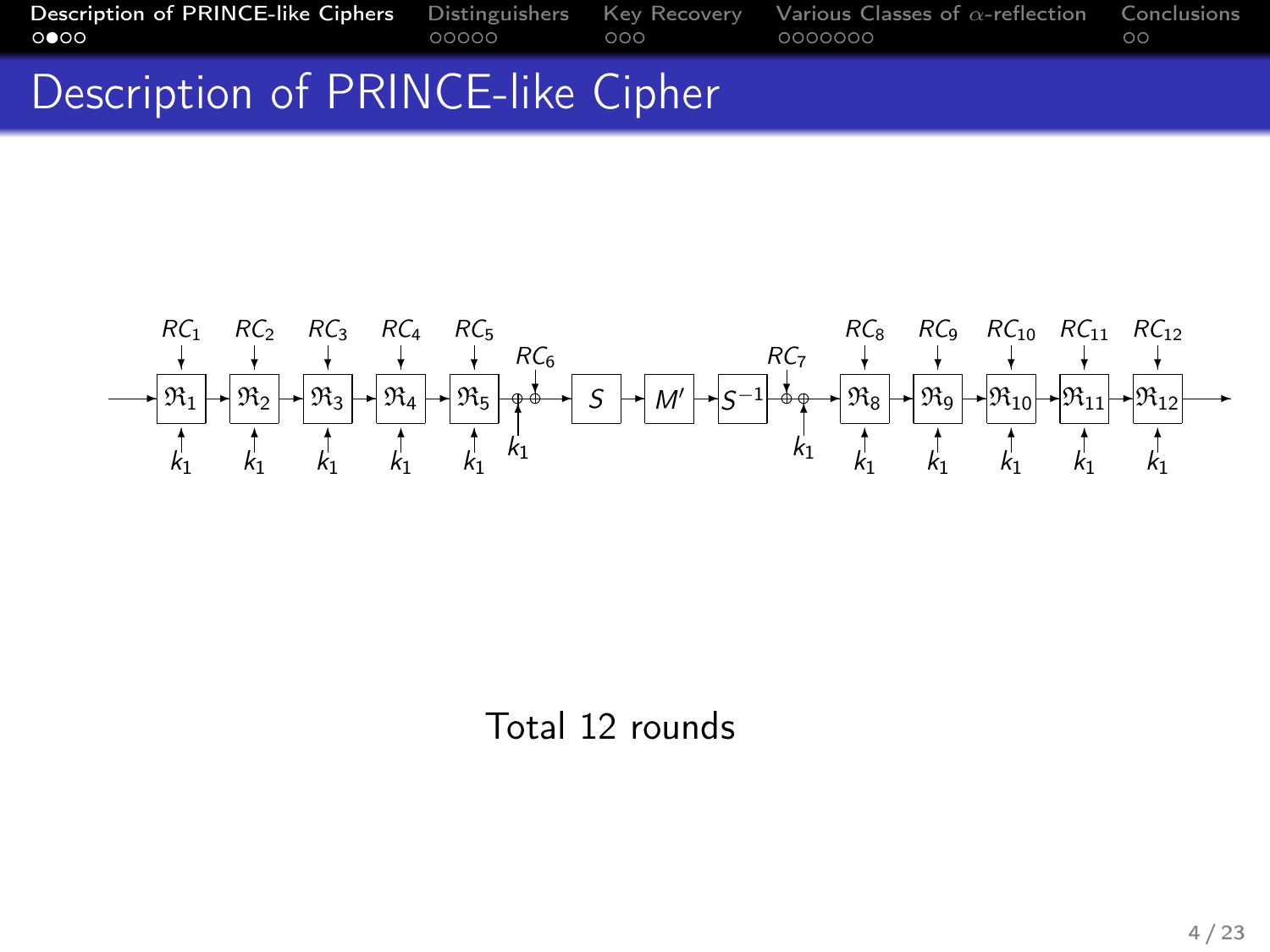## Description of PRINCE-like Cipher



The first rounds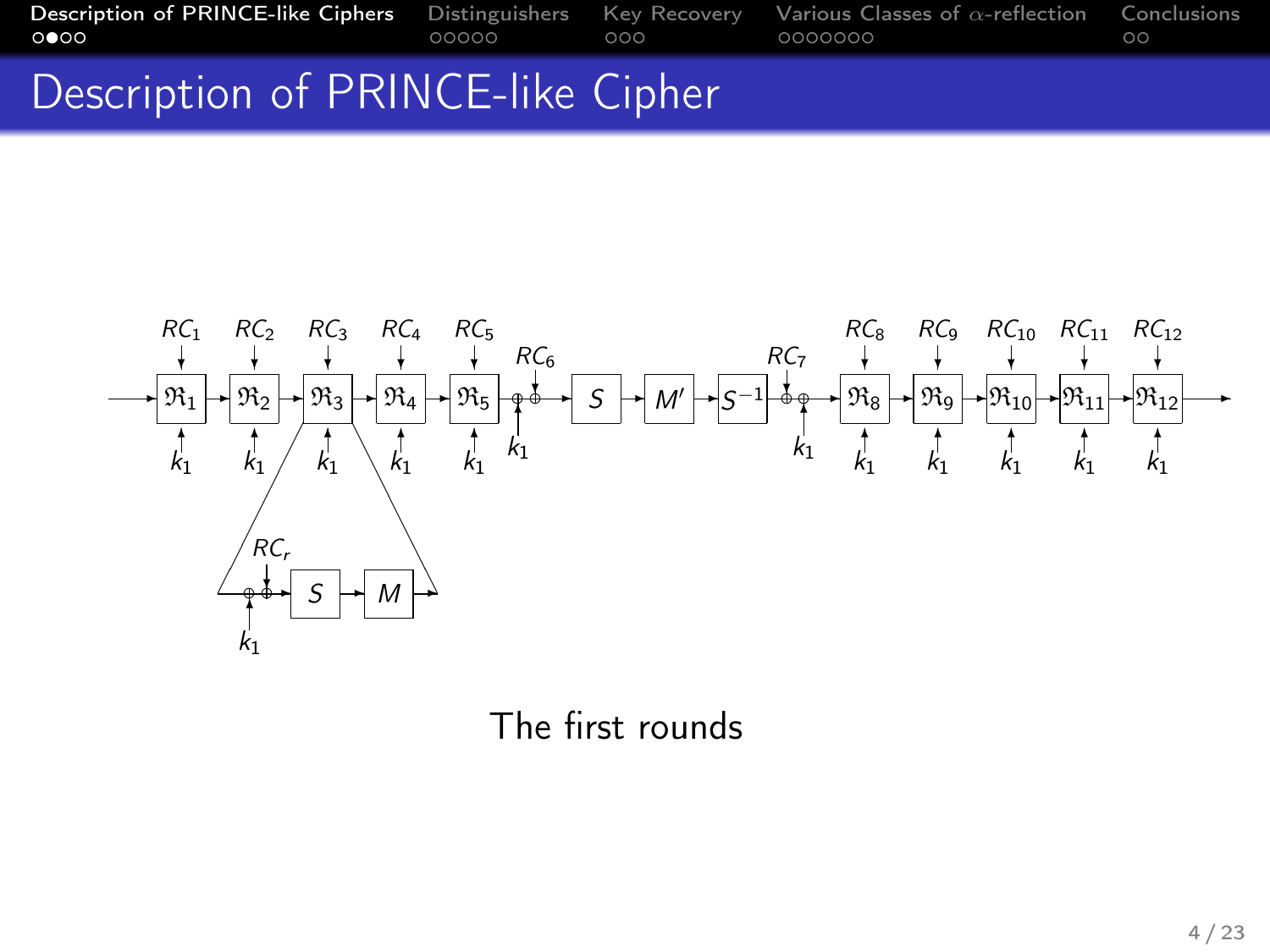## Description of PRINCE-like Cipher



The last rounds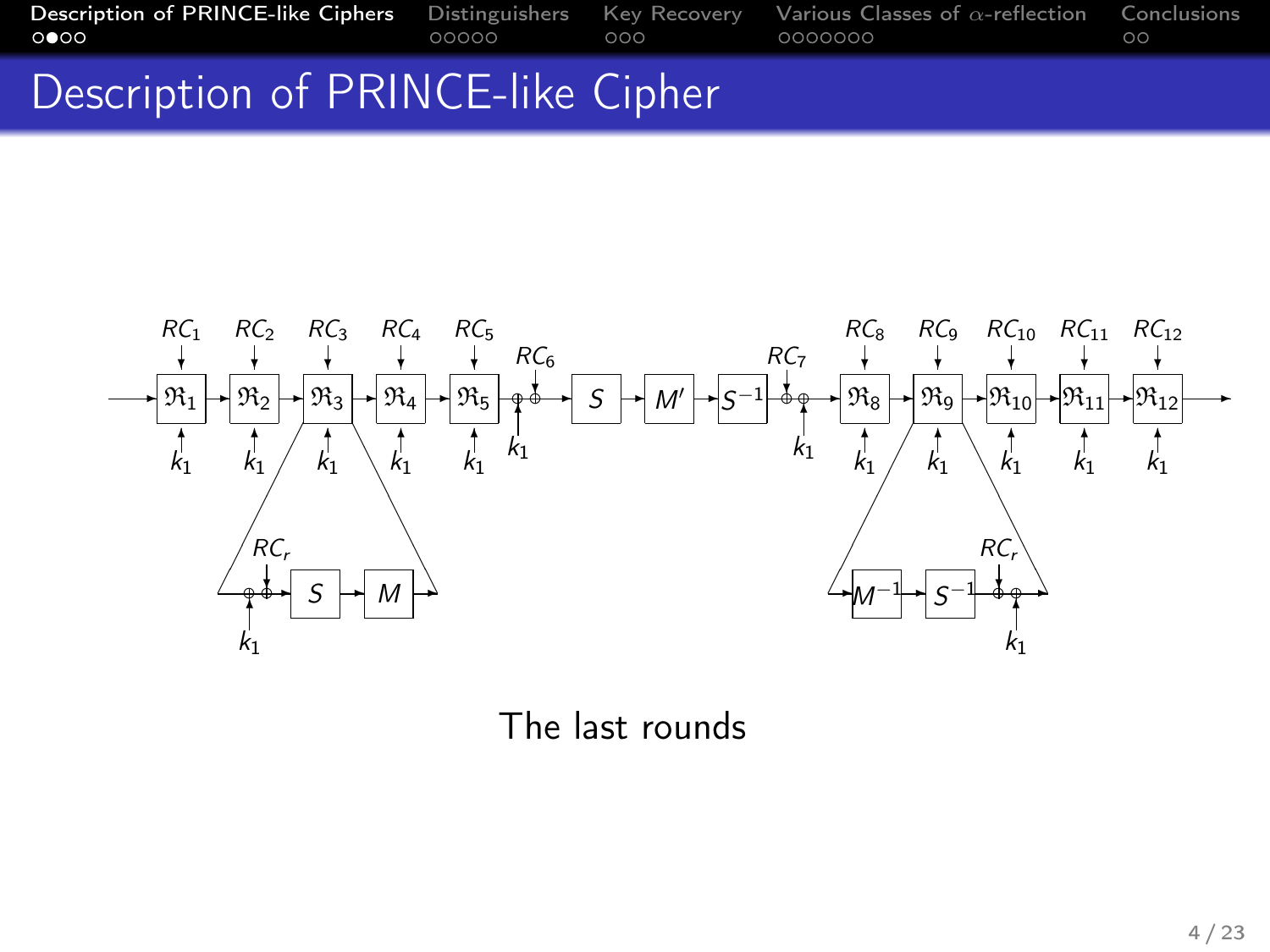## Description of PRINCE-like Cipher



Related constants:

 $RC_{2R-r+1} = RC_r \oplus \alpha$ , for all  $r = 1, \ldots, 2R$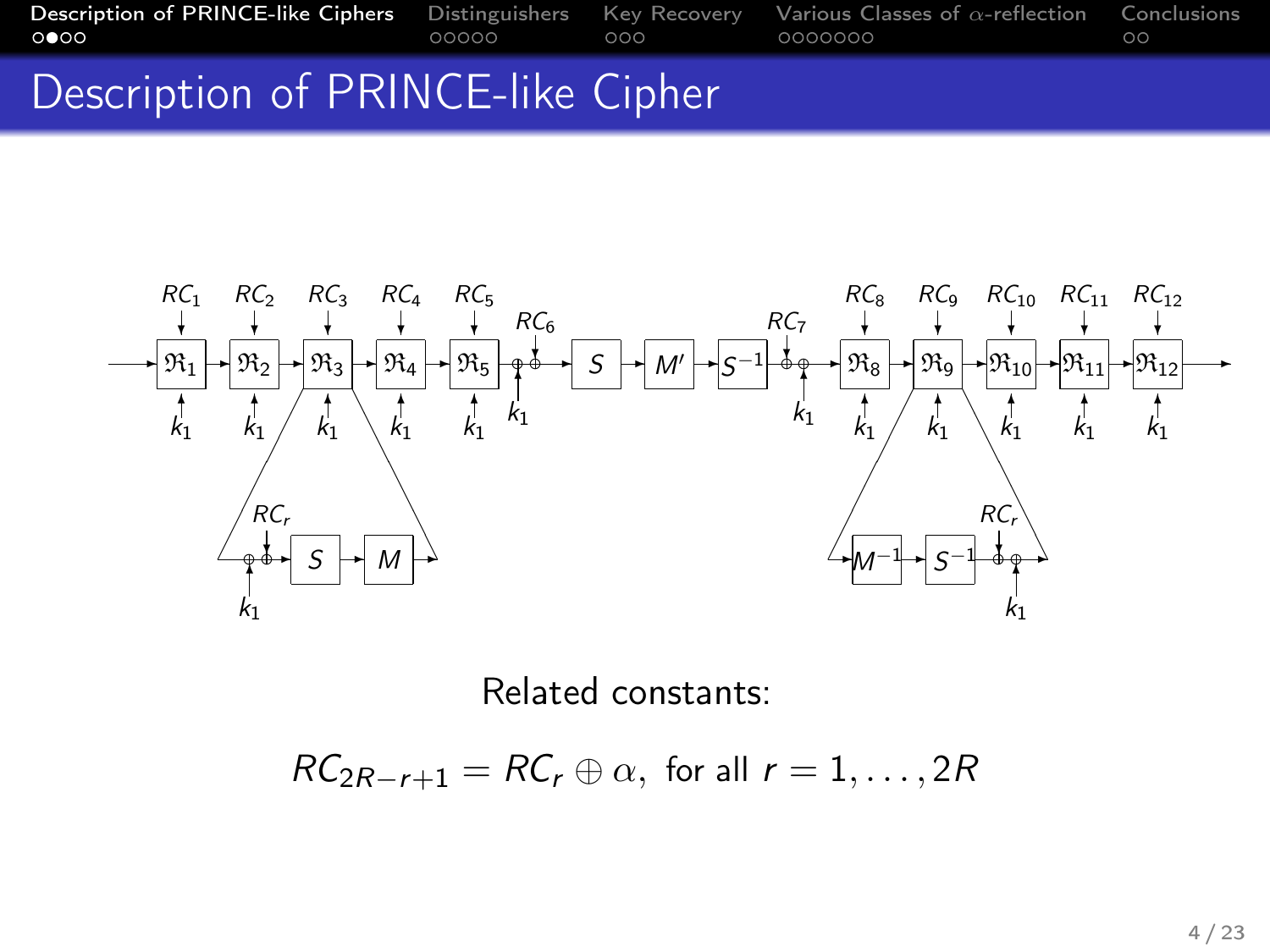[Description of PRINCE-like Ciphers](#page-2-0) [Distinguishers](#page-19-0) [Key Recovery](#page-36-0) [Various Classes of](#page-42-0) α-reflection [Conclusions](#page-57-0)

## Description of PRINCE-like Cipher



The whitening key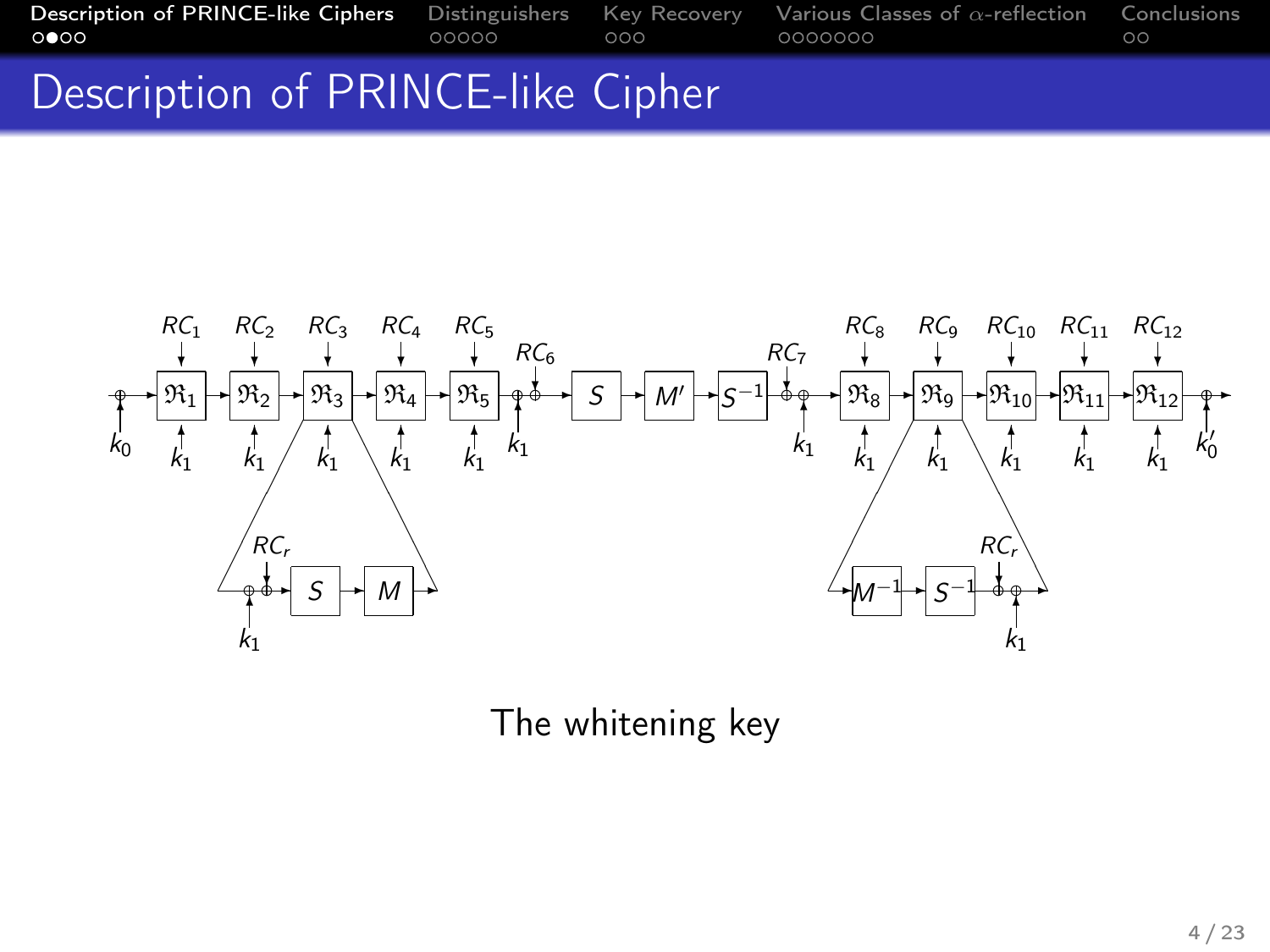| <b>Description of PRINCE-like Ciphers</b> Distinguishers Key Recovery Various Classes of $\alpha$ -reflection Conclusions<br><b>CODO</b> | 00000 | ada adaaaaa | ററ |
|------------------------------------------------------------------------------------------------------------------------------------------|-------|-------------|----|
| Description of PRINCE                                                                                                                    |       |             |    |

- PRINCE-like cipher with  $n = 64$ .
- Constant is defined as  $\alpha = 0 \times 0$  ac29b7c97c50dd.
- The S-layer is a non-linear layer where each nibble is processed by the same Sbox.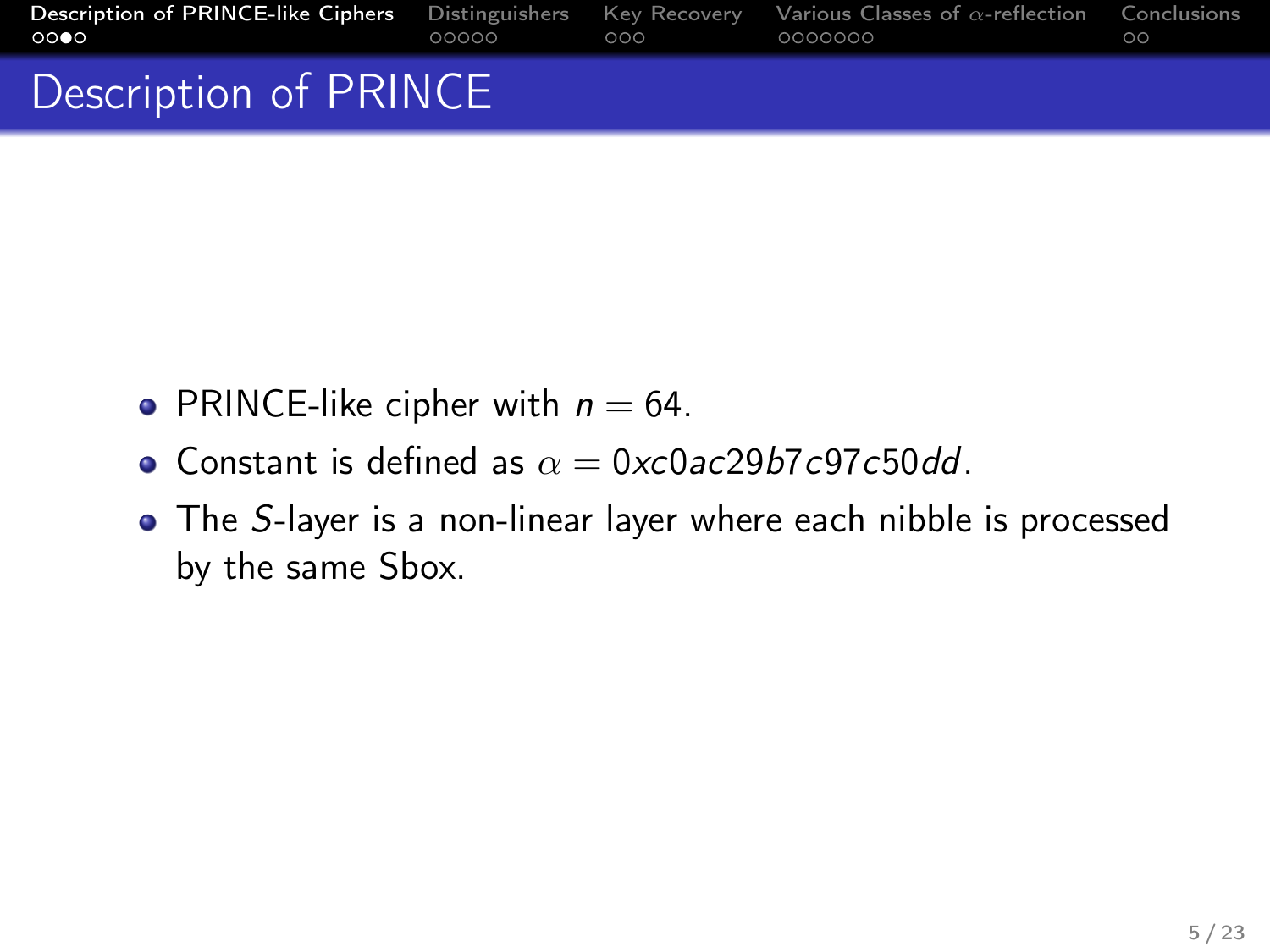| <b>Description of PRINCE-like Ciphers</b> Distinguishers Key Recovery Various Classes of $\alpha$ -reflection Conclusions<br>റററ | and and and an and an annual | ററ |
|----------------------------------------------------------------------------------------------------------------------------------|------------------------------|----|
| Description of PRINCE                                                                                                            |                              |    |

 $M'$  is an involutory 64  $\times$  64 block diagonal matrix  $(\hat{M}_0, \hat{M}_1, \hat{M}_1, \hat{M}_0).$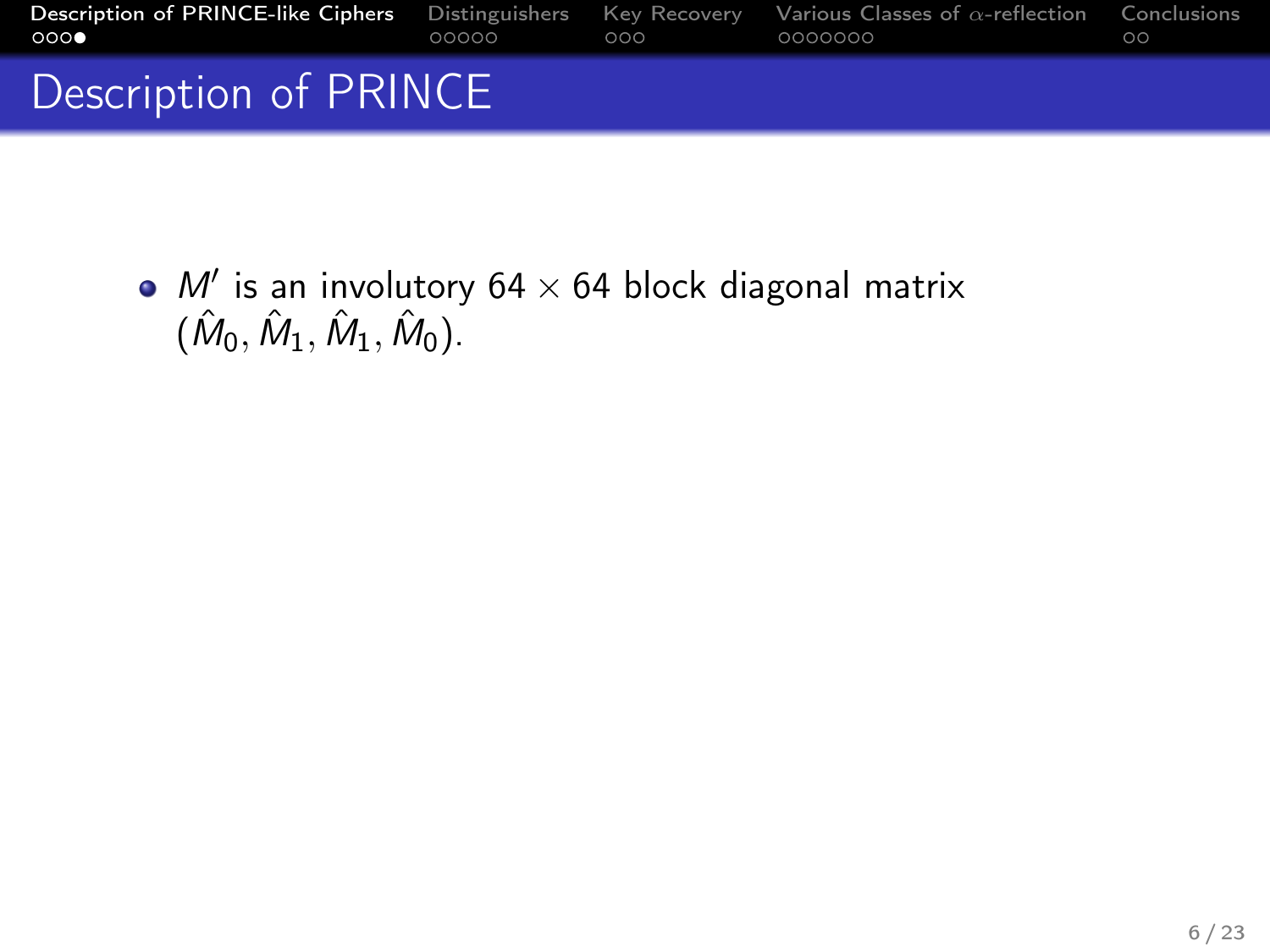| <b>Description of PRINCE-like Ciphers</b> Distinguishers Key Recovery Various Classes of $\alpha$ -reflection Conclusions<br>റററ | $\Omega$ $\Omega$ $\Omega$ | _0000000 | ററ |
|----------------------------------------------------------------------------------------------------------------------------------|----------------------------|----------|----|
| Description of PRINCE                                                                                                            |                            |          |    |

 $M'$  is an involutory 64  $\times$  64 block diagonal matrix  $(\hat{M}_0, \hat{M}_1, \hat{M}_1, \hat{M}_0).$ 

$$
\hat{M}_0 = \left(\begin{array}{cccc} M_0 & M_1 & M_2 & M_3 \\ M_1 & M_2 & M_3 & M_0 \\ M_2 & M_3 & M_0 & M_1 \\ M_3 & M_0 & M_1 & M_2 \end{array}\right), \quad \hat{M}_1 = \left(\begin{array}{cccc} M_1 & M_2 & M_3 & M_0 \\ M_2 & M_3 & M_0 & M_1 \\ M_3 & M_0 & M_1 & M_2 \\ M_0 & M_1 & M_2 & M_3 \end{array}\right).
$$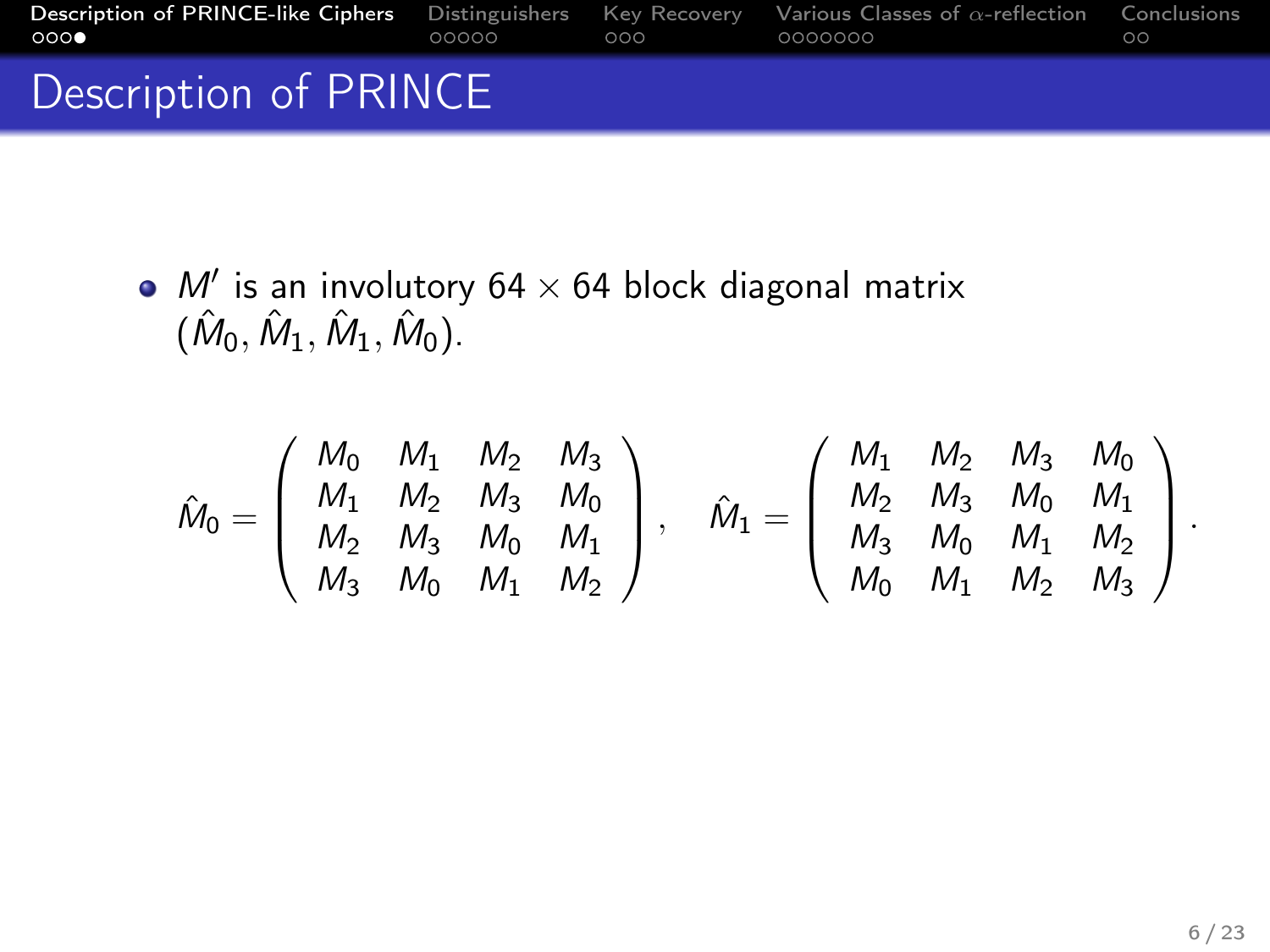| <b>Description of PRINCE-like Ciphers</b> Distinguishers Key Recovery Various Classes of $\alpha$ -reflection Conclusions<br>റററ | 00000 a | $\bigcirc$ $\bigcirc$ $\bigcirc$ | _0000000 | ററ |
|----------------------------------------------------------------------------------------------------------------------------------|---------|----------------------------------|----------|----|
| Description of PRINCE                                                                                                            |         |                                  |          |    |

 $M'$  is an involutory 64  $\times$  64 block diagonal matrix  $(\hat{M}_0, \hat{M}_1, \hat{M}_1, \hat{M}_0).$ 

$$
\hat{M}_0 = \left( \begin{array}{cccc} M_0 & M_1 & M_2 & M_3 \\ M_1 & M_2 & M_3 & M_0 \\ M_2 & M_3 & M_0 & M_1 \\ M_3 & M_0 & M_1 & M_2 \end{array} \right), \quad \hat{M}_1 = \left( \begin{array}{cccc} M_1 & M_2 & M_3 & M_0 \\ M_2 & M_3 & M_0 & M_1 \\ M_3 & M_0 & M_1 & M_2 \\ M_0 & M_1 & M_2 & M_3 \end{array} \right).
$$

 $\bullet$  The second linear matrix M for PRINCE is obtained by composition of  $M'$  and a permutation  $SR$  of nibbles by setting  $M = SR \circ M'.$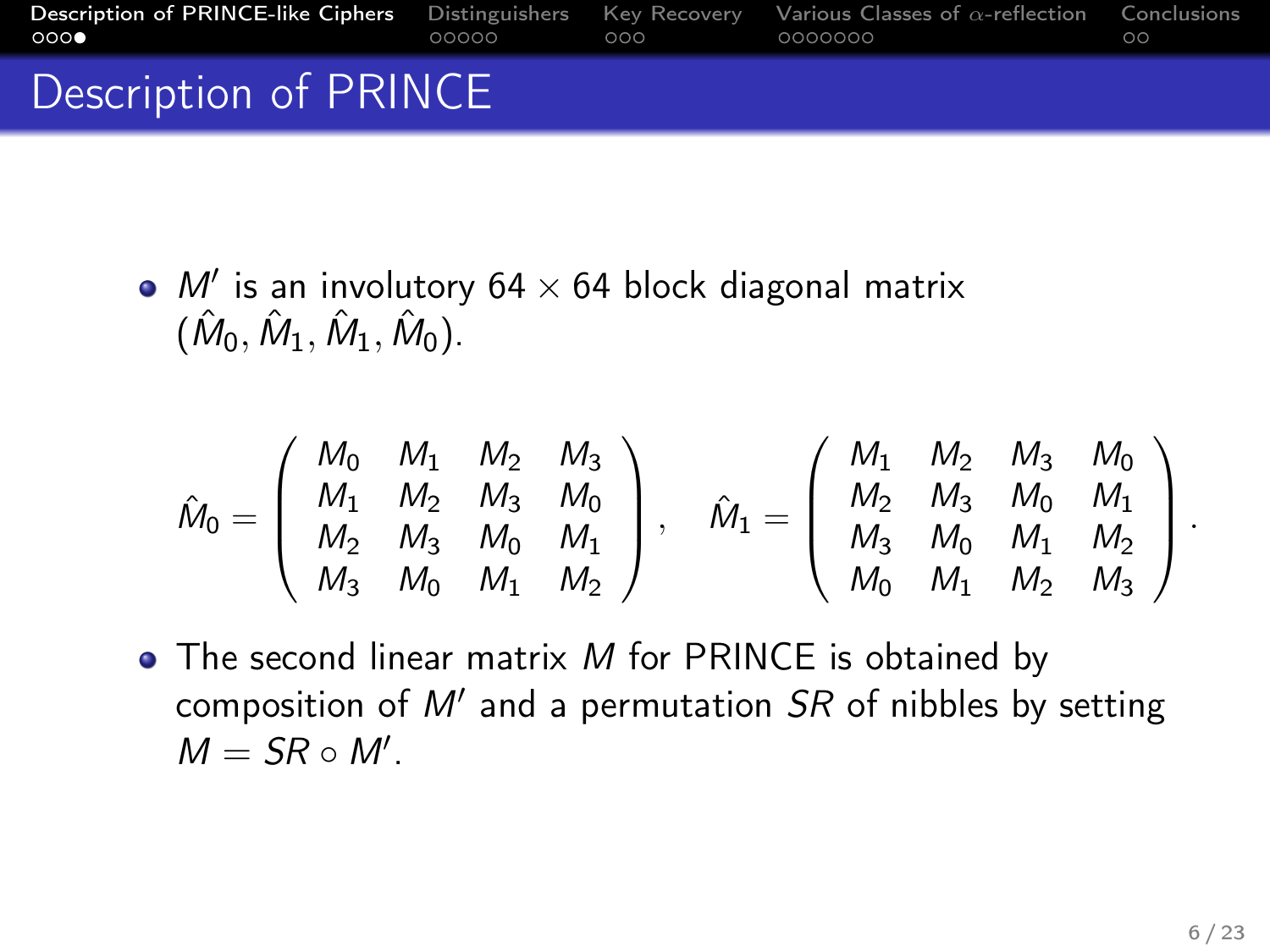| Description of PRINCE-like Ciphers <b>Distinguishers</b> Key Recovery Various Classes of $\alpha$ -reflection |       |     |         | Conclusions |
|---------------------------------------------------------------------------------------------------------------|-------|-----|---------|-------------|
| 0000                                                                                                          | 00000 | റററ | 0000000 | $\circ$ c   |









<span id="page-19-0"></span>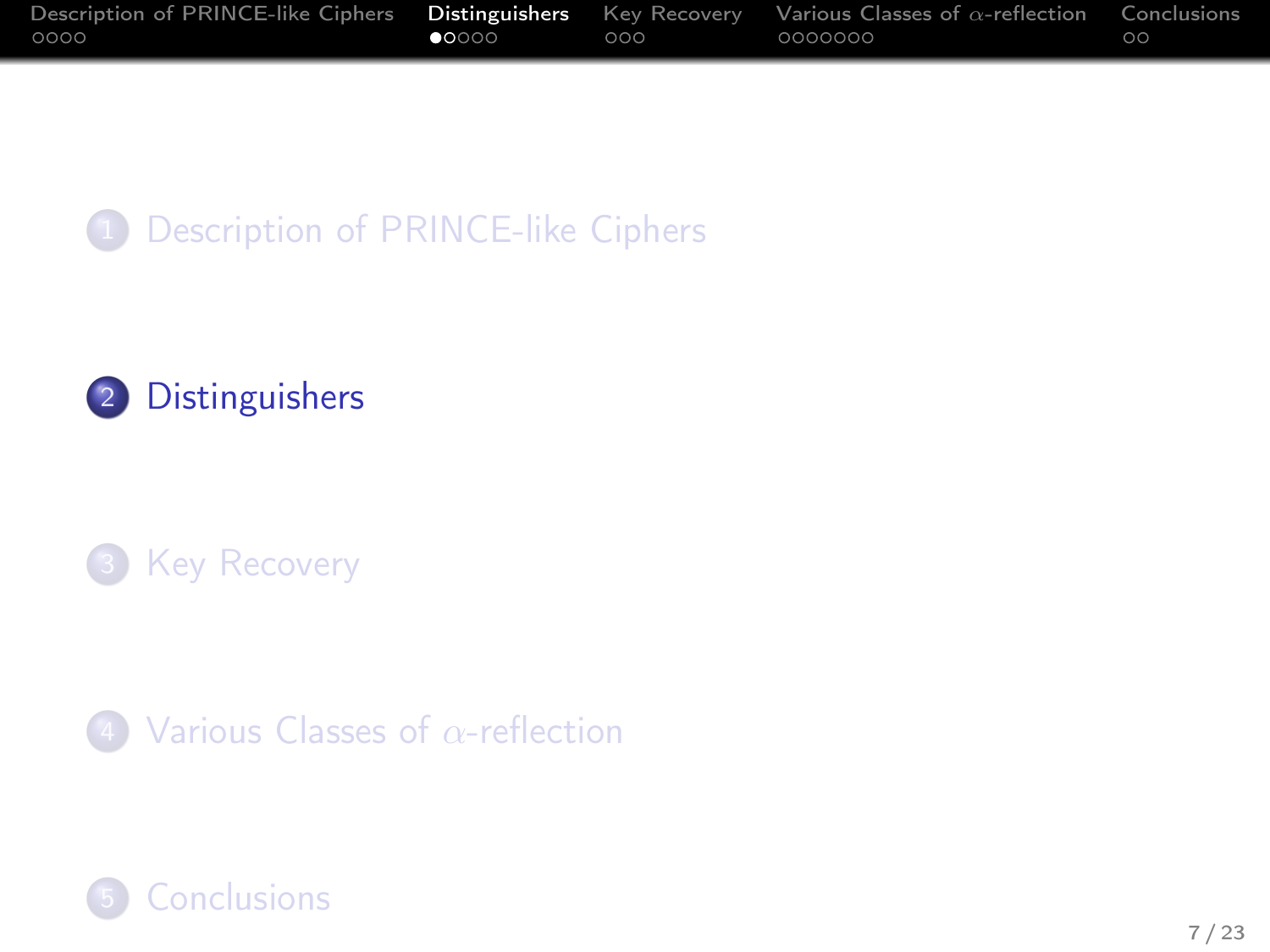

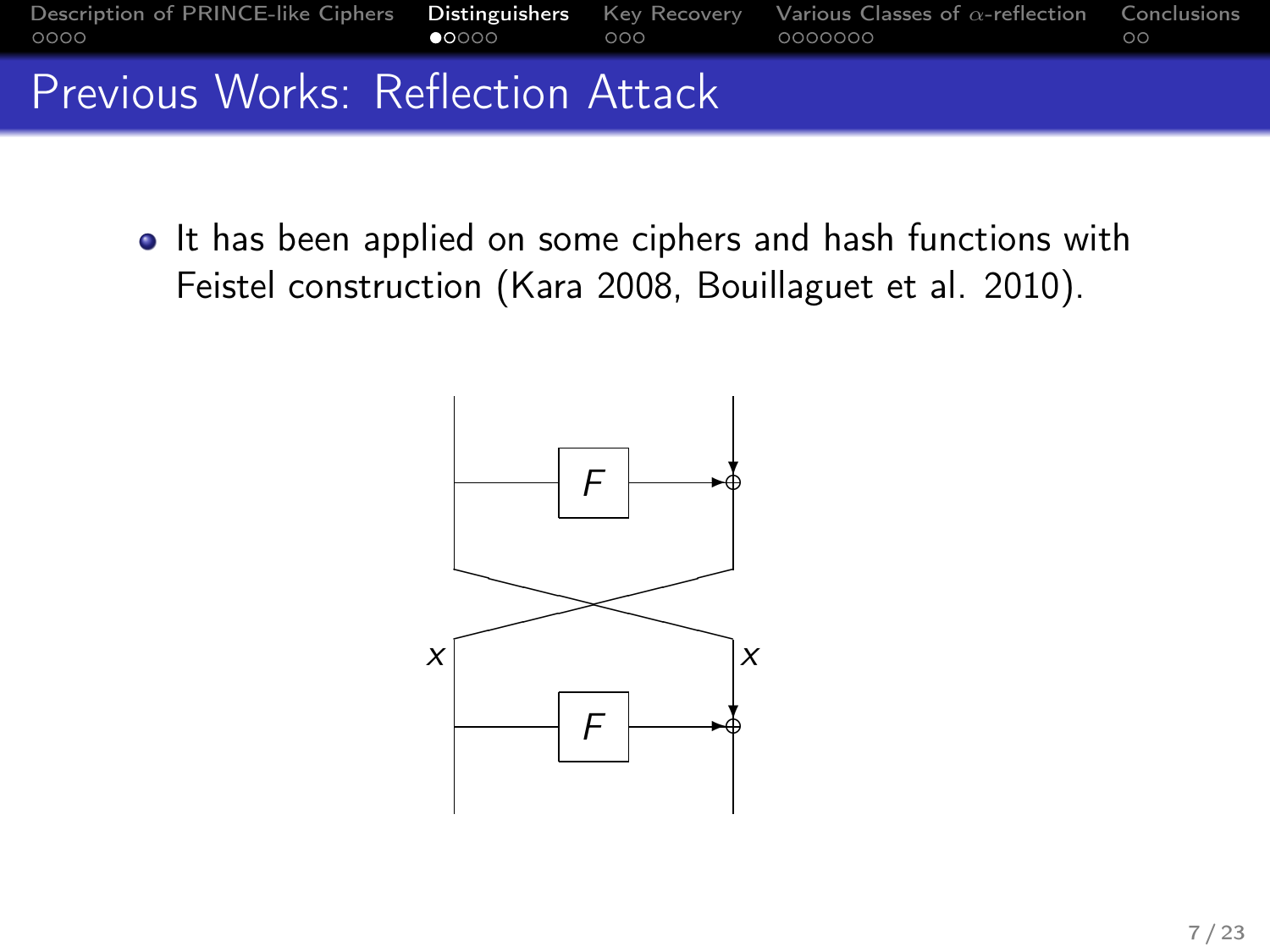

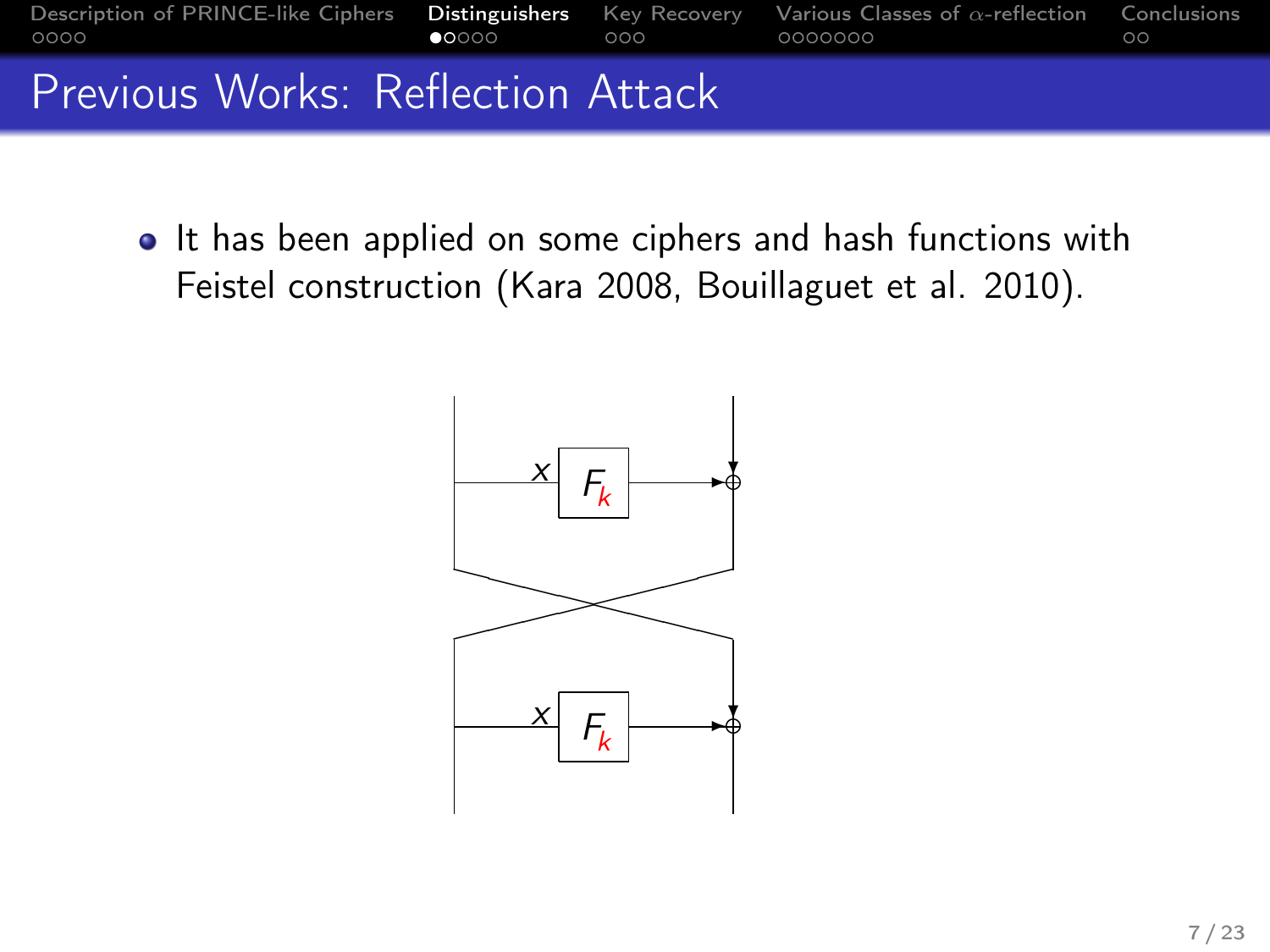

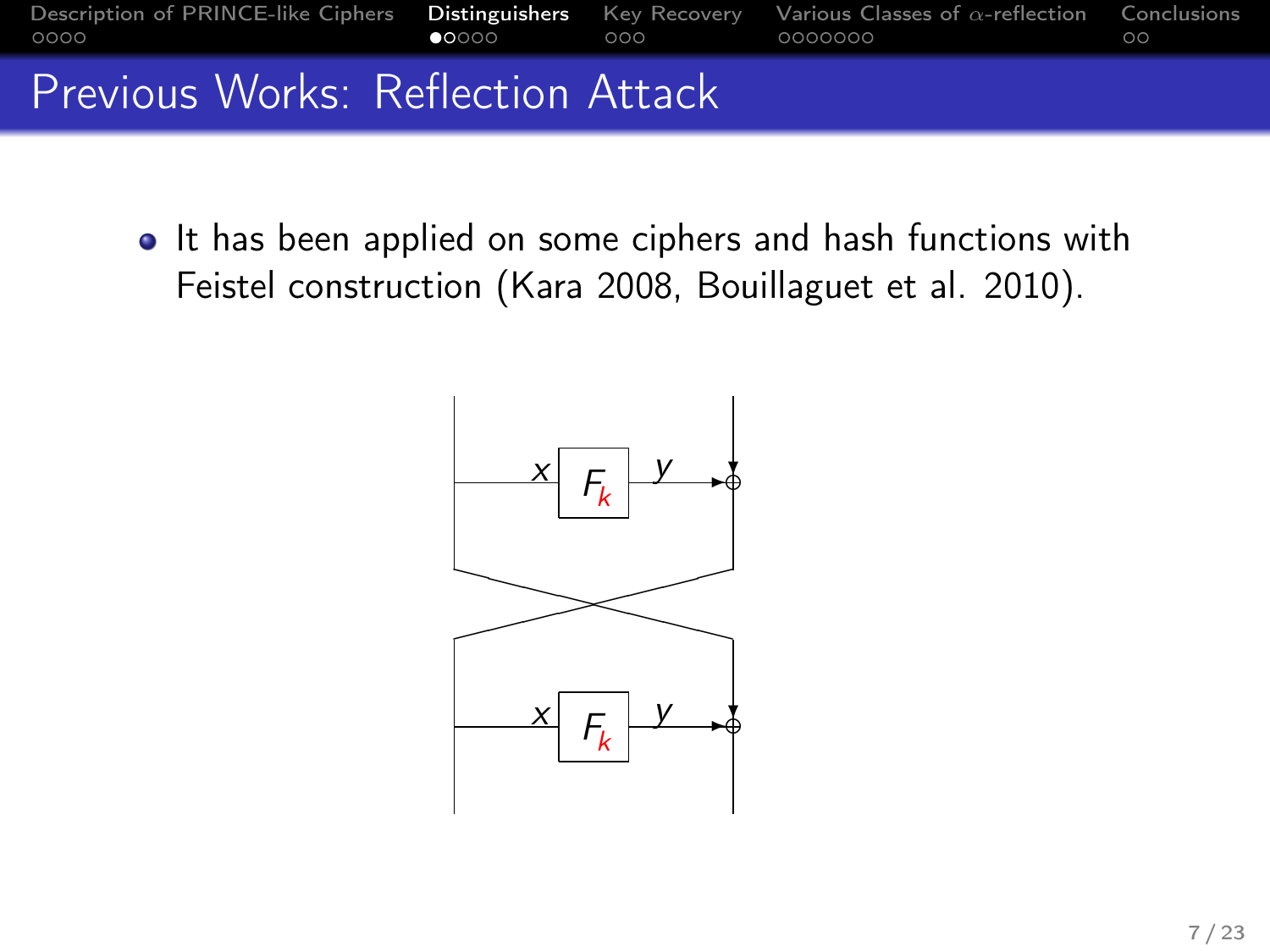

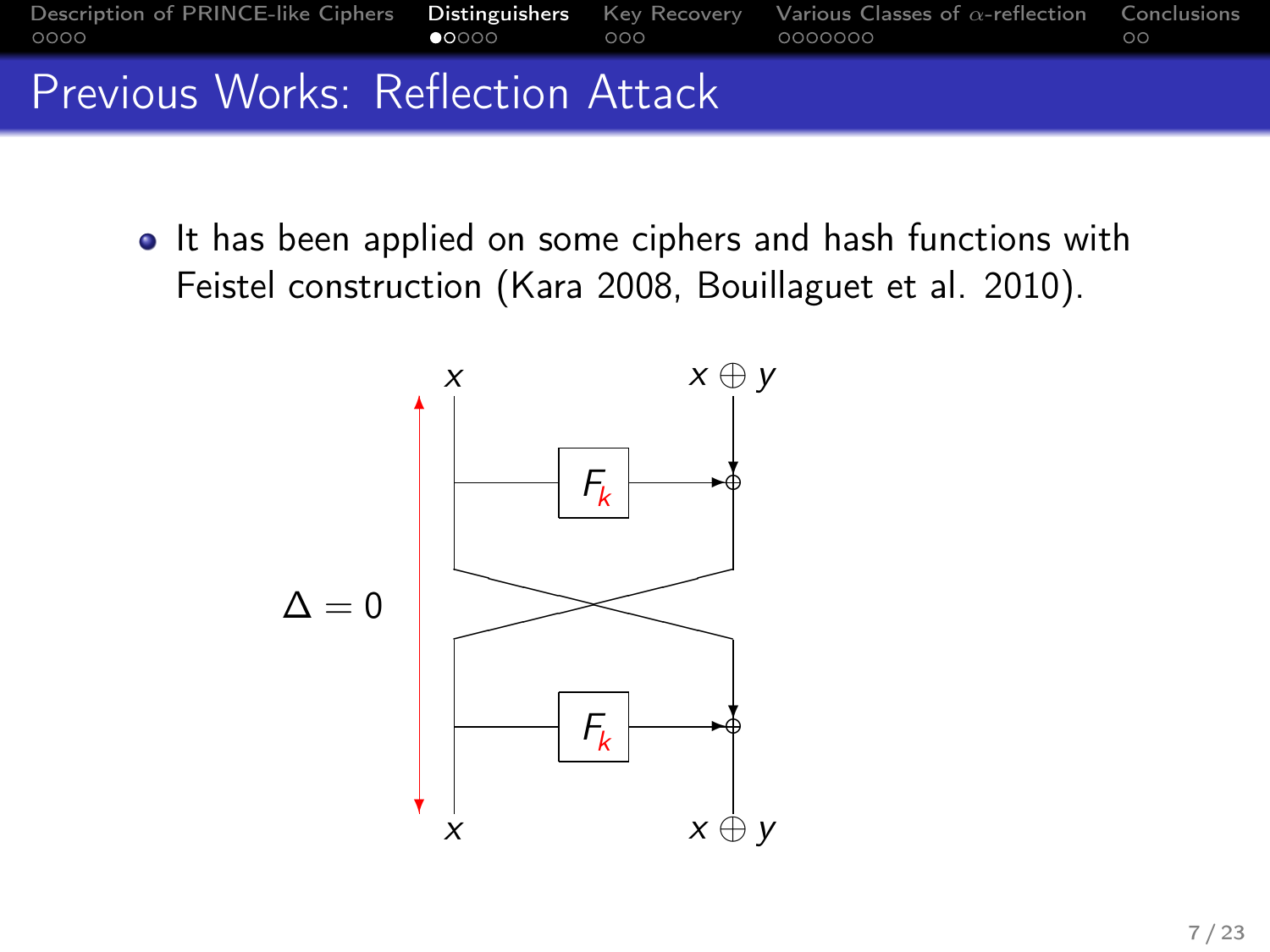



### This work

Using probabilistic reflection property instead of deterministic approach.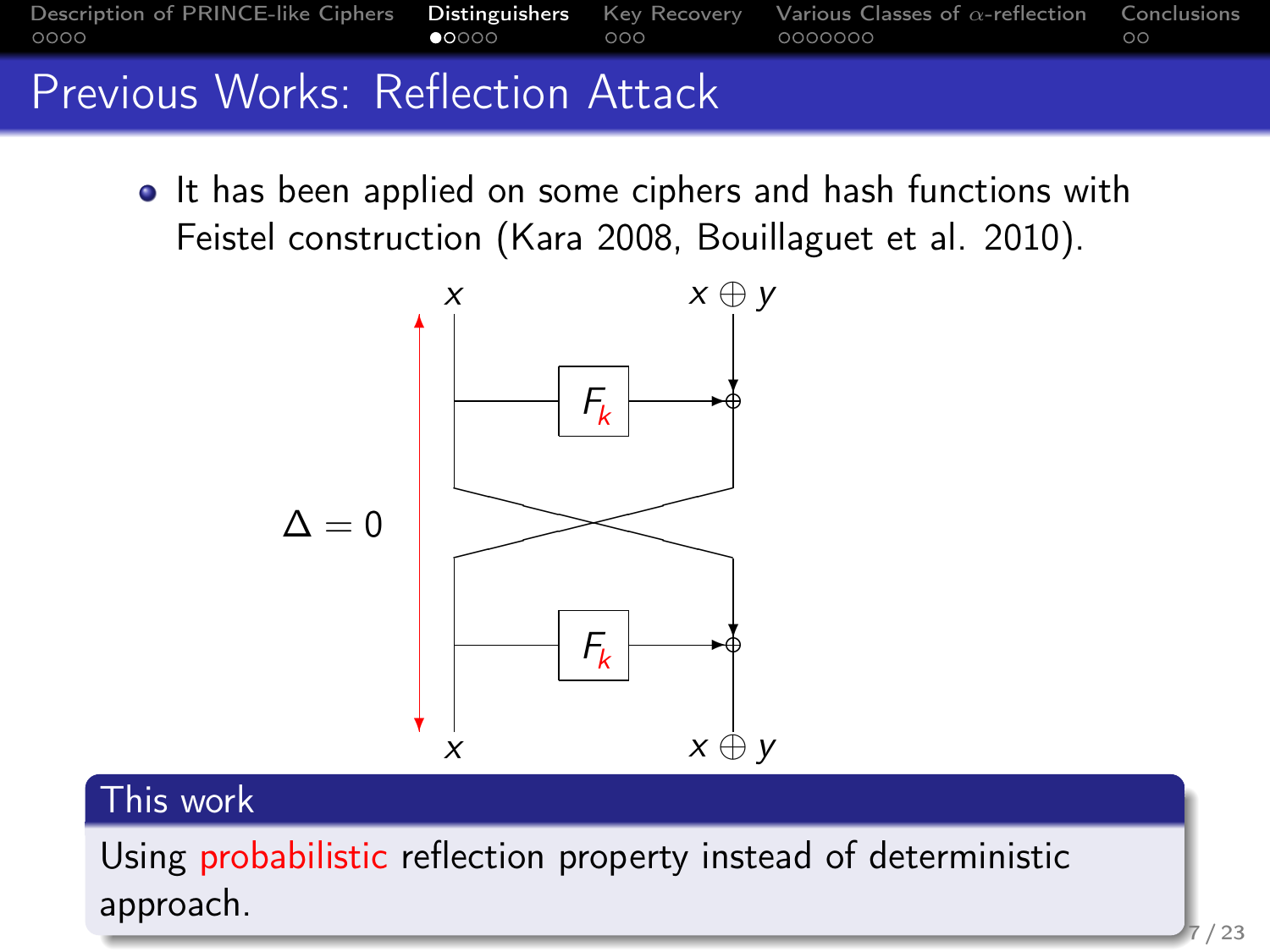| Description of PRINCE-like Ciphers <b>Distinguishers</b> Key Recovery Various Classes of $\alpha$ -reflection Conclusions<br>0000 | $\Omega$ 0.000 | $\Omega$ | 0000000 | ററ |
|-----------------------------------------------------------------------------------------------------------------------------------|----------------|----------|---------|----|
| <b>Fixed Points</b>                                                                                                               |                |          |         |    |

### Definition

Let  $f : A \rightarrow A$  be a function on a set A. A point  $x \in A$  is called a fixed point of the function f if and only if  $f(x) = x$ .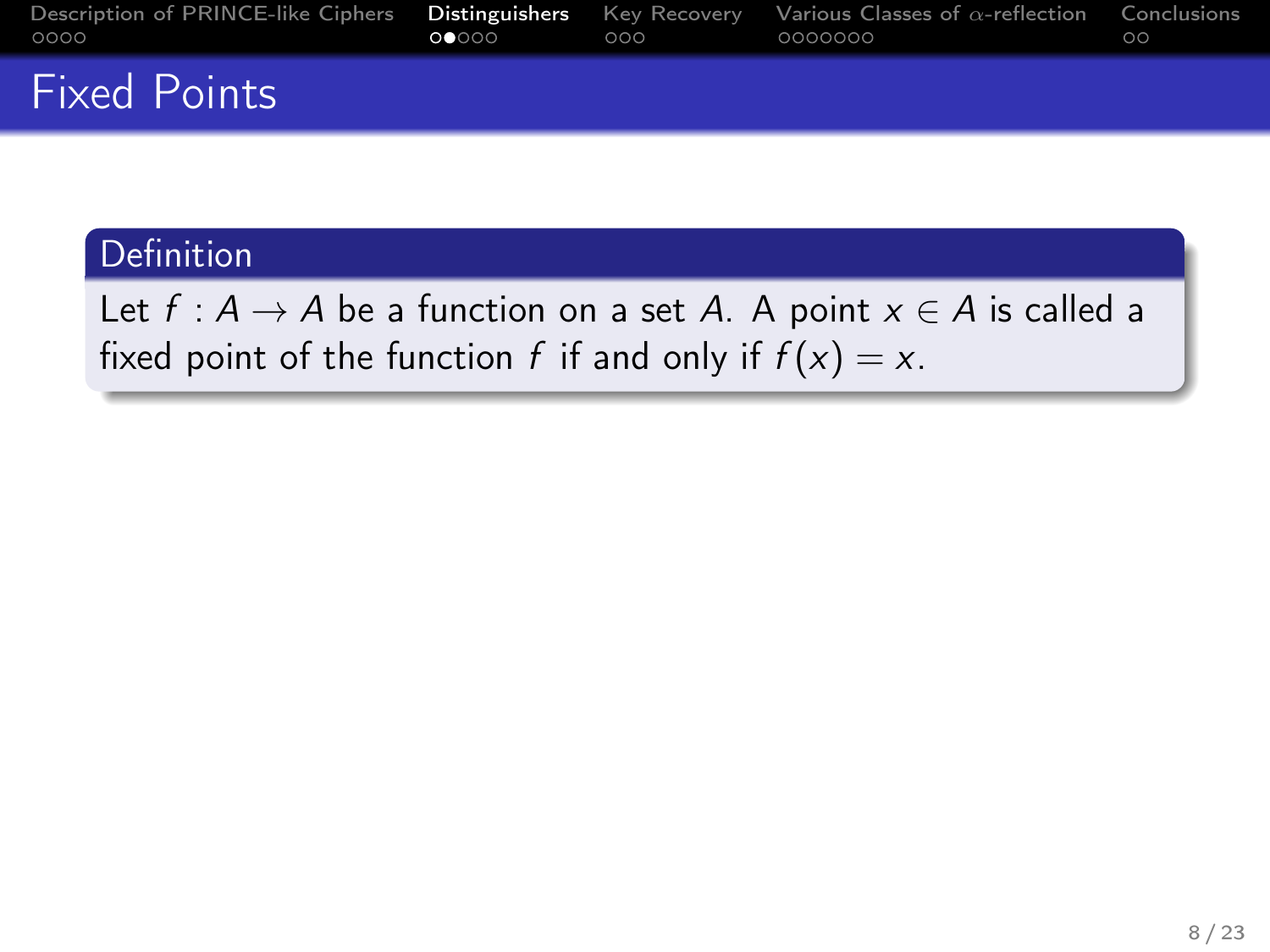| Description of PRINCE-like Ciphers Distinguishers Key Recovery Various Classes of $\alpha$ -reflection Conclusions<br>0000 | $\Omega$ 0000 $\Omega$ | $000-$ | 0000000 | ററ |
|----------------------------------------------------------------------------------------------------------------------------|------------------------|--------|---------|----|
| <b>Fixed Points</b>                                                                                                        |                        |        |         |    |

### **Definition**

Let  $f : A \rightarrow A$  be a function on a set A. A point  $x \in A$  is called a fixed point of the function f if and only if  $f(x) = x$ .

#### Lemma

Let  $f: \mathbb{F}_2^n \to \mathbb{F}_2^n$  be a linear involution. Then the number of fixed points of f is greater than or equal to  $2^{n/2}$ .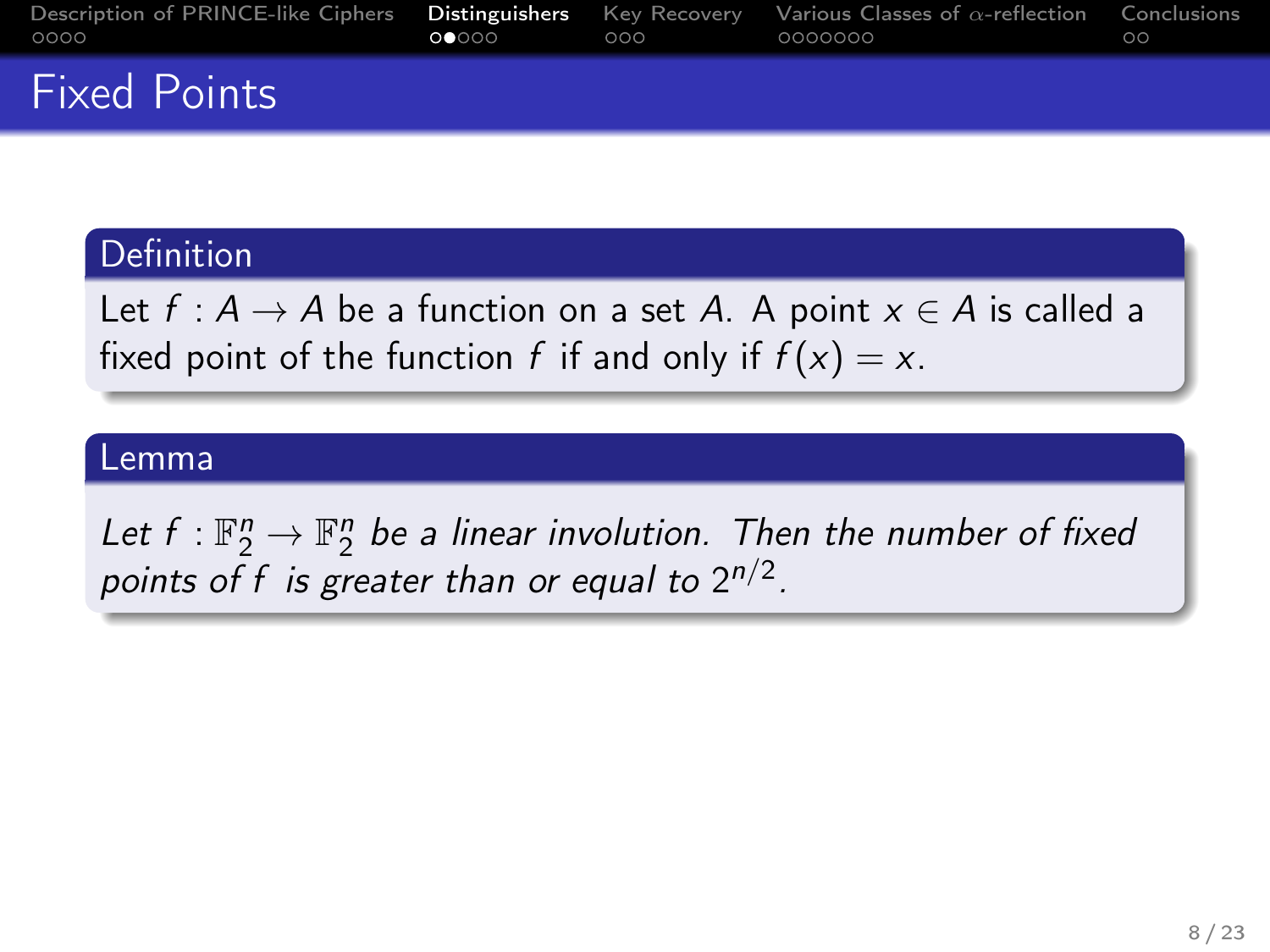| Description of PRINCE-like Ciphers Distinguishers Key Recovery Various Classes of $\alpha$ -reflection Conclusions<br>0000 | $\Omega$ 0000 $\Omega$ | $000-$ | 0000000 | ററ |
|----------------------------------------------------------------------------------------------------------------------------|------------------------|--------|---------|----|
| <b>Fixed Points</b>                                                                                                        |                        |        |         |    |

### **Definition**

Let  $f : A \rightarrow A$  be a function on a set A. A point  $x \in A$  is called a fixed point of the function f if and only if  $f(x) = x$ .

#### Lemma

Let  $f: \mathbb{F}_2^n \to \mathbb{F}_2^n$  be a linear involution. Then the number of fixed points of f is greater than or equal to  $2^{n/2}$ .

#### Idea

Take advantage of  $\alpha$ -reflection property and the fact that always fixed points exist in midmost rounds of PRINCE-like ciphers.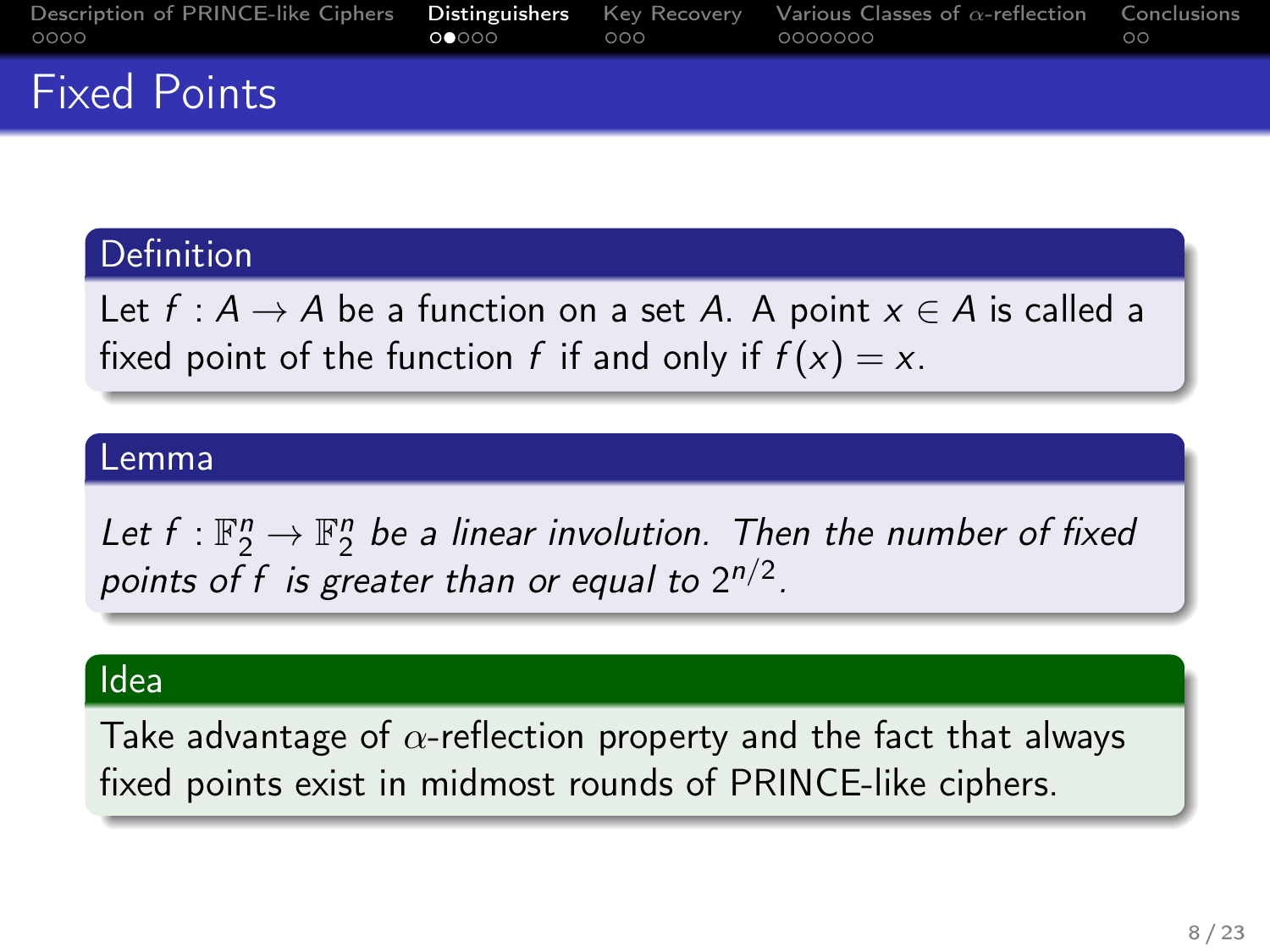| Description of PRINCE-like Ciphers <b>Distinguishers</b> Key Recovery Various Classes of $\alpha$ -reflection Conclusions<br>0000 | 00000 | റററ | 0000000 | $\circ$ |
|-----------------------------------------------------------------------------------------------------------------------------------|-------|-----|---------|---------|
| Characteristic $\mathcal{I}_1$                                                                                                    |       |     |         |         |



$$
\mathcal{P}_{\mathcal{I}_1}=\mathcal{P}_{F_{M'}}=\frac{|F_{M'}|}{2^n}.
$$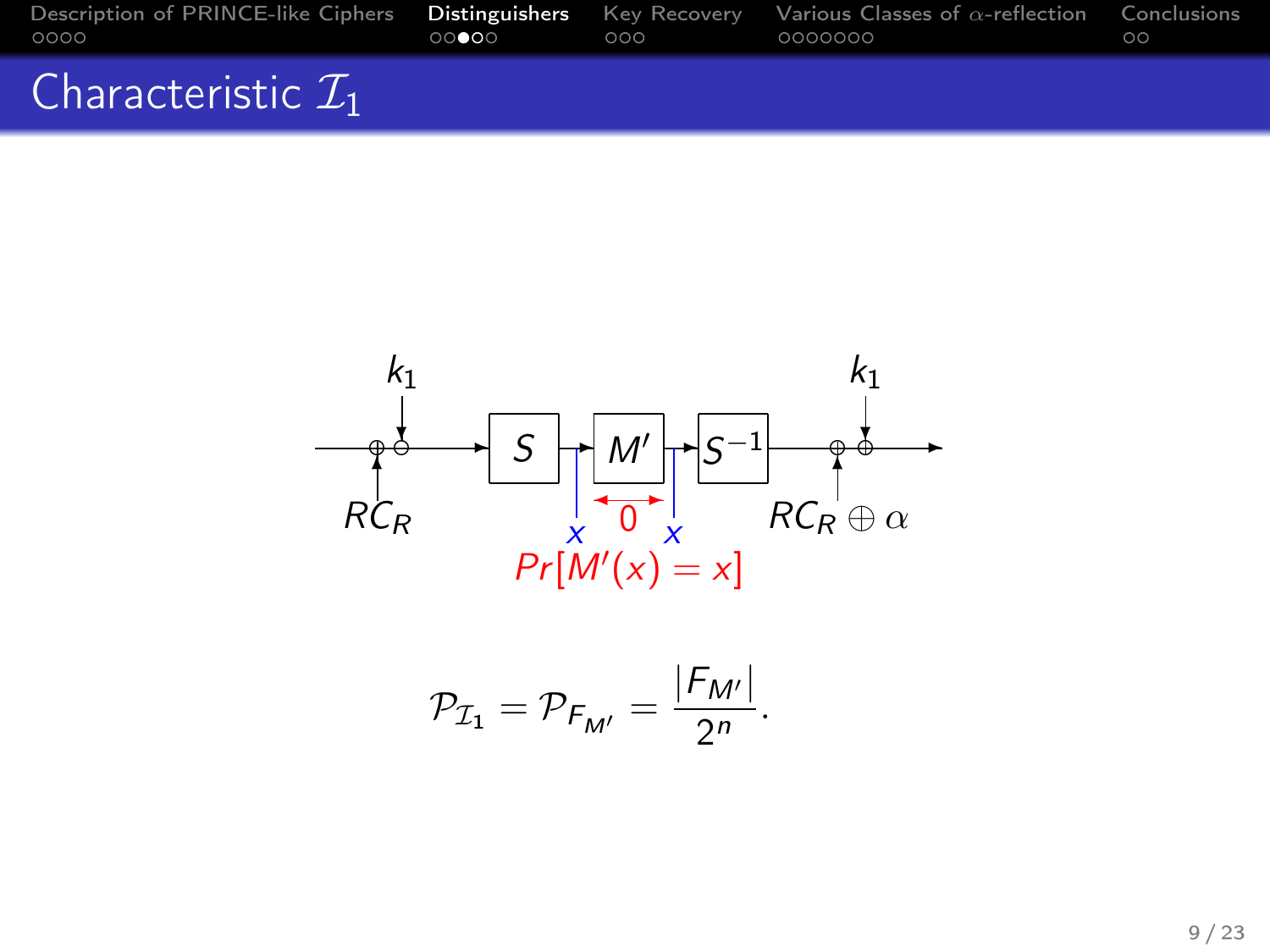| Description of PRINCE-like Ciphers <b>Distinguishers</b> Key Recovery Various Classes of $\alpha$ -reflection Conclusions<br>0000 | 00000 | റററ | 0000000 | $\circ$ |
|-----------------------------------------------------------------------------------------------------------------------------------|-------|-----|---------|---------|
| Characteristic $\mathcal{I}_1$                                                                                                    |       |     |         |         |



$$
\mathcal{P}_{\mathcal{I}_1}=\mathcal{P}_{F_{M'}}=\frac{|F_{M'}|}{2^n}.
$$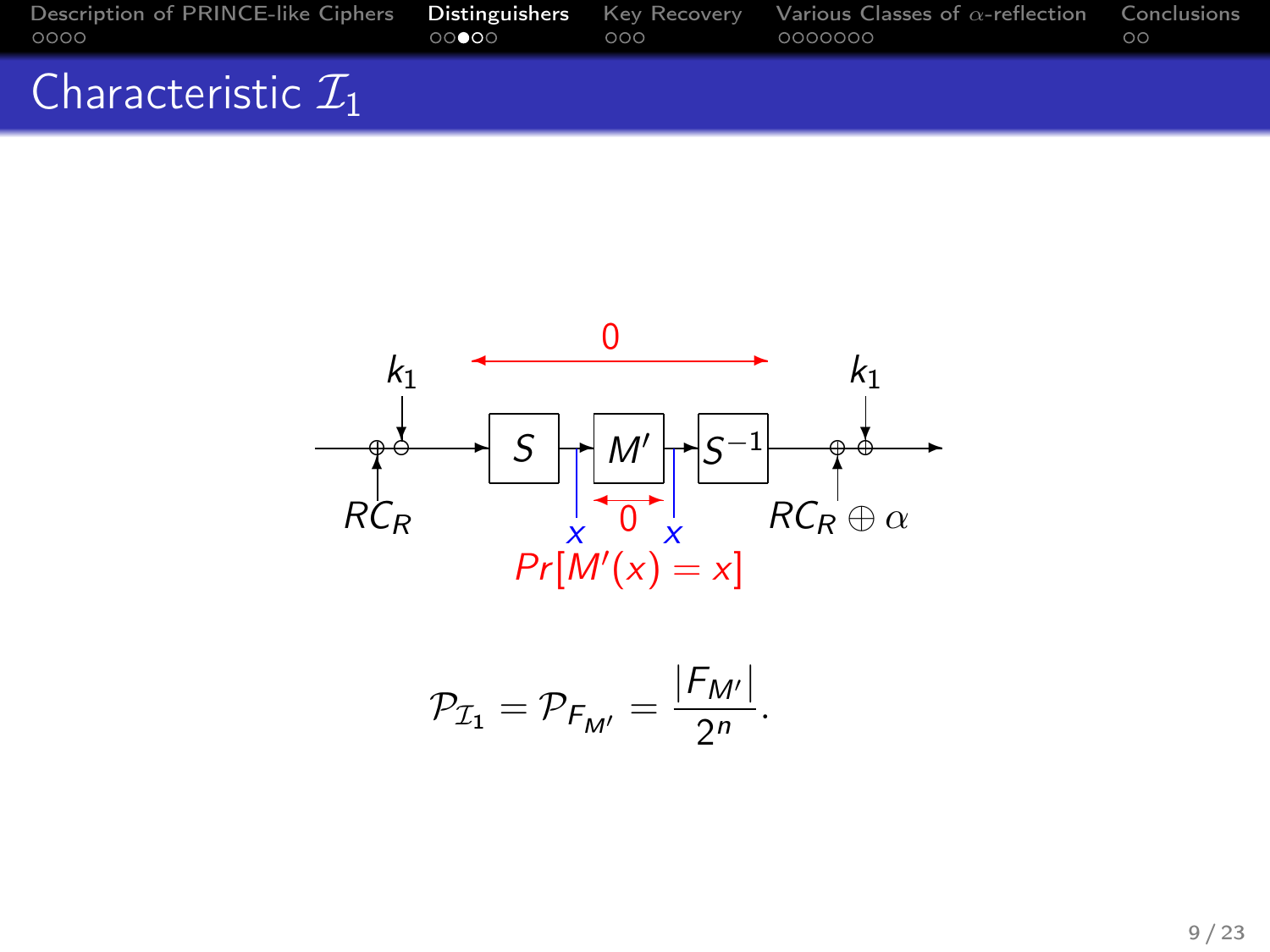| Description of PRINCE-like Ciphers <b>Distinguishers</b> Key Recovery Various Classes of $\alpha$ -reflection Conclusions<br>0000 | $-00000$ | റററ | 0000000 | ററ |
|-----------------------------------------------------------------------------------------------------------------------------------|----------|-----|---------|----|
| Characteristic $\mathcal{I}_1$                                                                                                    |          |     |         |    |



$$
\mathcal{P}_{\mathcal{I}_1}=\mathcal{P}_{F_{M'}}=\frac{|F_{M'}|}{2^n}.
$$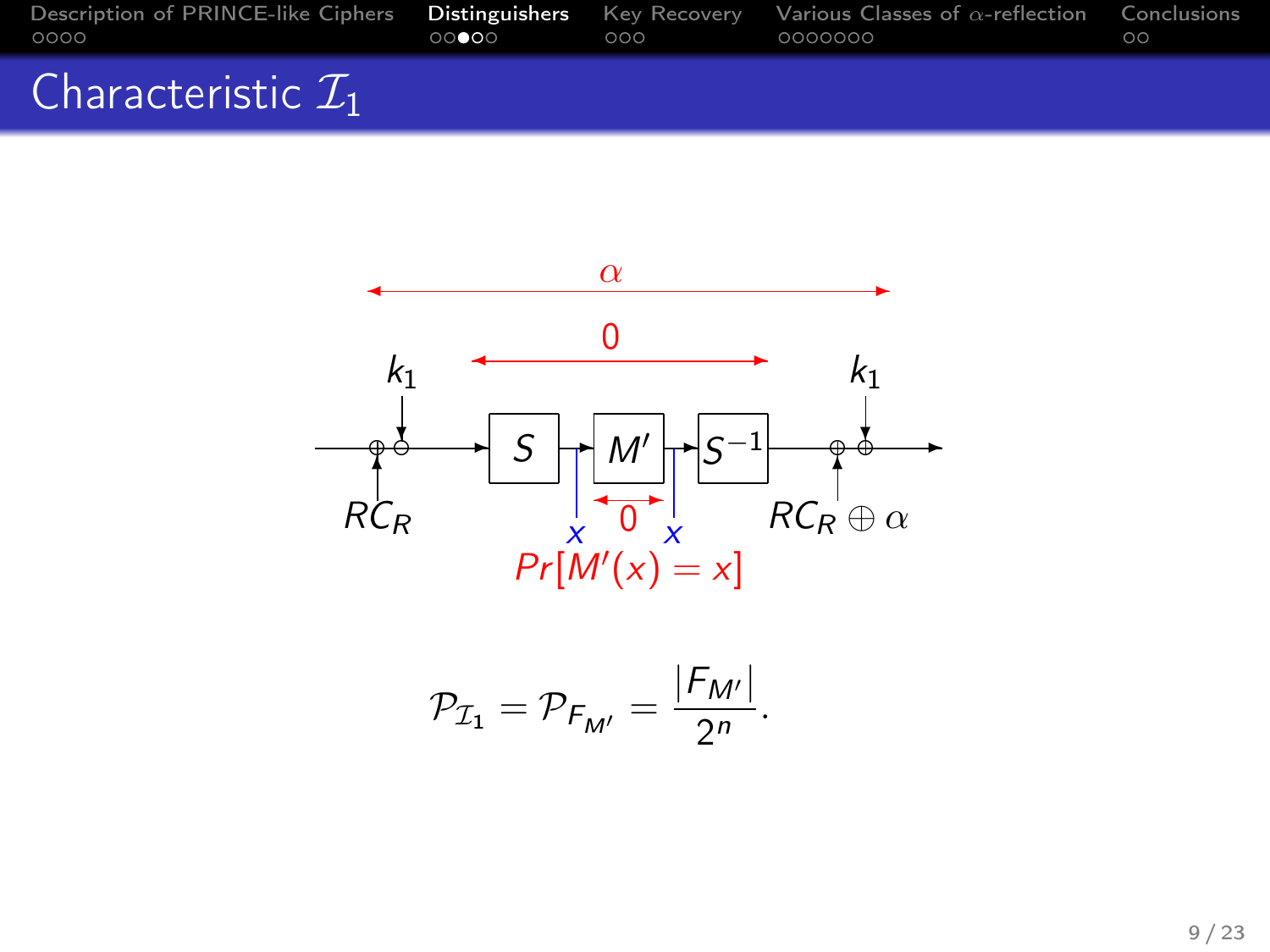| Description of PRINCE-like Ciphers <b>Distinguishers</b> Key Recovery Various Classes of $\alpha$ -reflection Conclusions<br>0000 | 00000 | റററ | 0000000 | $\circ$ |
|-----------------------------------------------------------------------------------------------------------------------------------|-------|-----|---------|---------|
| Characteristic $\mathcal{I}_2$                                                                                                    |       |     |         |         |



$$
\mathcal{P}_{\mathcal{I}_2}=2^{-n}\#\left\{x\in\mathbb{F}_2^n\,|\,S^{-1}(M'(S(x)))\oplus x=\alpha\right\}.
$$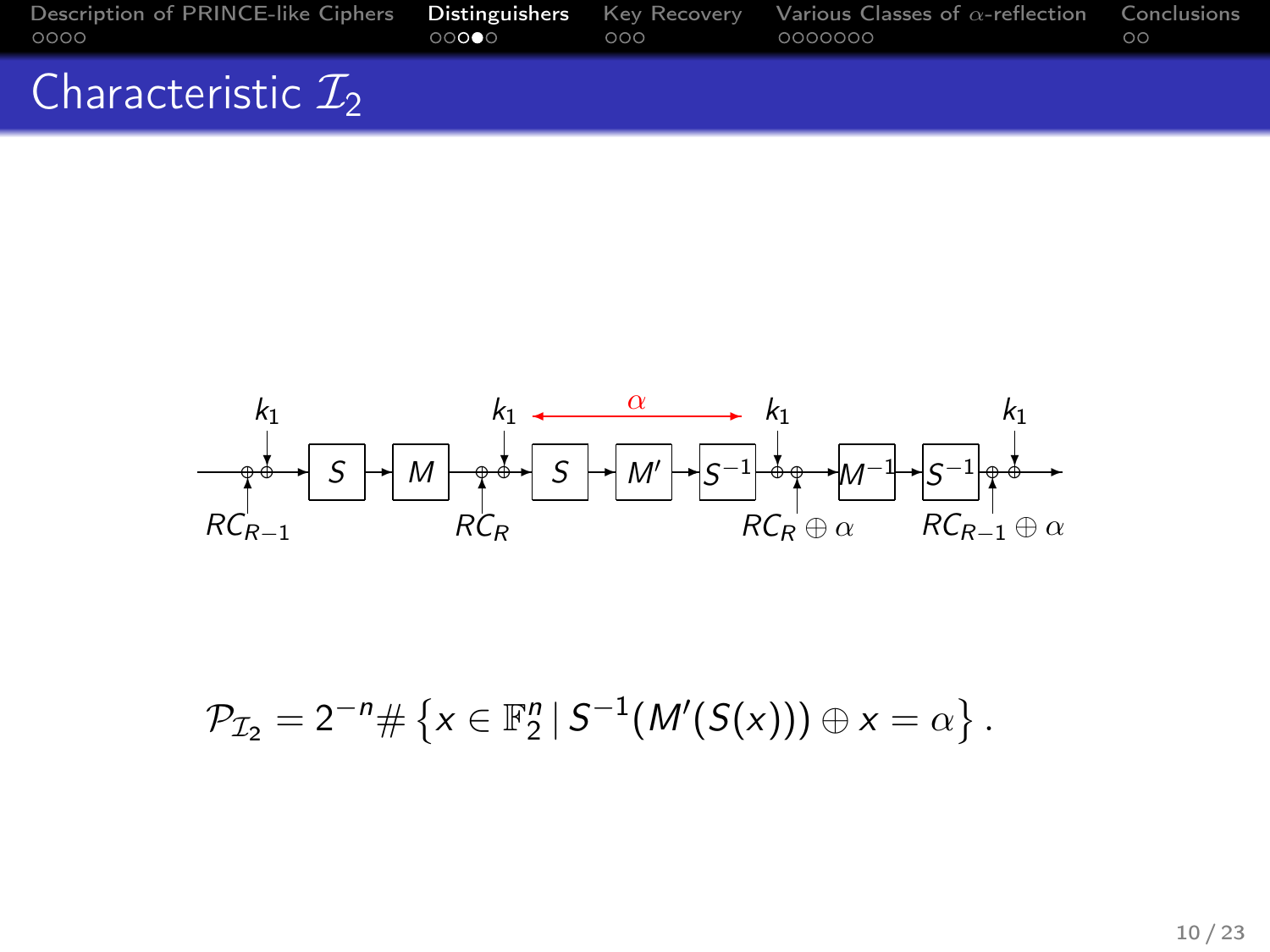| Description of PRINCE-like Ciphers <b>Distinguishers</b> Key Recovery Various Classes of $\alpha$ -reflection Conclusions<br>0000 | 00000 | $\Omega$ | 0000000 | 00 |
|-----------------------------------------------------------------------------------------------------------------------------------|-------|----------|---------|----|
| Characteristic $\mathcal{I}_2$                                                                                                    |       |          |         |    |



$$
\mathcal{P}_{\mathcal{I}_2}=2^{-n}\#\left\{x\in\mathbb{F}_2^n\,|\,S^{-1}(M'(S(x)))\oplus x=\alpha\right\}.
$$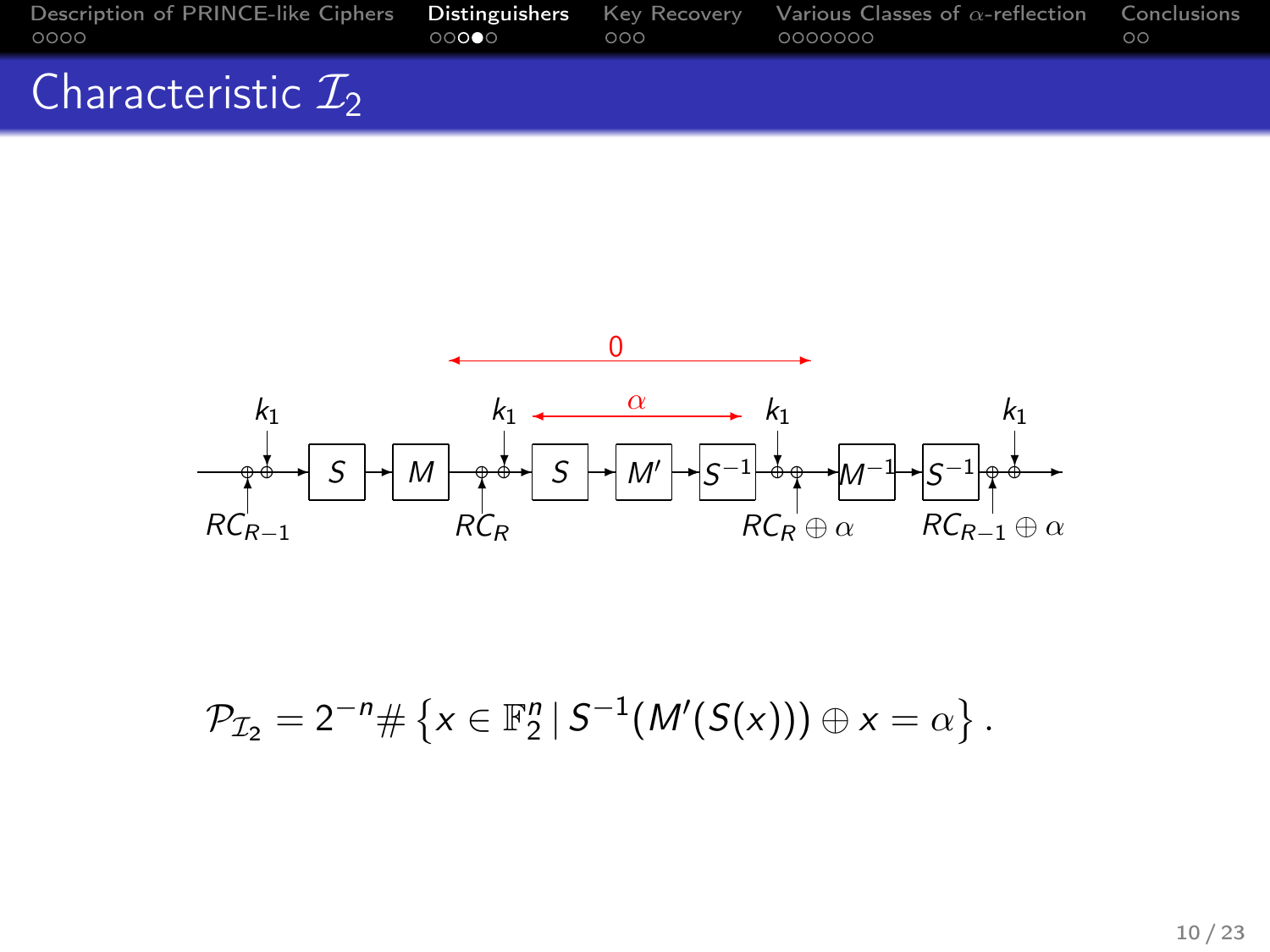| OOOO   |   | 00000 | $\overline{000}$ 00000000 | Description of PRINCE-like Ciphers <b>Distinguishers</b> Key Recovery Various Classes of $\alpha$ -reflection Conclusions | ററ |
|--------|---|-------|---------------------------|---------------------------------------------------------------------------------------------------------------------------|----|
| $\sim$ | . |       |                           |                                                                                                                           |    |

## Characteristic  $\mathcal{I}_2$



$$
\mathcal{P}_{\mathcal{I}_2}=2^{-n}\#\left\{x\in\mathbb{F}_2^n\,|\,S^{-1}(M'(S(x)))\oplus x=\alpha\right\}.
$$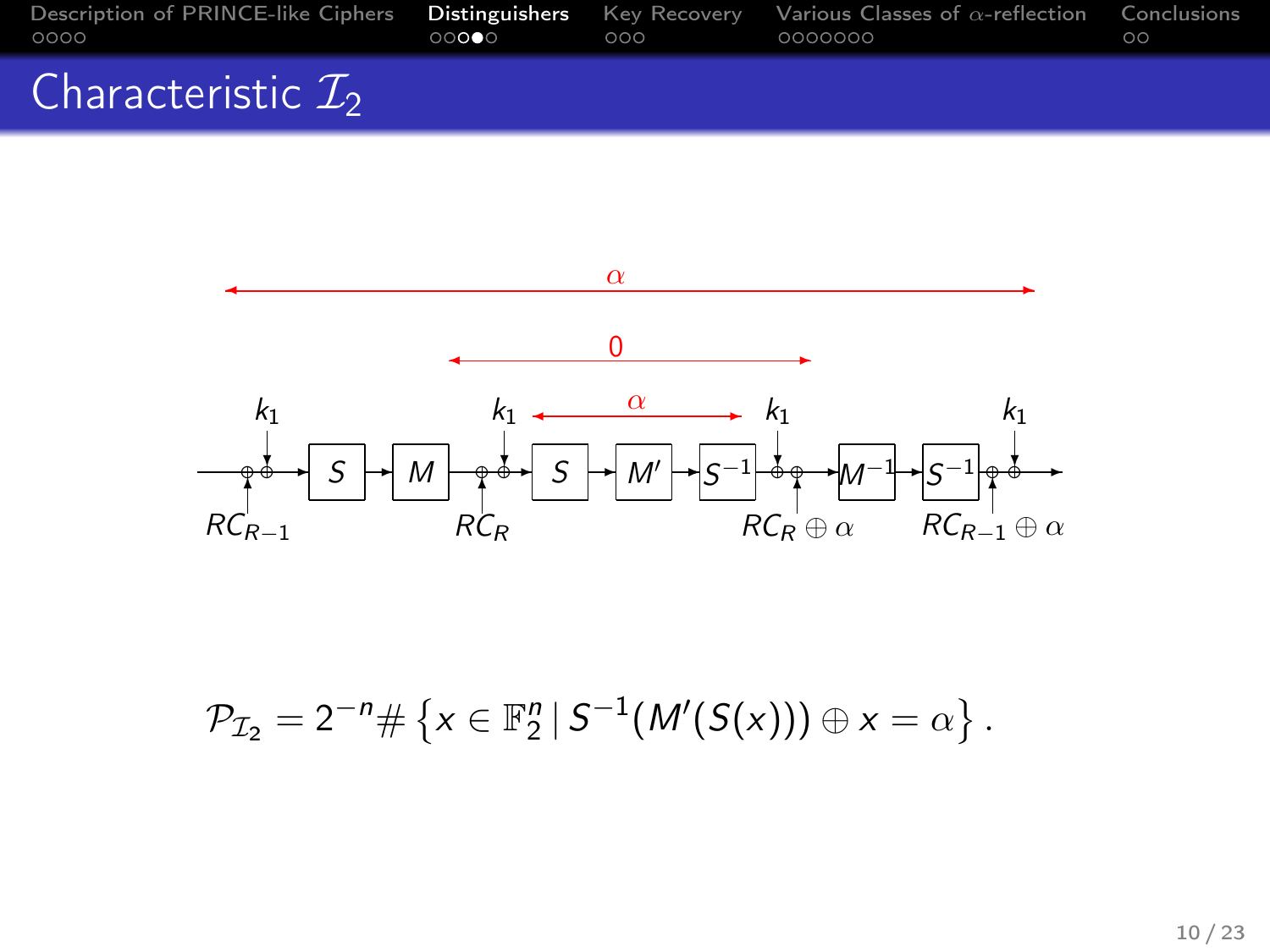| Description of PRINCE-like Ciphers <b>Distinguishers</b> Key Recovery Various Classes of $\alpha$ -reflection Conclusions<br>OOOO | 00000 | 000 | _0000000 | 00 |
|-----------------------------------------------------------------------------------------------------------------------------------|-------|-----|----------|----|
| Characteristic $\mathcal{I}_2$                                                                                                    |       |     |          |    |



If  $P_{I2} = 0$  then we have impossible differential.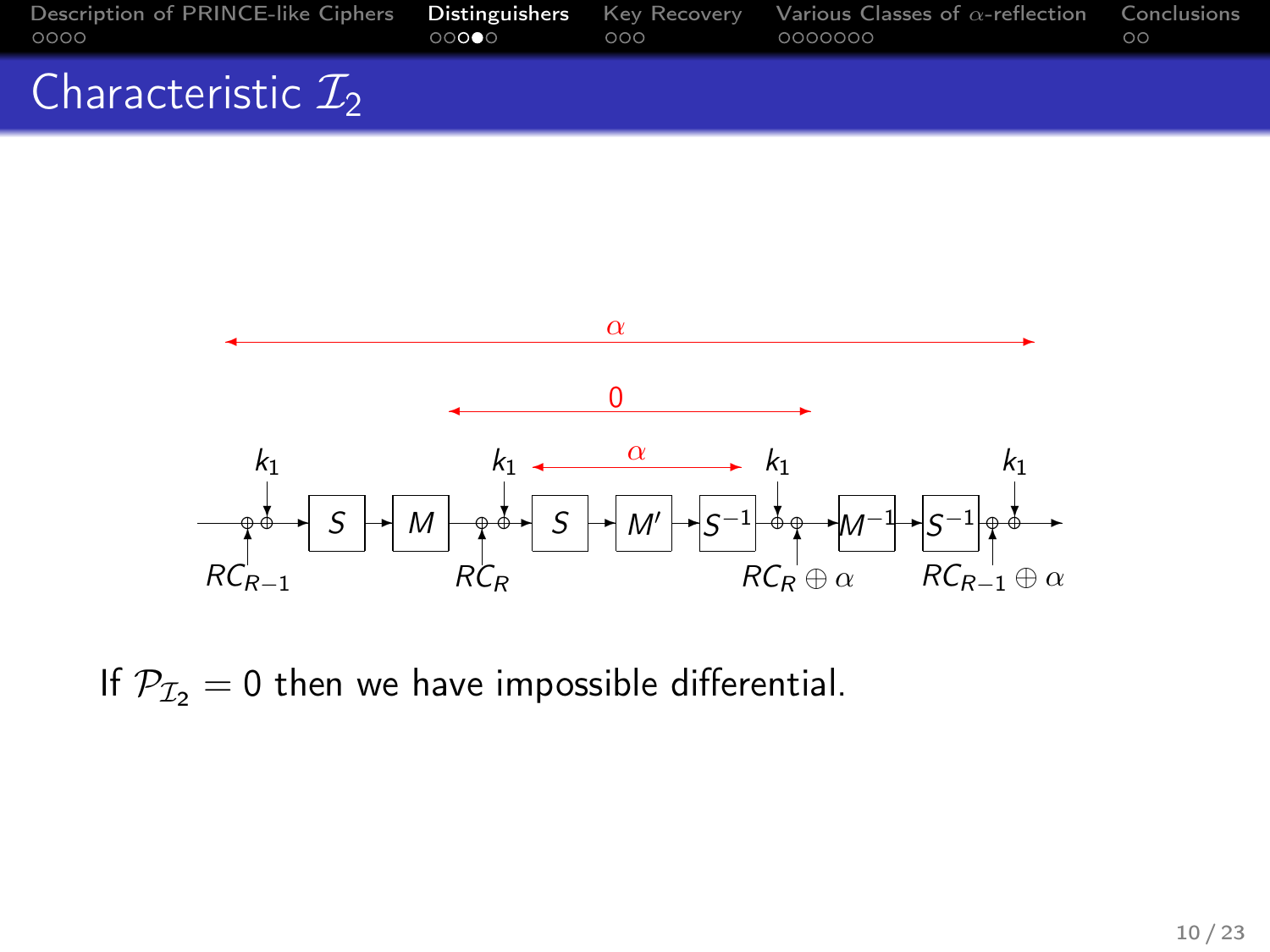## External Characteristic  $P_c$ .

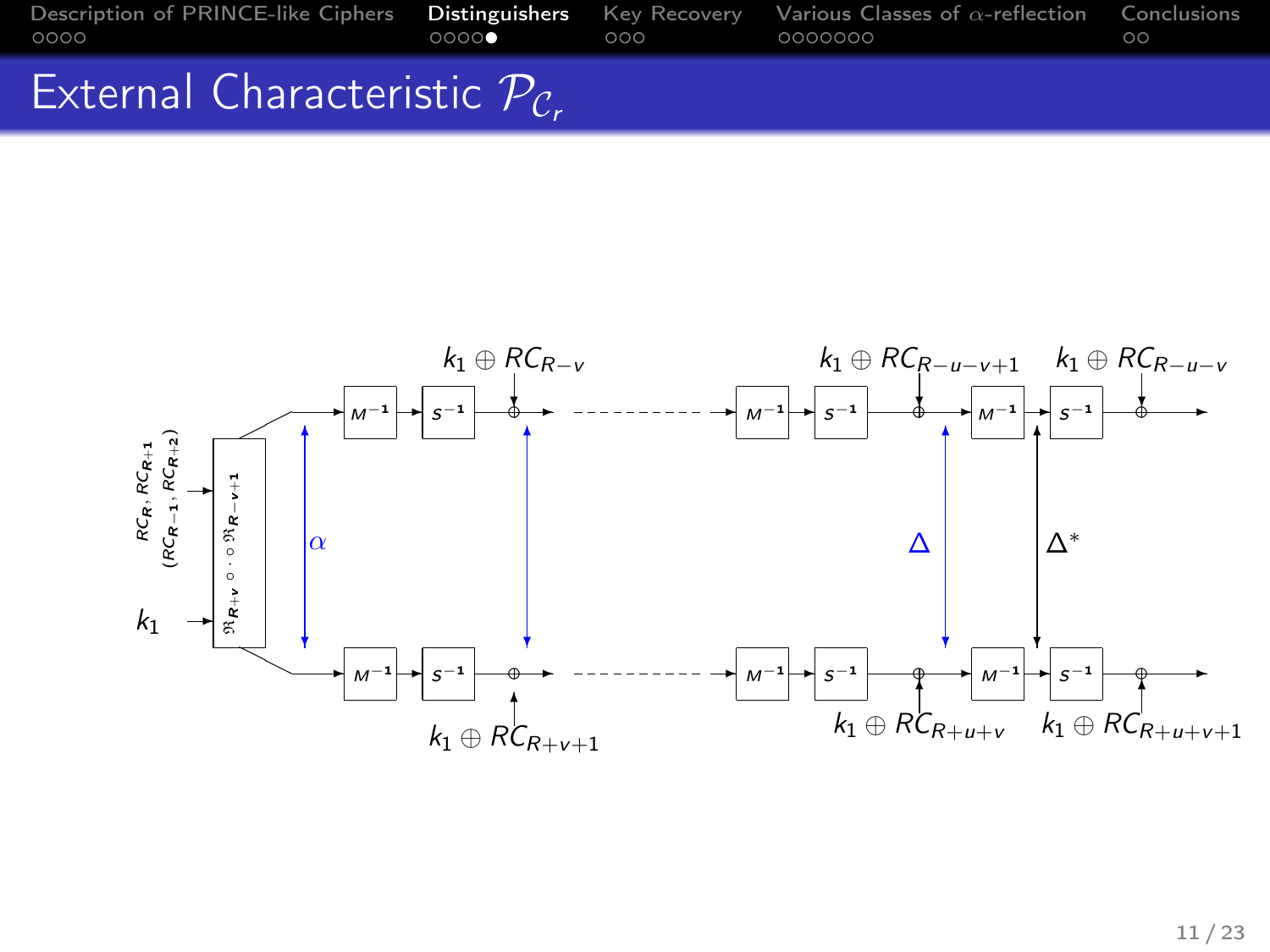| Description of PRINCE-like Ciphers Distinguishers Key Recovery Various Classes of $\alpha$ -reflection |       |           |           | Conclusions |
|--------------------------------------------------------------------------------------------------------|-------|-----------|-----------|-------------|
| 0000                                                                                                   | 00000 | $\bullet$ | - 0000000 | $\circ$     |









<span id="page-36-0"></span>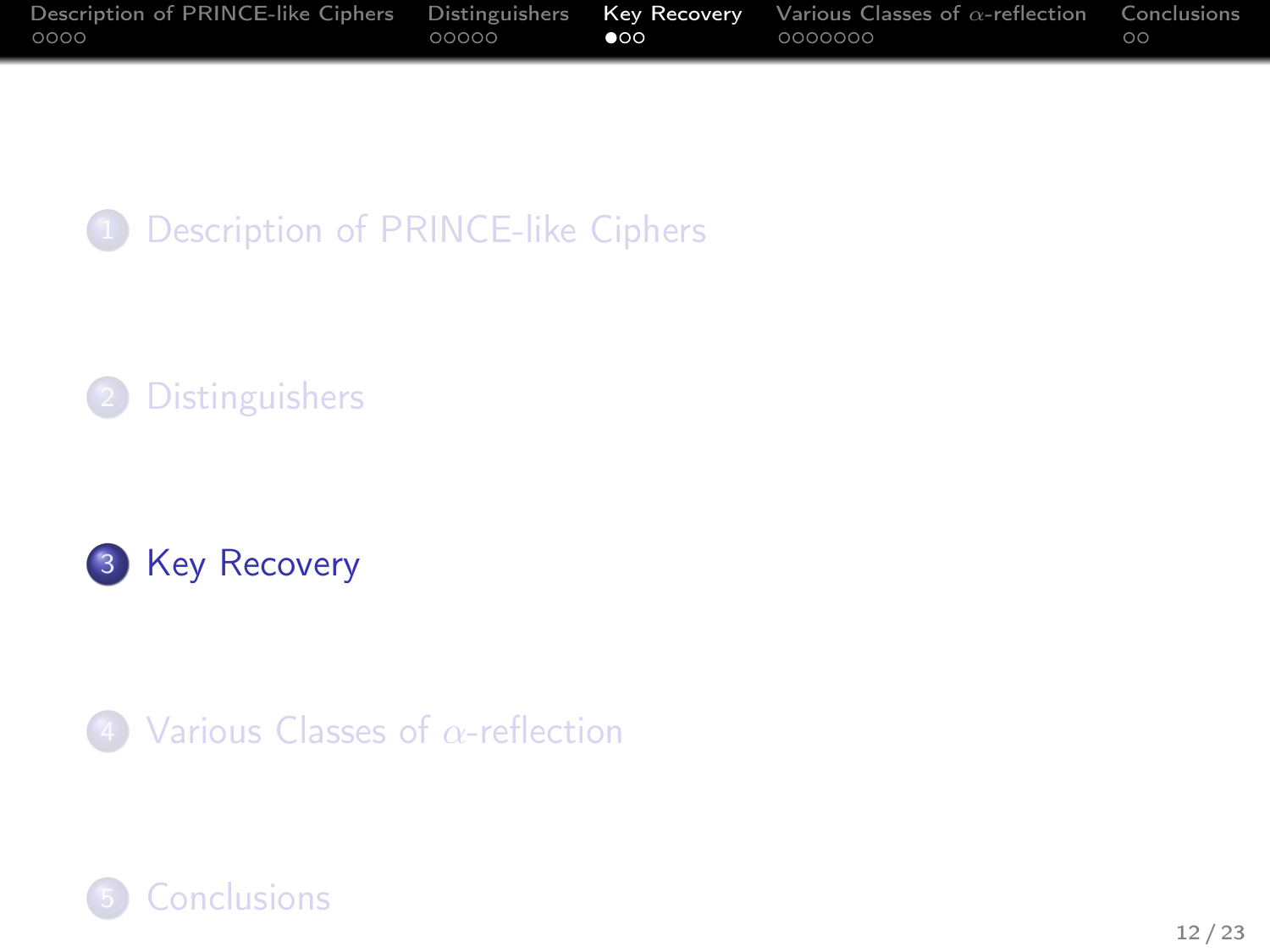| Description of PRINCE-like Ciphers Distinguishers Key Recovery Various Classes of $\alpha$ -reflection Conclusions<br>0000 | 00000 | $\bullet$ | 0000000 | 00 |
|----------------------------------------------------------------------------------------------------------------------------|-------|-----------|---------|----|
| Key Recovery                                                                                                               |       |           |         |    |

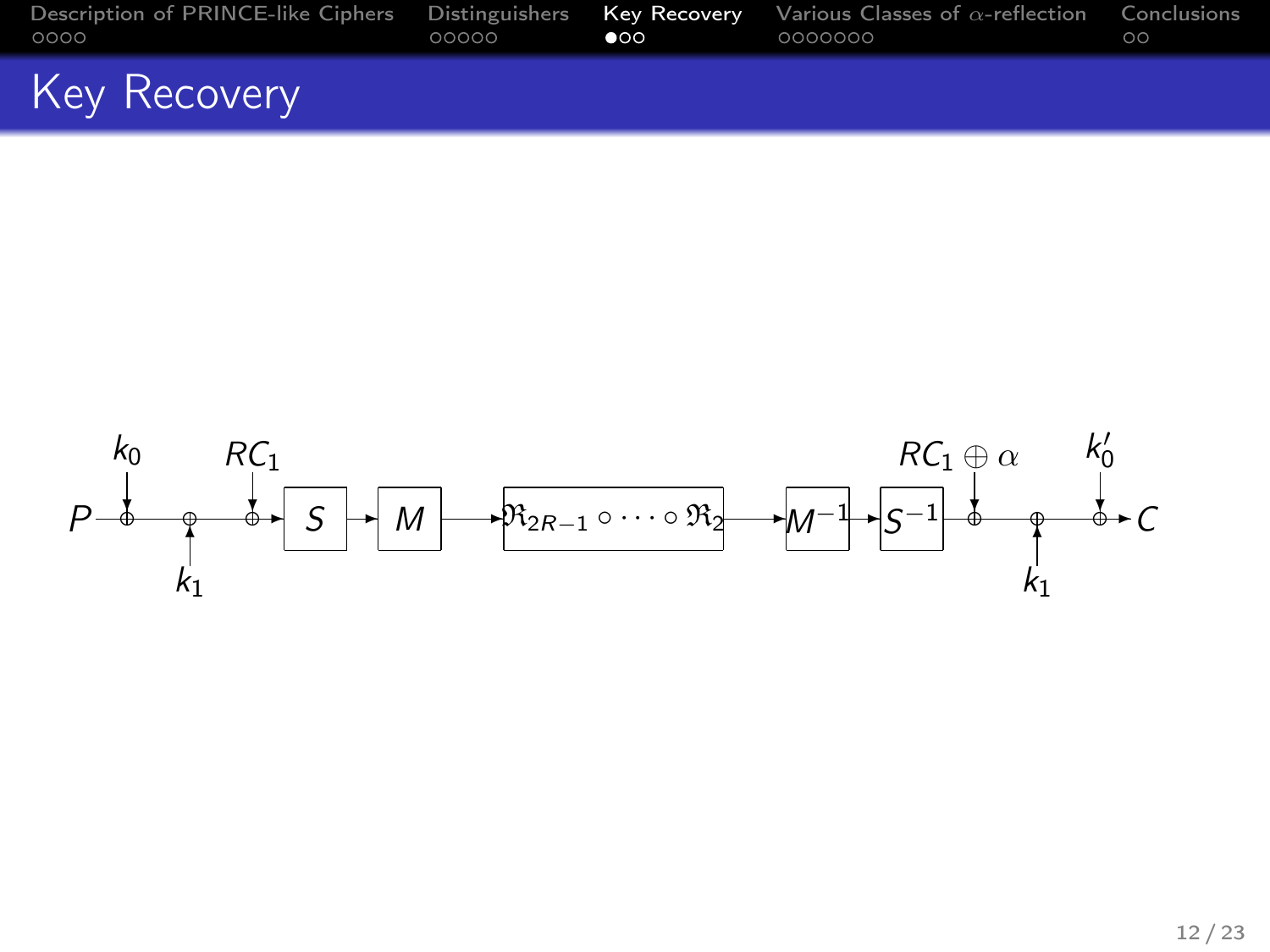| Description of PRINCE-like Ciphers Distinguishers Key Recovery Various Classes of $\alpha$ -reflection Conclusions<br>0000 | 00000 | $\bullet$ | 0000000 | 00 |
|----------------------------------------------------------------------------------------------------------------------------|-------|-----------|---------|----|
| Key Recovery                                                                                                               |       |           |         |    |

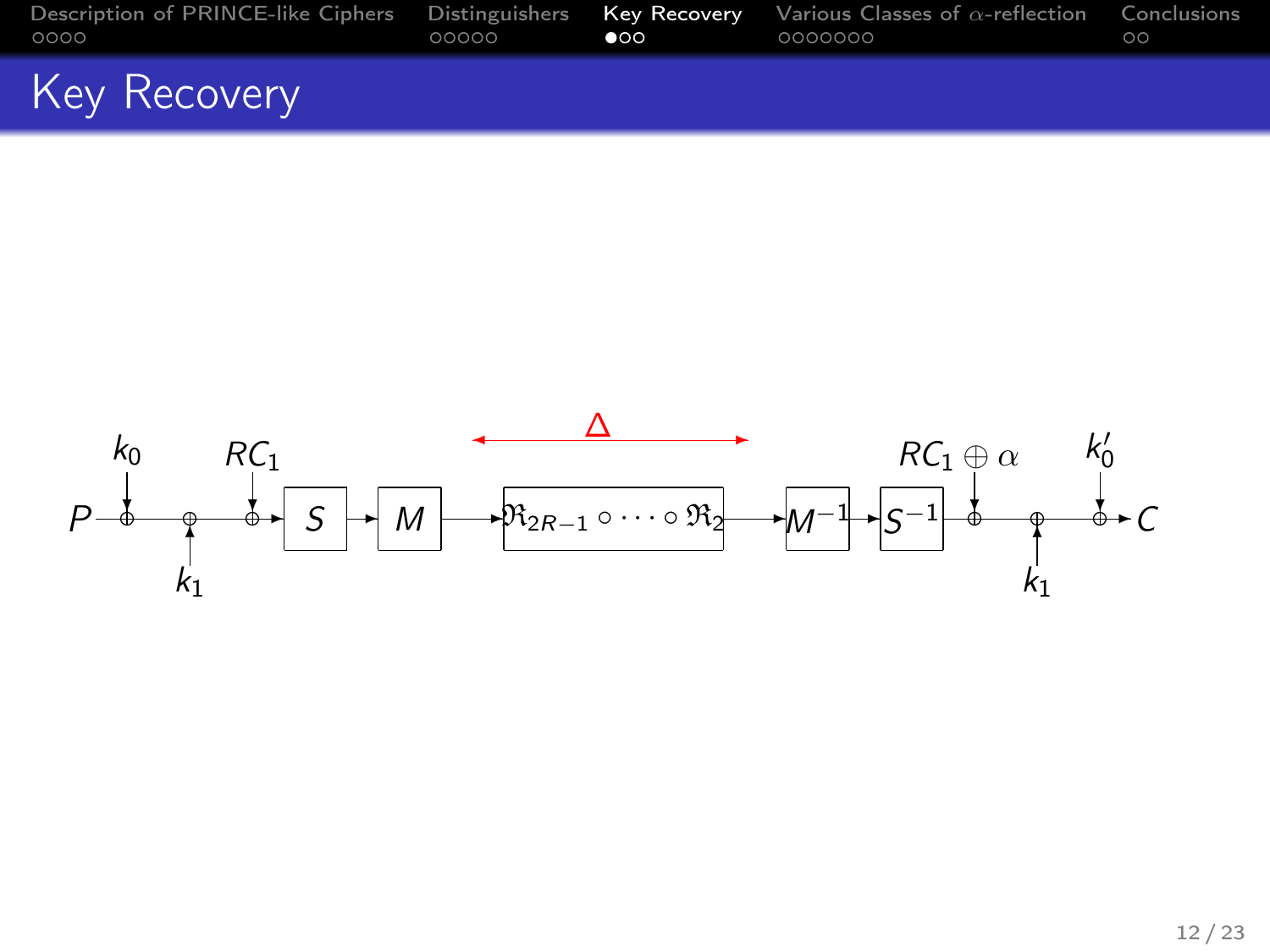| Description of PRINCE-like Ciphers Distinguishers Kev Recovery Various Classes of $\alpha$ -reflection Conclusions<br>0000 | $00000$ $\bullet$ 00 | 0000000 | ററ |
|----------------------------------------------------------------------------------------------------------------------------|----------------------|---------|----|
| Key Recovery                                                                                                               |                      |         |    |

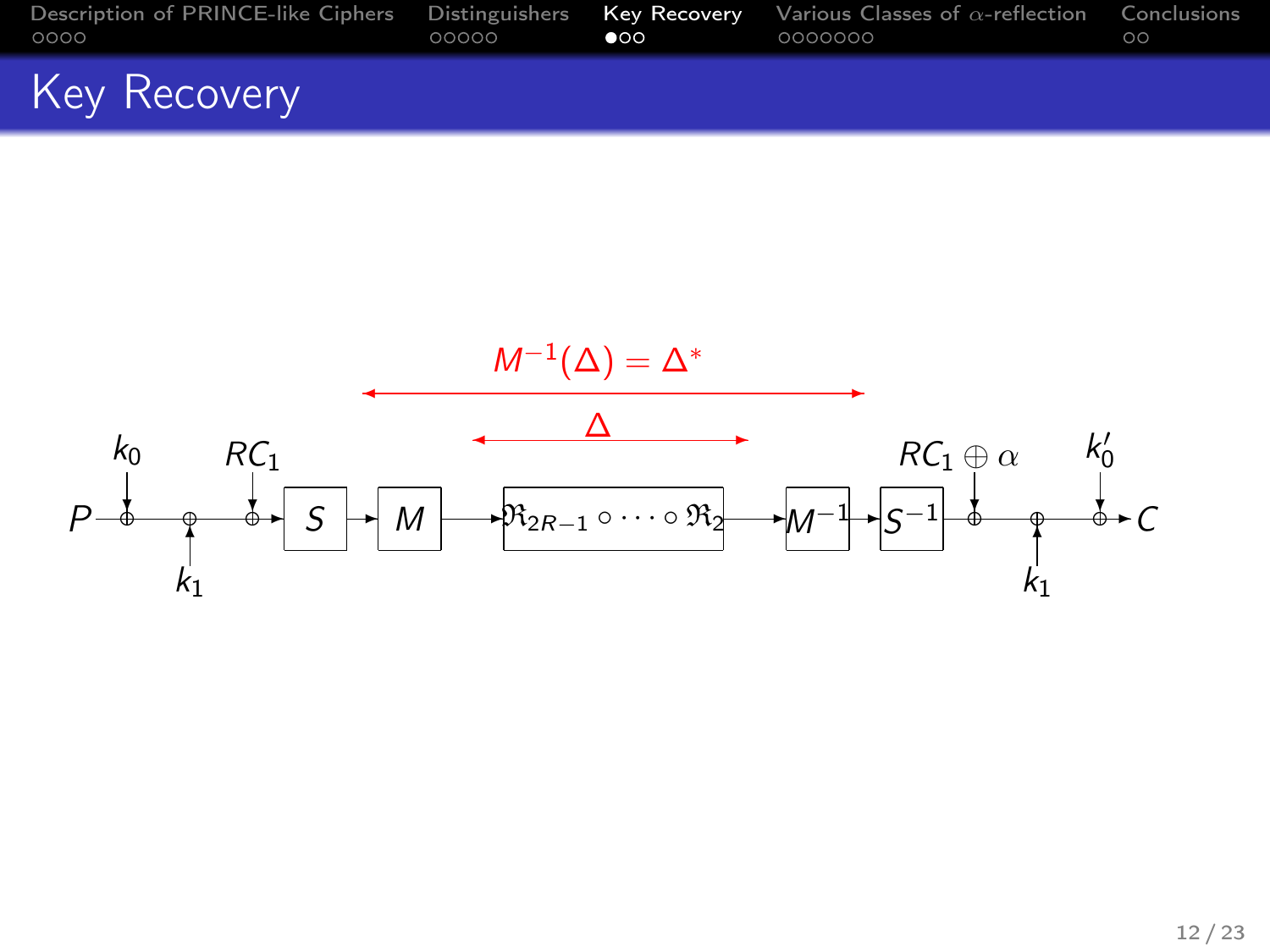## Key Recovery Nibble by Nibble



 $\oplus S(C(j) \oplus k'_0(j) \oplus k_1(j) \oplus RC_{2R}(j))$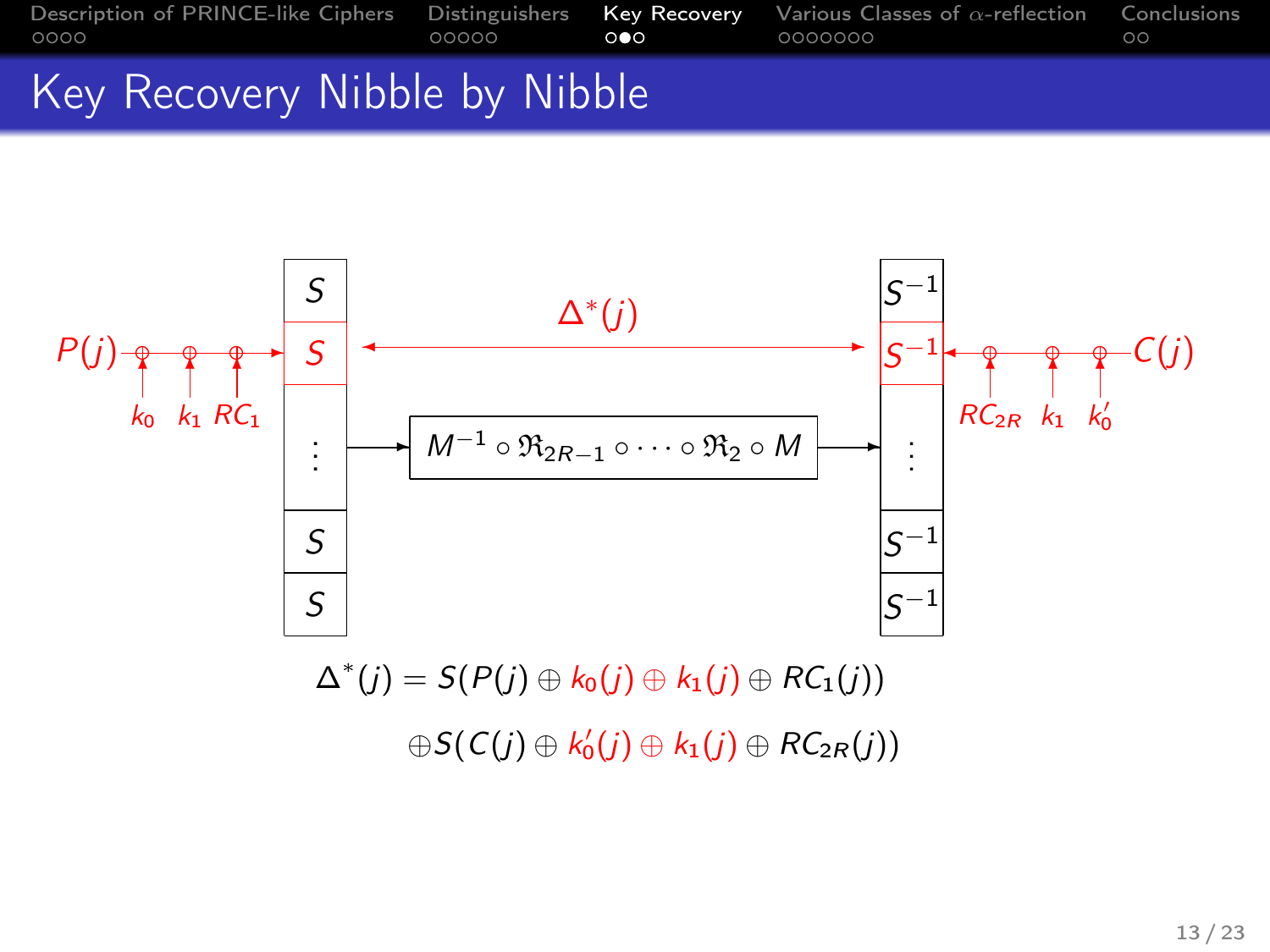

## Key Recovery for Passive Nibble



 $P(j) \oplus k_0(j) \oplus C(j) \oplus k'_0(j) \oplus \alpha(j) = 0,$ 

- The difference after passing through the S-boxes is still zero.
- The value of  $k_1(j)$  need not be known.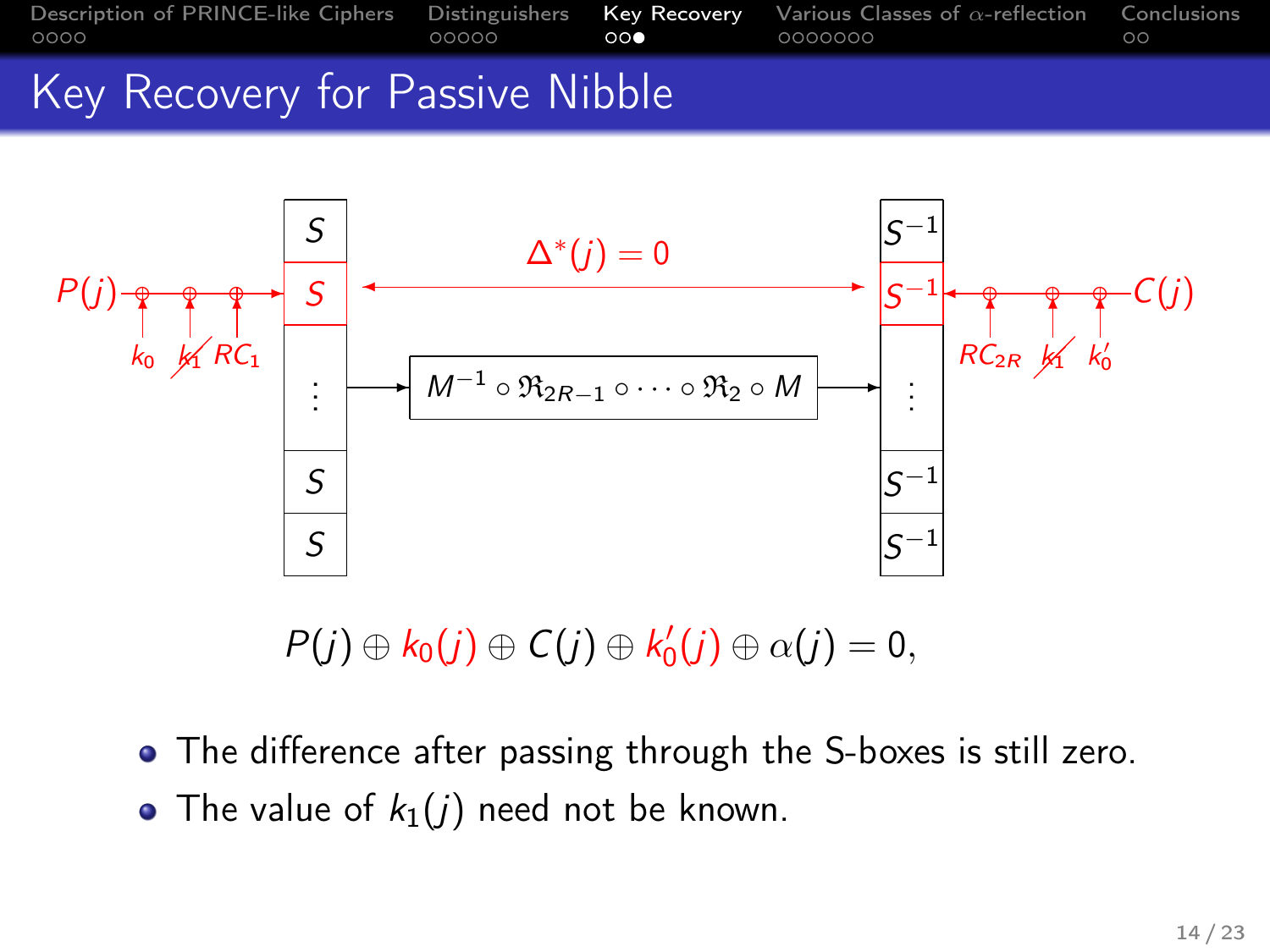| Description of PRINCE-like Ciphers Distinguishers Key Recovery |       |     | Various Classes of $\alpha$ -reflection | Conclusions |
|----------------------------------------------------------------|-------|-----|-----------------------------------------|-------------|
| 0000                                                           | 00000 | 000 | 000000                                  | ററ          |









<span id="page-42-0"></span>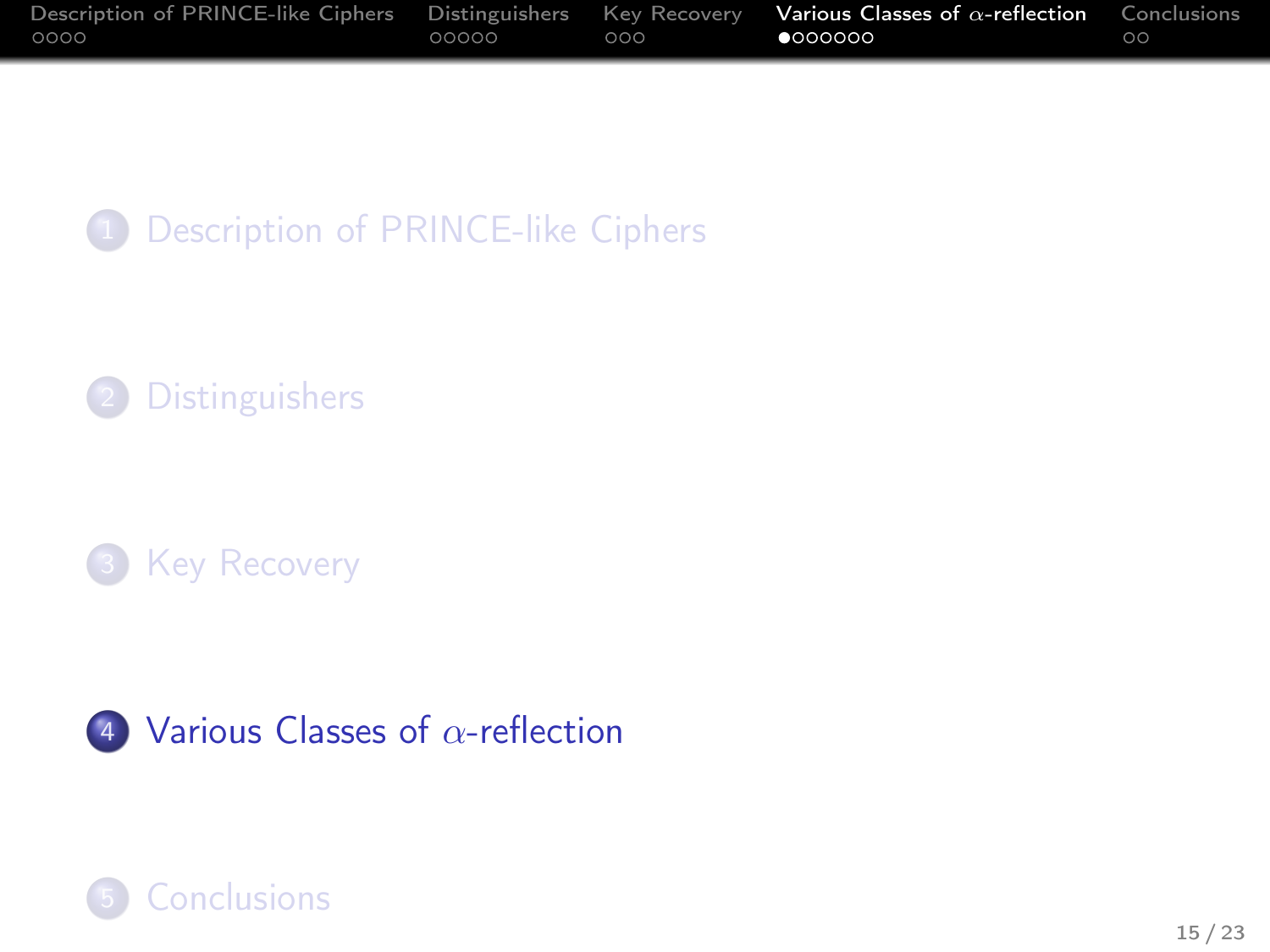[Description of PRINCE-like Ciphers](#page-2-0) [Distinguishers](#page-19-0) [Key Recovery](#page-36-0) **[Various Classes of](#page-42-0) α-reflection** [Conclusions](#page-57-0)<br>
00000 **0000 € 000000 € 000000** 

Maximizing Probability  $P_c$  of Characteristic

To maximize  $P<sub>C</sub>$  we can either use

- **Cancellation idea**
- Branch and Bound algorithm.

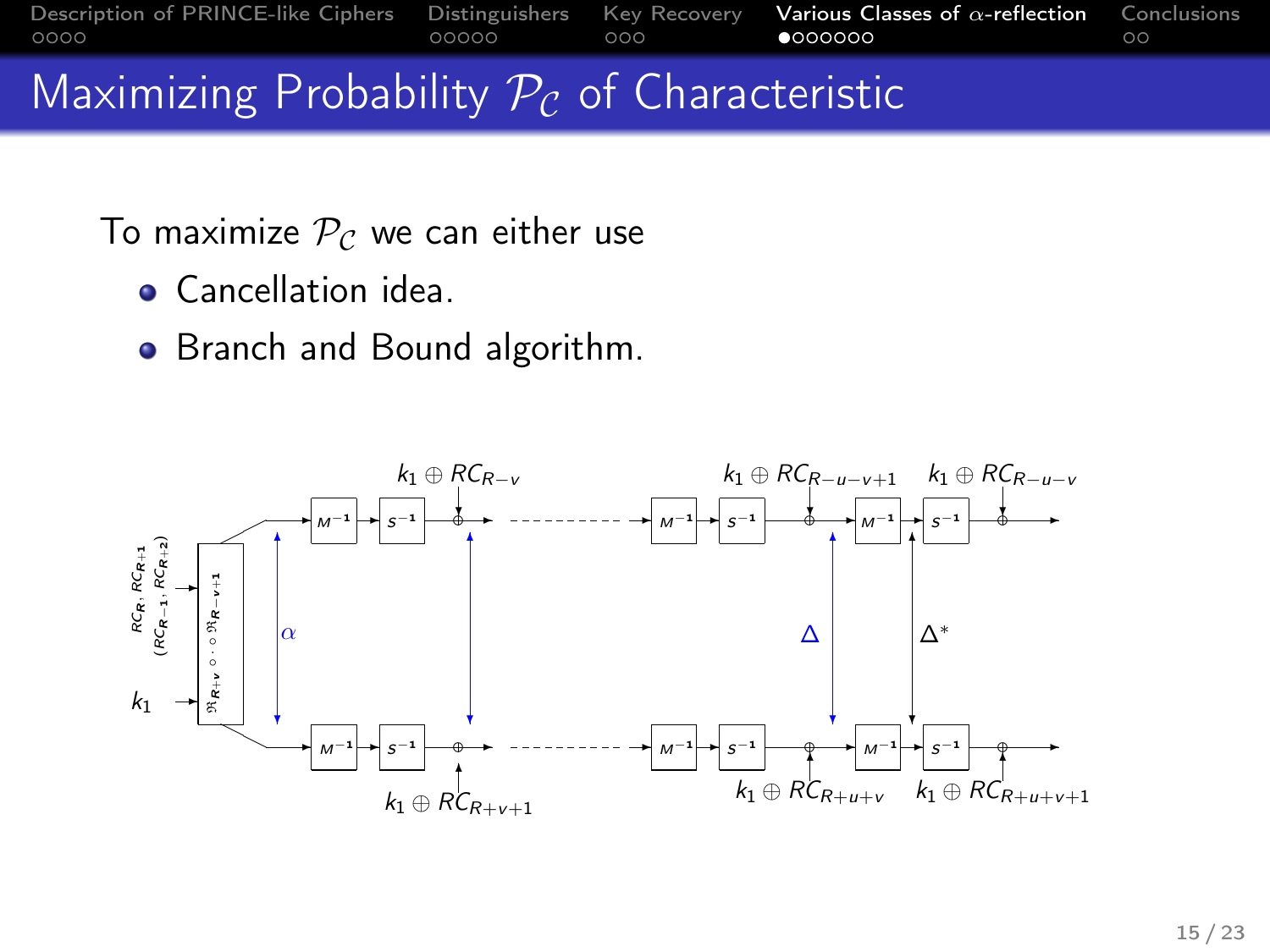| Description of PRINCE-like Ciphers Distinguishers Key Recovery Various Classes of $\alpha$ -reflection Conclusions<br>OOOO | 00000 | $\Omega$ | റ⊜ററററ | $\circ$ |
|----------------------------------------------------------------------------------------------------------------------------|-------|----------|--------|---------|
| Cancellation Idea                                                                                                          |       |          |        |         |

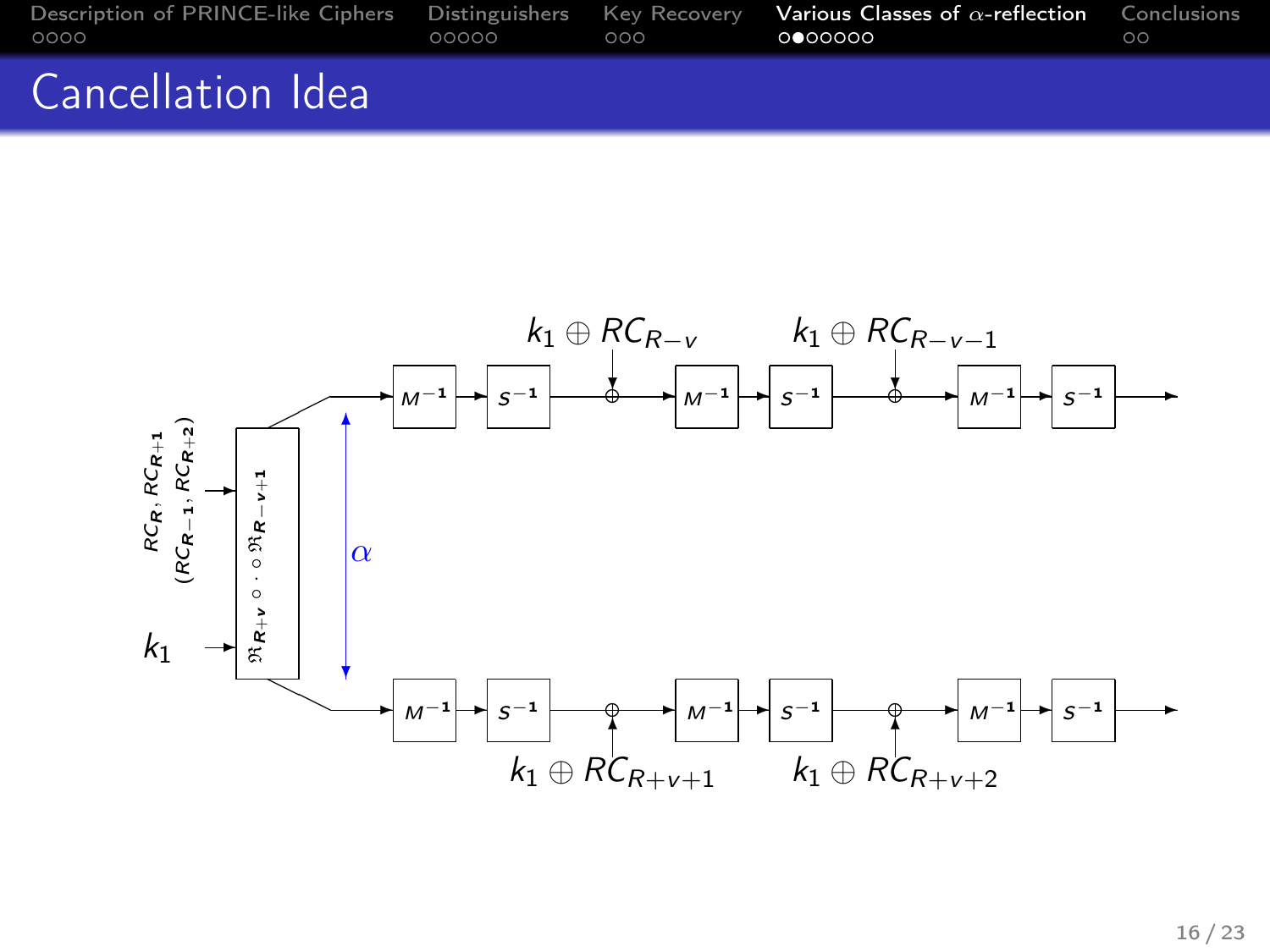| Description of PRINCE-like Ciphers Distinguishers Key Recovery Various Classes of $\alpha$ -reflection Conclusions<br>0000 | 00000 | റററ | റ⊜ററററ | $\circ$ |
|----------------------------------------------------------------------------------------------------------------------------|-------|-----|--------|---------|
| Cancellation Idea                                                                                                          |       |     |        |         |



With  $\mathcal{P} = \Pr_{\mathbf{X}} [S(\mathbf{X}) \oplus S(\mathbf{X} \oplus \alpha) = M^{-1}(\alpha)]$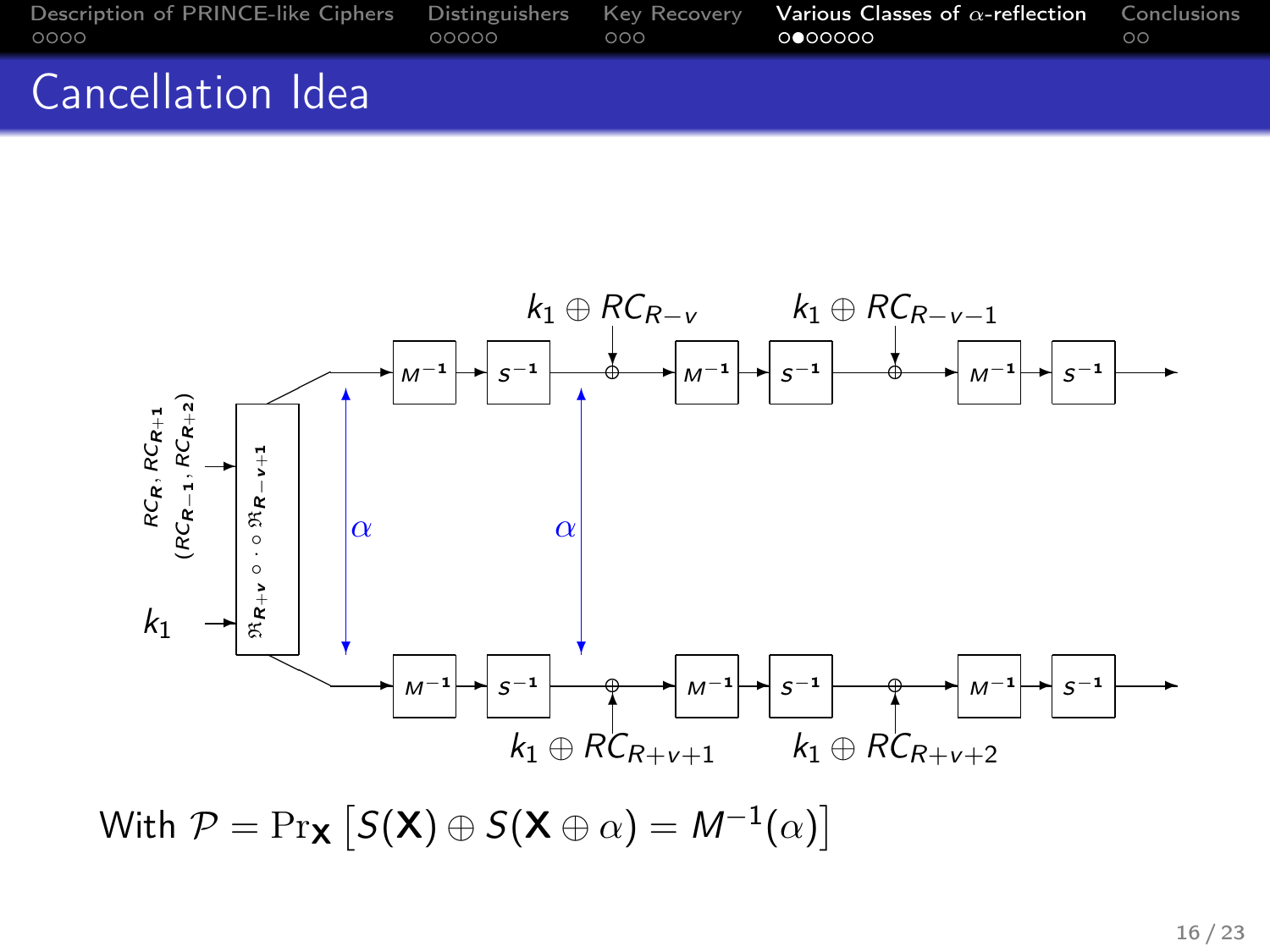| Description of PRINCE-like Ciphers Distinguishers Key Recovery Various Classes of $\alpha$ -reflection Conclusions<br>0000 | 00000 000 <b>000000</b> | ററ |
|----------------------------------------------------------------------------------------------------------------------------|-------------------------|----|
| Cancellation Idea                                                                                                          |                         |    |



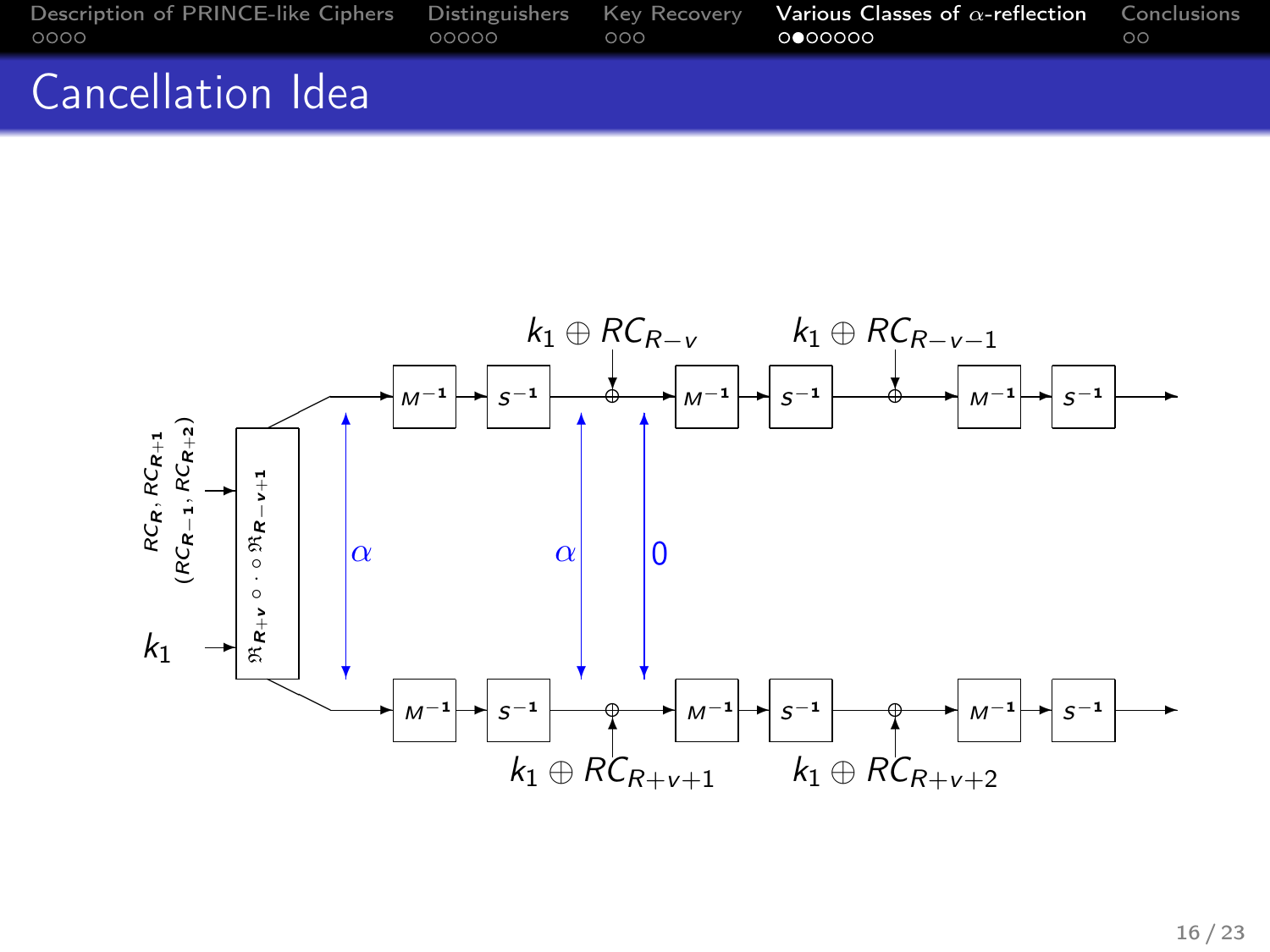| Description of PRINCE-like Ciphers Distinguishers Key Recovery Various Classes of $\alpha$ -reflection Conclusions<br>0000 | 00000 | $\Omega$ | <b>. റൈറററ</b> | ററ |
|----------------------------------------------------------------------------------------------------------------------------|-------|----------|----------------|----|
| Cancellation Idea                                                                                                          |       |          |                |    |

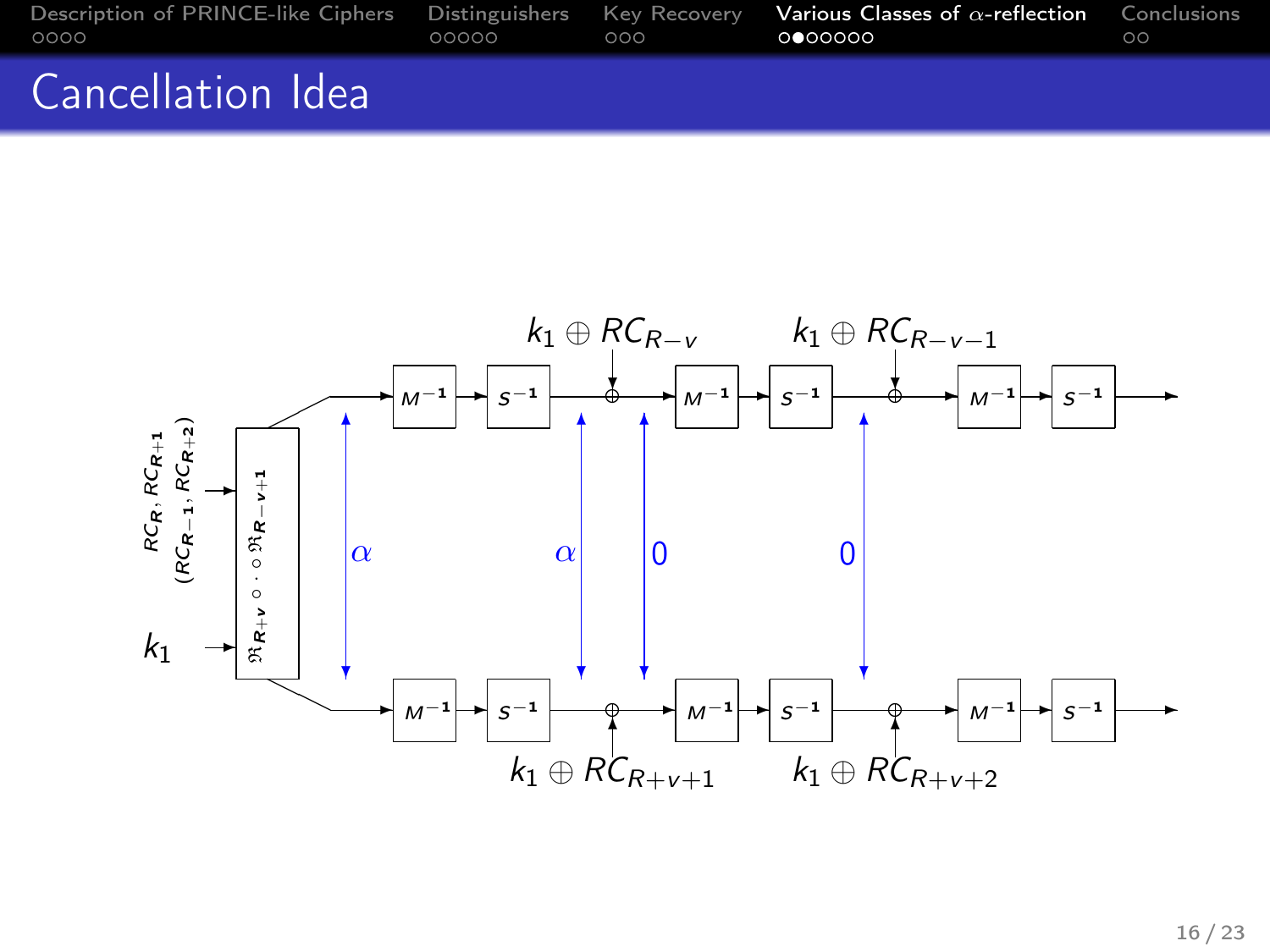| Description of PRINCE-like Ciphers Distinguishers Key Recovery Various Classes of $\alpha$ -reflection Conclusions<br>0000 | 00000 | റററ | റ⊜ററററ | $\circ$ |
|----------------------------------------------------------------------------------------------------------------------------|-------|-----|--------|---------|
| Cancellation Idea                                                                                                          |       |     |        |         |



With  $\mathcal{P}=\Pr_{\mathsf{X}}\left[S(\mathsf{X})\oplus S(\mathsf{X}\oplus\alpha)=M^{-1}(\alpha)\right]$  there is an iterative characteristic over four rounds of a PRINCE-like cipher.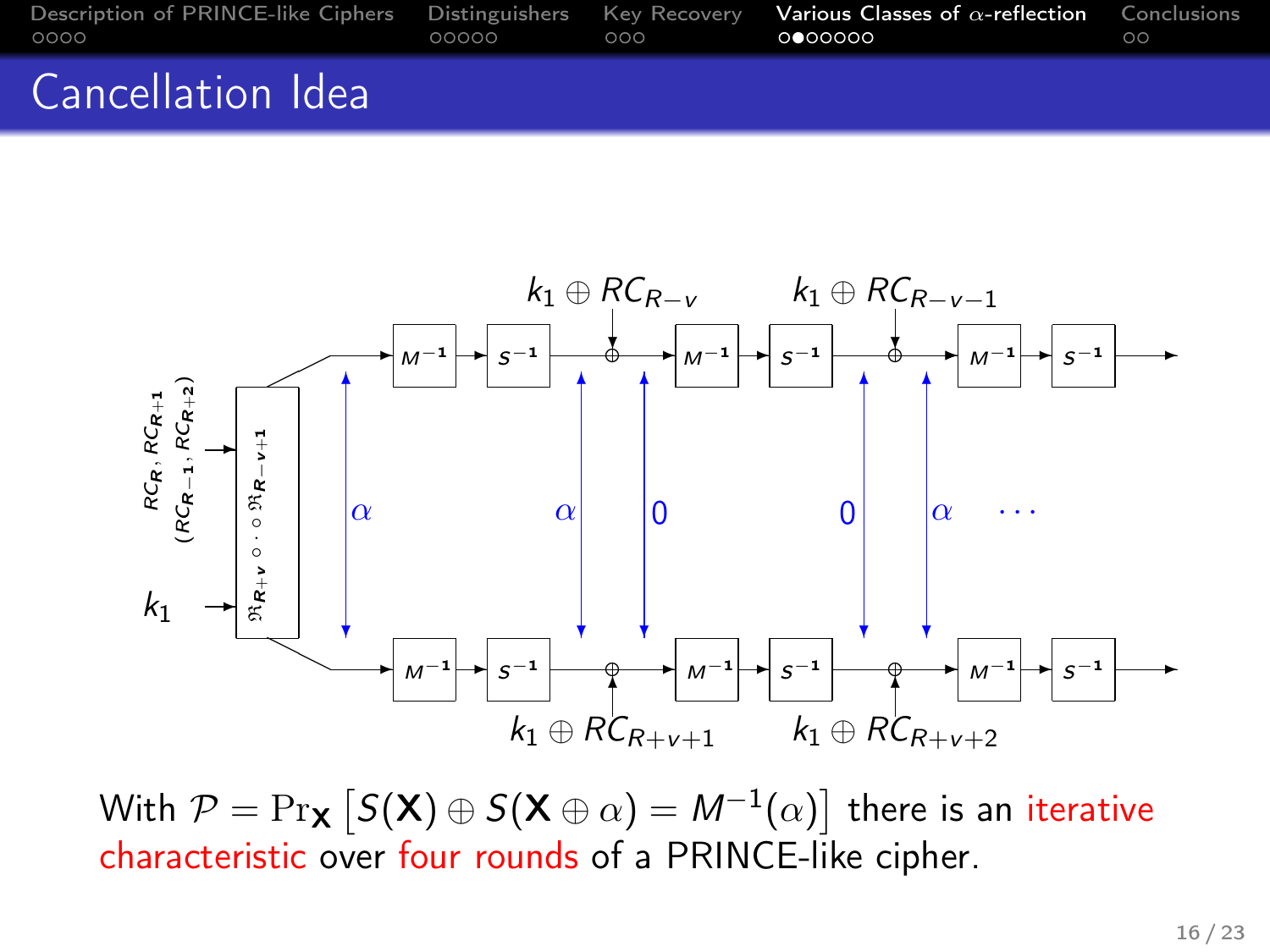[Description of PRINCE-like Ciphers](#page-2-0) [Distinguishers](#page-19-0) [Key Recovery](#page-36-0) **[Various Classes of](#page-42-0) α-reflection** [Conclusions](#page-57-0)<br>0000 0000 0000 000 000 000 000 00

# Best  $\alpha$  with Cancellation Idea on 12 rounds

| $\alpha$           | $\Delta^*$         | $w(\Delta^*)$ | $P_{c_A}$ | Data Compl. | Time Compl. |
|--------------------|--------------------|---------------|-----------|-------------|-------------|
| 0x8400400800000000 | 0x8800400400000000 | 4             | $2^{-22}$ | $2^{57.95}$ | 271.37      |
| 0x8040000040800000 | 0x8080000040400000 | 4             | $2^{-22}$ | 257.95      | 271.37      |
| 0x0000408000008040 | 0x0000404000008080 | 4             | $2^{-22}$ | 257.95      | 271.37      |
| 0x0000000048008004 | 0x0000000044008008 | 4             | $2^{-22}$ | 257.95      | 271.37      |
| 0x0000440040040000 | 0x0000440040040000 | 4             | $2^{-24}$ | 20.27       | 273.69      |
| 0x8008000000008800 | 0x8008000000008800 | 4             | $2^{-24}$ | 20.27       | 273.69      |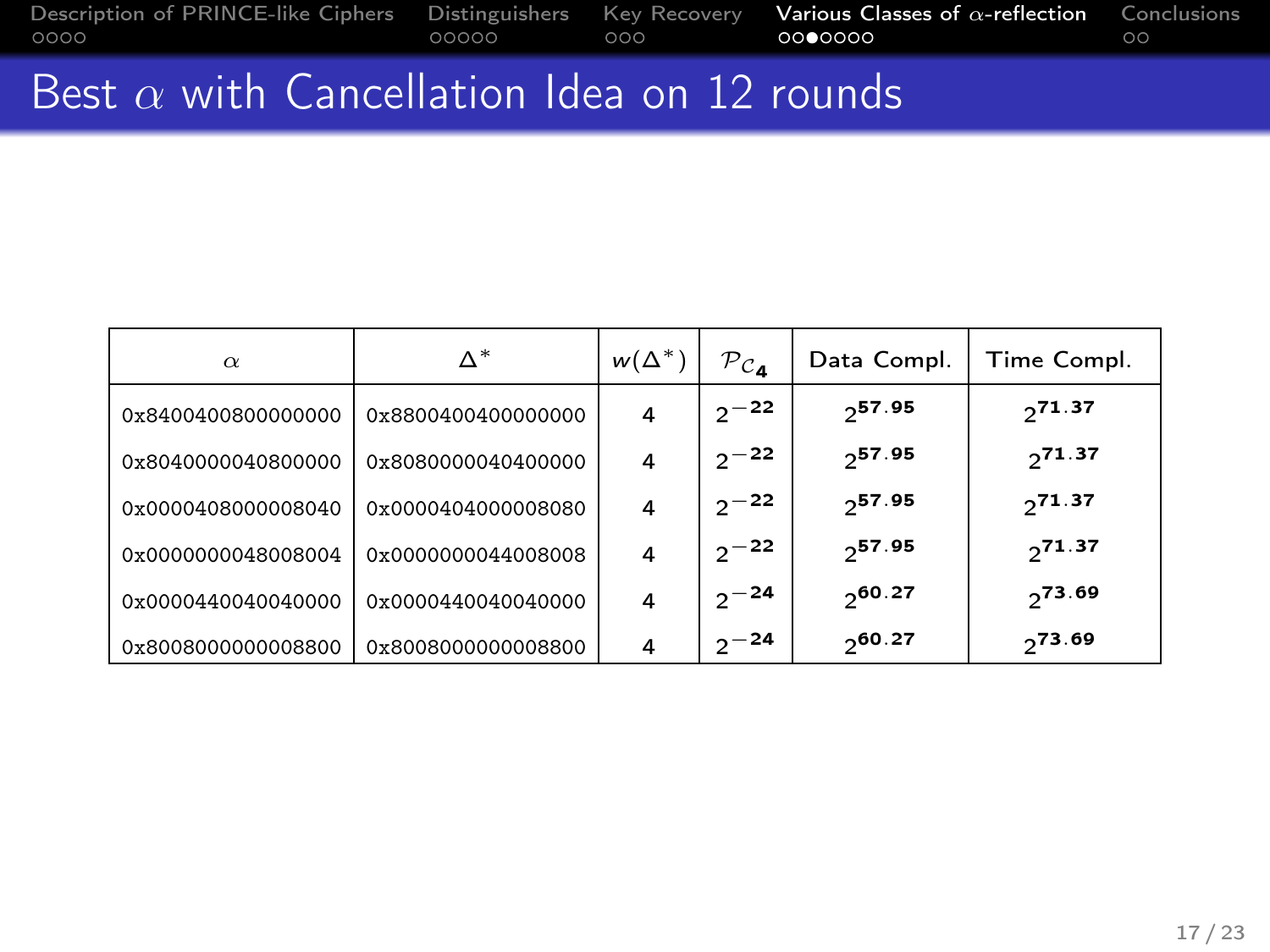[Description of PRINCE-like Ciphers](#page-2-0) [Distinguishers](#page-19-0) [Key Recovery](#page-36-0) **[Various Classes of](#page-42-0) α-reflection** [Conclusions](#page-57-0)<br>
00000 000**000 0000000** 000 Examples of  $\alpha$  with Branch and Bound Algorithm on 12 Rounds

| $\alpha$           | Λ*                 | $w(\Delta^*)$ | $P_{c_{\mathbf{A}}}$ | Data Compl.          | Time Compl. |
|--------------------|--------------------|---------------|----------------------|----------------------|-------------|
| 0x0108088088010018 | 0x0000001008000495 | 5             | $2^{-26}$            | 20.78                | $2^{80.2}$  |
| 0x0088188080018010 | 0x00000100c09d0008 | 5             | $2^{-26}$            | 20.78                | $2^{80.2}$  |
| 0x0108088088010018 | 0x000000100800d8cc | 6             | $2^{-26}$            | 2.83                 | $2^{84.25}$ |
| 0x0001111011010011 | 0x1101100110000100 |               | $2^{-28}$            | $2^{63.45}$ (a = 32) | ე88.87      |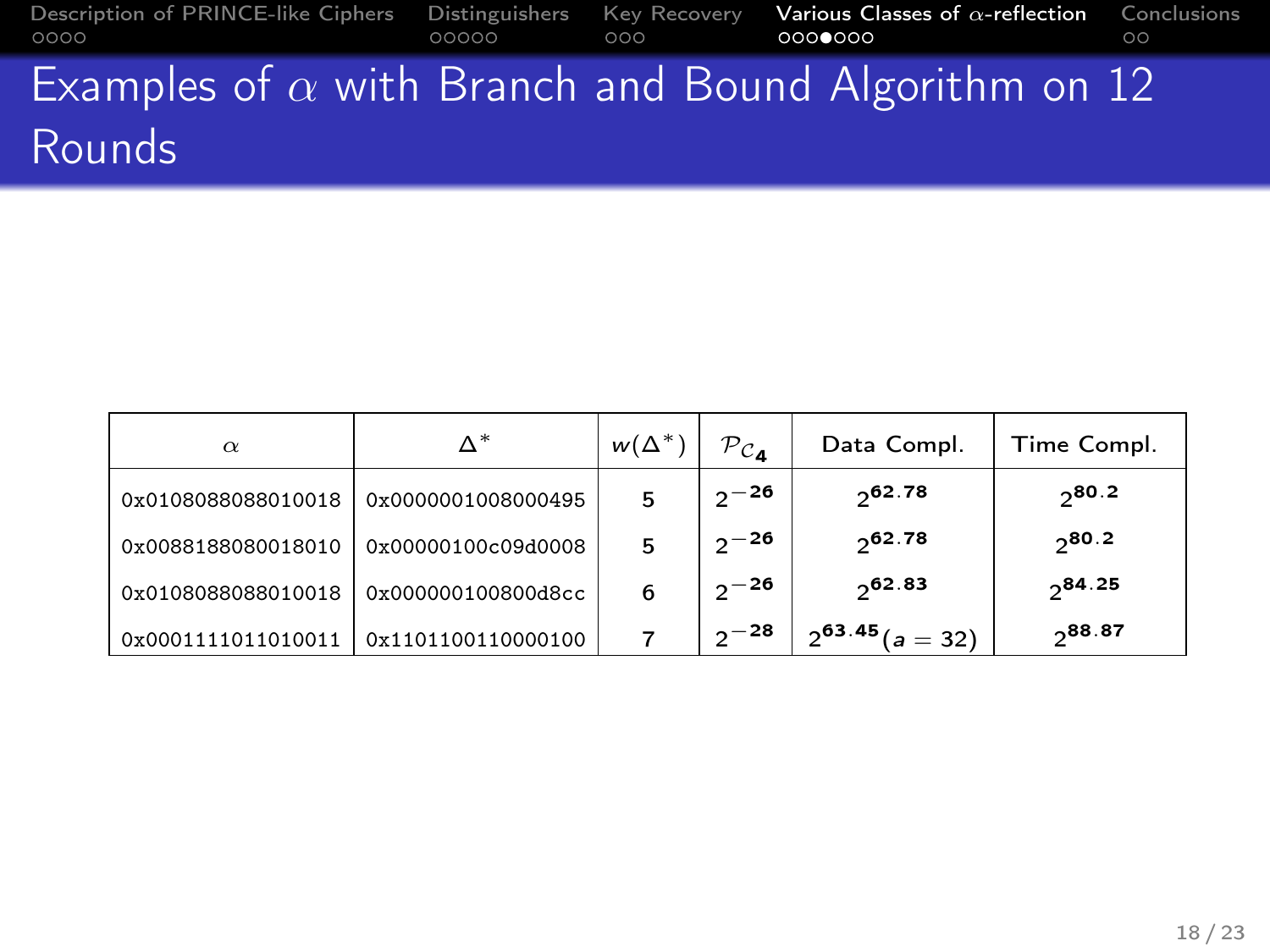| Description of PRINCE-like Ciphers Distinguishers Key Recovery Various Classes of $\alpha$ -reflection Conclusions<br>0000 | 00000 | $\sim$ 0.00 | 0000000 | ററ |
|----------------------------------------------------------------------------------------------------------------------------|-------|-------------|---------|----|
| Number of non-zero nibbles of $\alpha$                                                                                     |       |             |         |    |

The best results so far have been obtained for  $\alpha$  with a small number of non-zero nibbles.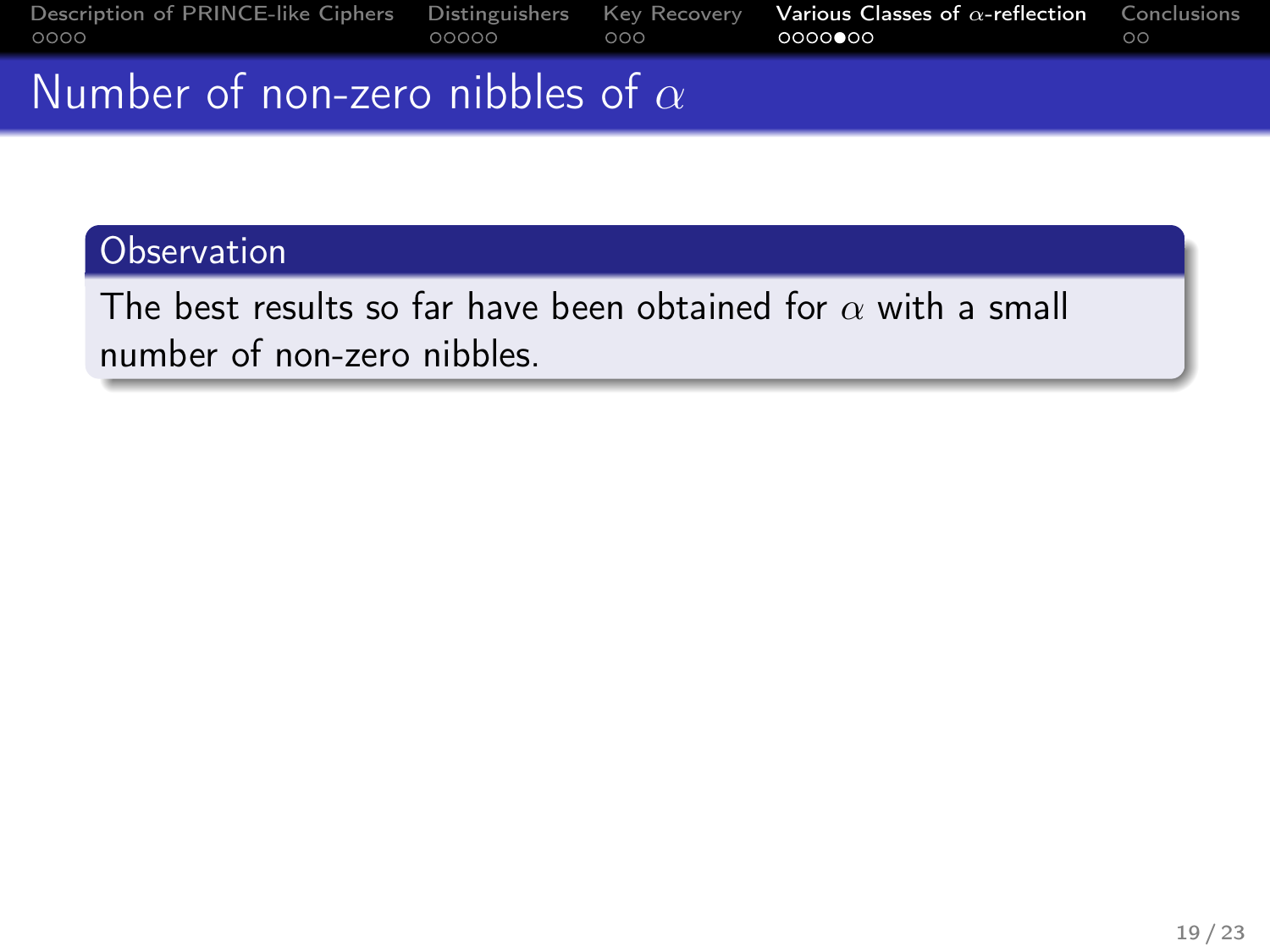| Description of PRINCE-like Ciphers Distinguishers Key Recovery Various Classes of $\alpha$ -reflection Conclusions<br>0000 | 00000 | $-000$ | 0000000 | ററ |
|----------------------------------------------------------------------------------------------------------------------------|-------|--------|---------|----|
| Number of non-zero nibbles of $\alpha$                                                                                     |       |        |         |    |

The best results so far have been obtained for  $\alpha$  with a small number of non-zero nibbles.

### Question

Would  $\alpha$  with many non-zero nibbles guarantee security against reflection attacks?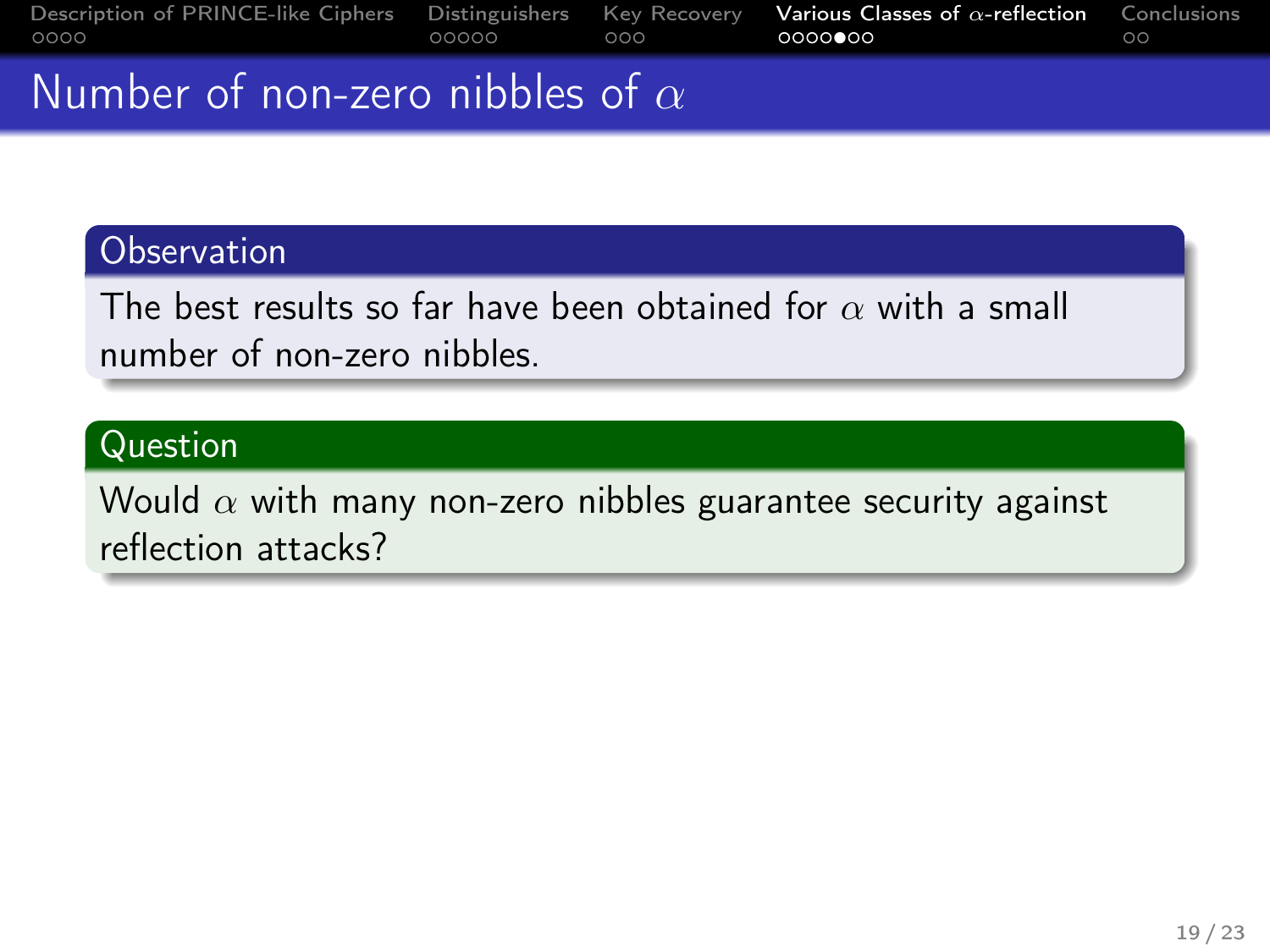| Description of PRINCE-like Ciphers Distinguishers Key Recovery Various Classes of $\alpha$ -reflection Conclusions<br>0000 | 00000 | $-000$ | 0000000 | ററ |
|----------------------------------------------------------------------------------------------------------------------------|-------|--------|---------|----|
| Number of non-zero nibbles of $\alpha$                                                                                     |       |        |         |    |

The best results so far have been obtained for  $\alpha$  with a small number of non-zero nibbles.

### Question

Would  $\alpha$  with many non-zero nibbles guarantee security against reflection attacks?

$$
\alpha = \left[\begin{array}{c} 0x7 & 0x1 & 0xc & 0xb \\ 0x9 & 0x5 & 0x3 & 0x3 \\ 0x9 & 0xa & 0x5 & 0x9 \\ 0x3 & 0x6 & 0x8 & 0xd \end{array}\right],
$$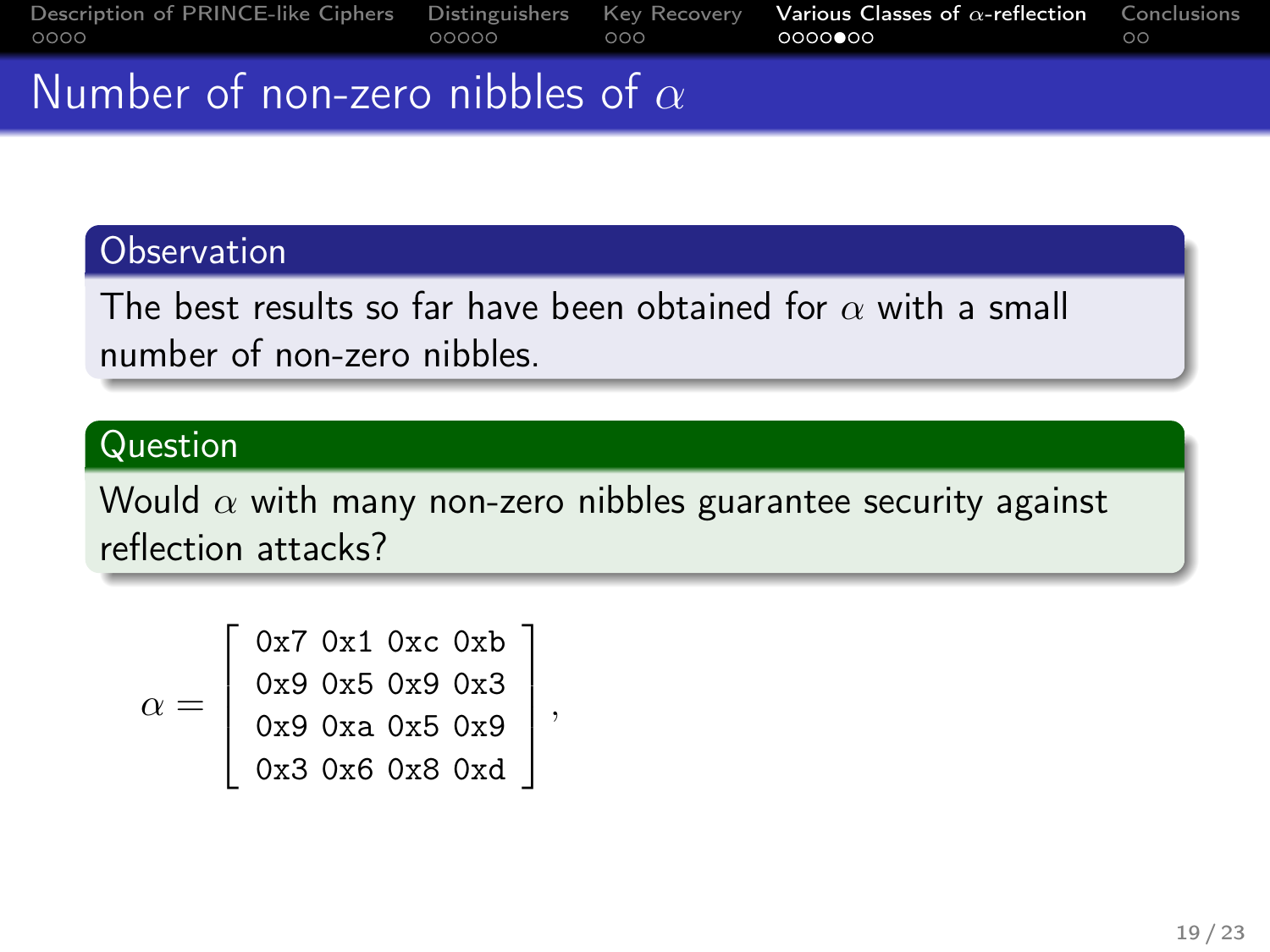| Description of PRINCE-like Ciphers Distinguishers Key Recovery Various Classes of $\alpha$ -reflection Conclusions<br>0000 | $-000$ | 0000000 | 00 |
|----------------------------------------------------------------------------------------------------------------------------|--------|---------|----|
| Number of non-zero nibbles of $\alpha$                                                                                     |        |         |    |

The best results so far have been obtained for  $\alpha$  with a small number of non-zero nibbles.

### Question

Would  $\alpha$  with many non-zero nibbles guarantee security against reflection attacks?

$$
\alpha = \left[\begin{array}{l} 0x7 & 0x1 & 0xc & 0xb \\ 0x9 & 0x5 & 0x9 & 0x3 \\ 0x3 & 0x6 & 0x5 & 0x9 \\ 0x3 & 0x6 & 0x8 & 0xd \end{array}\right], \quad M^{-1}(\alpha) = \left[\begin{array}{l} 0x7 & 0 & 0 & 0 \\ 0 & 0 & 0 & 0xb \\ 0 & 0 & 0xd & 0 \\ 0 & 0x9 & 0 & 0 \end{array}\right].
$$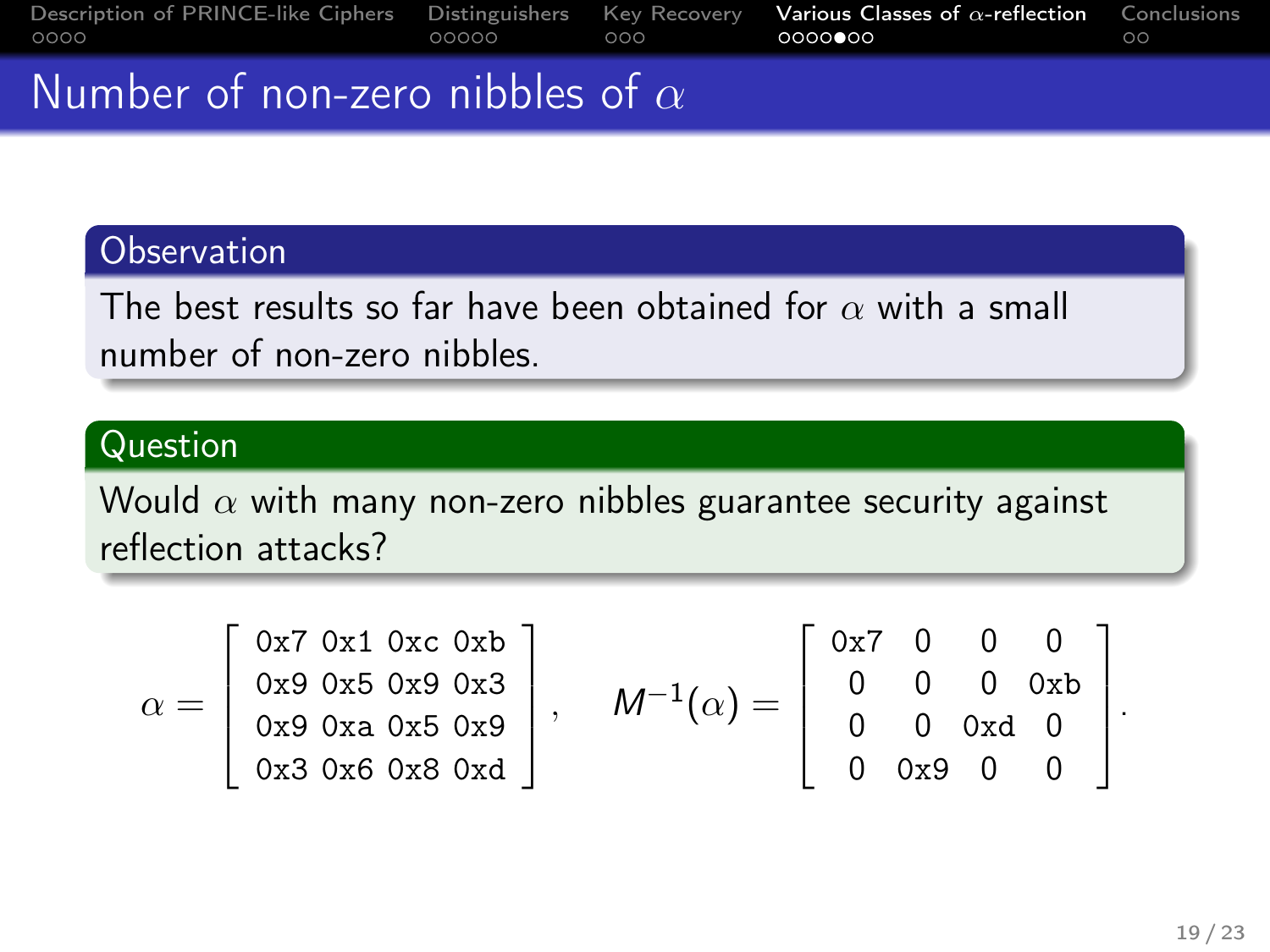| Description of PRINCE-like Ciphers Distinguishers Key Recovery Various Classes of $\alpha$ -reflection Conclusions<br>0000 | 00000 | റററ | െറെ <b>െ</b> െ | ററ |
|----------------------------------------------------------------------------------------------------------------------------|-------|-----|----------------|----|
| <b>Truncated Attack</b>                                                                                                    |       |     |                |    |

Assume 
$$
\alpha
$$
 is such that  $M^{-1}(\alpha) = \begin{bmatrix} * & 0 & 0 & 0 \\ 0 & 0 & 0 & * \\ 0 & * & 0 & 0 \end{bmatrix}$  where  $*$  can be any arbitrary value. For six rounds  $\Re_{R-2} \circ \cdots \circ \Re_{R+3}$ , the following truncated characteristic:

$$
Y_{R+3}^O \oplus X_{R-2}^I = \left[ \begin{array}{c} * & 0 & 0 & 0 \\ * & 0 & 0 & * \\ * & 0 & * & 0 \\ * & * & 0 & 0 \end{array} \right] \oplus \alpha,
$$

holds with probability  $\mathcal{P}_{F_{\mathcal{M}'}} = \frac{|F_{\mathcal{M}'}|}{2^n} = 2^{-32}$ .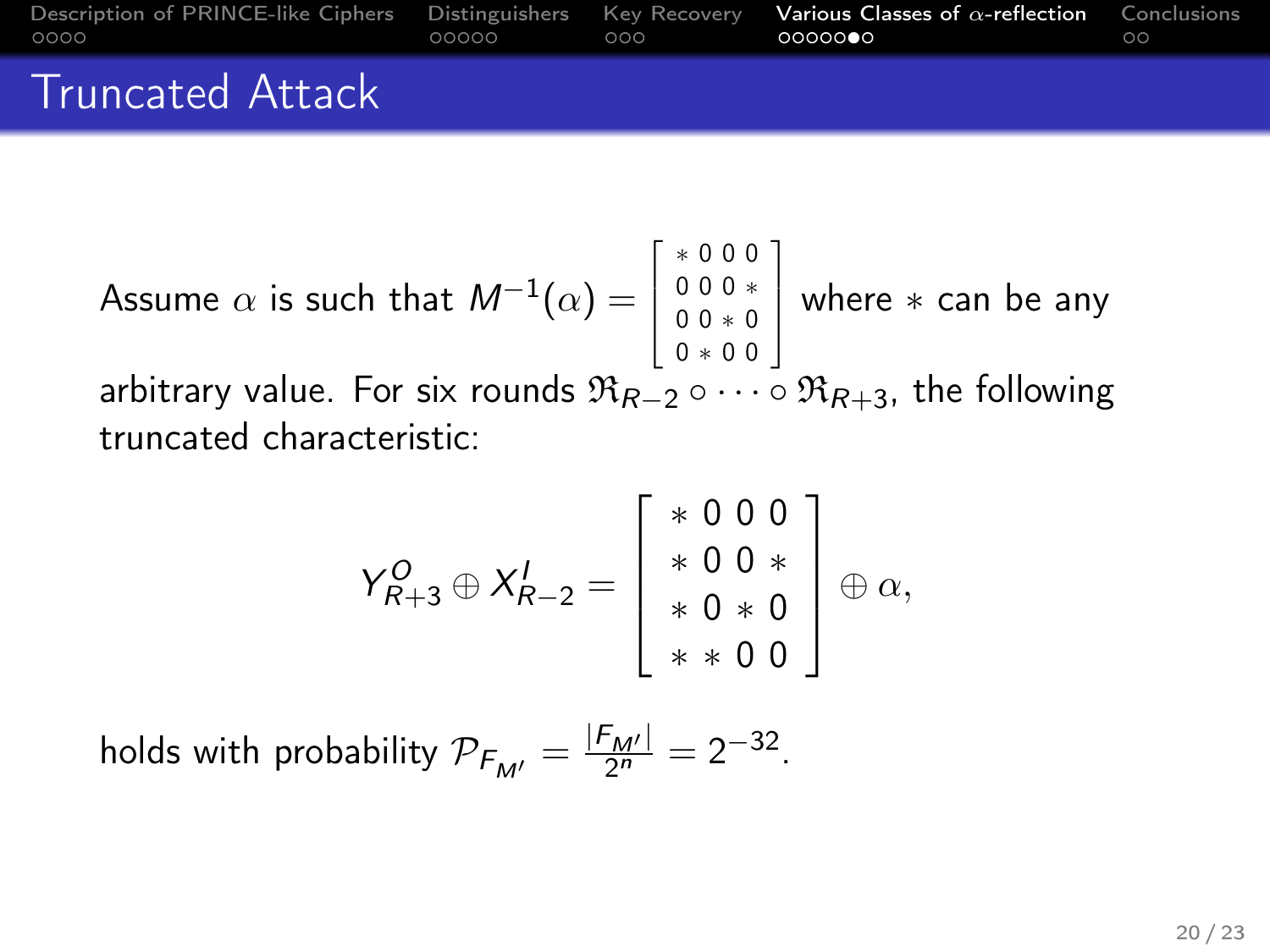| Description of PRINCE-like Ciphers Distinguishers Key Recovery Various Classes of $\alpha$ -reflection Conclusions<br>0000 | 00000 | റററ | റററററ <b>⊜</b> |  |
|----------------------------------------------------------------------------------------------------------------------------|-------|-----|----------------|--|
| <b>Truncated Attack</b>                                                                                                    |       |     |                |  |

Similar characteristics can be obtained for  $\alpha$  such that:

$$
M^{-1}(\alpha) = \begin{bmatrix} 0 & * & 0 & 0 \\ * & 0 & 0 & 0 \\ 0 & 0 & 0 & * \\ 0 & 0 & * & 0 \end{bmatrix} \text{ or } M^{-1}(\alpha) = \begin{bmatrix} 0 & 0 & * & 0 \\ 0 & * & 0 & 0 \\ * & 0 & 0 & 0 \\ 0 & 0 & 0 & * \end{bmatrix} \text{ or } M^{-1}(\alpha) = \begin{bmatrix} 0 & 0 & * & 0 \\ 0 & * & 0 & 0 \\ 0 & 0 & 0 & * \\ * & 0 & 0 & 0 \end{bmatrix}.
$$

- This truncated characteristic over six rounds exists for 4  $\times$  (2 $^{16} - 1) \approx$  2 $^{18}$  values of  $\alpha$ ,
- Key recovery attack on 8 rounds can be done by data complexity  $2^{35.8}$  and time complexity of  $2^{96.8}$  memory accesses in addition of  $2^{88}$  full encryption.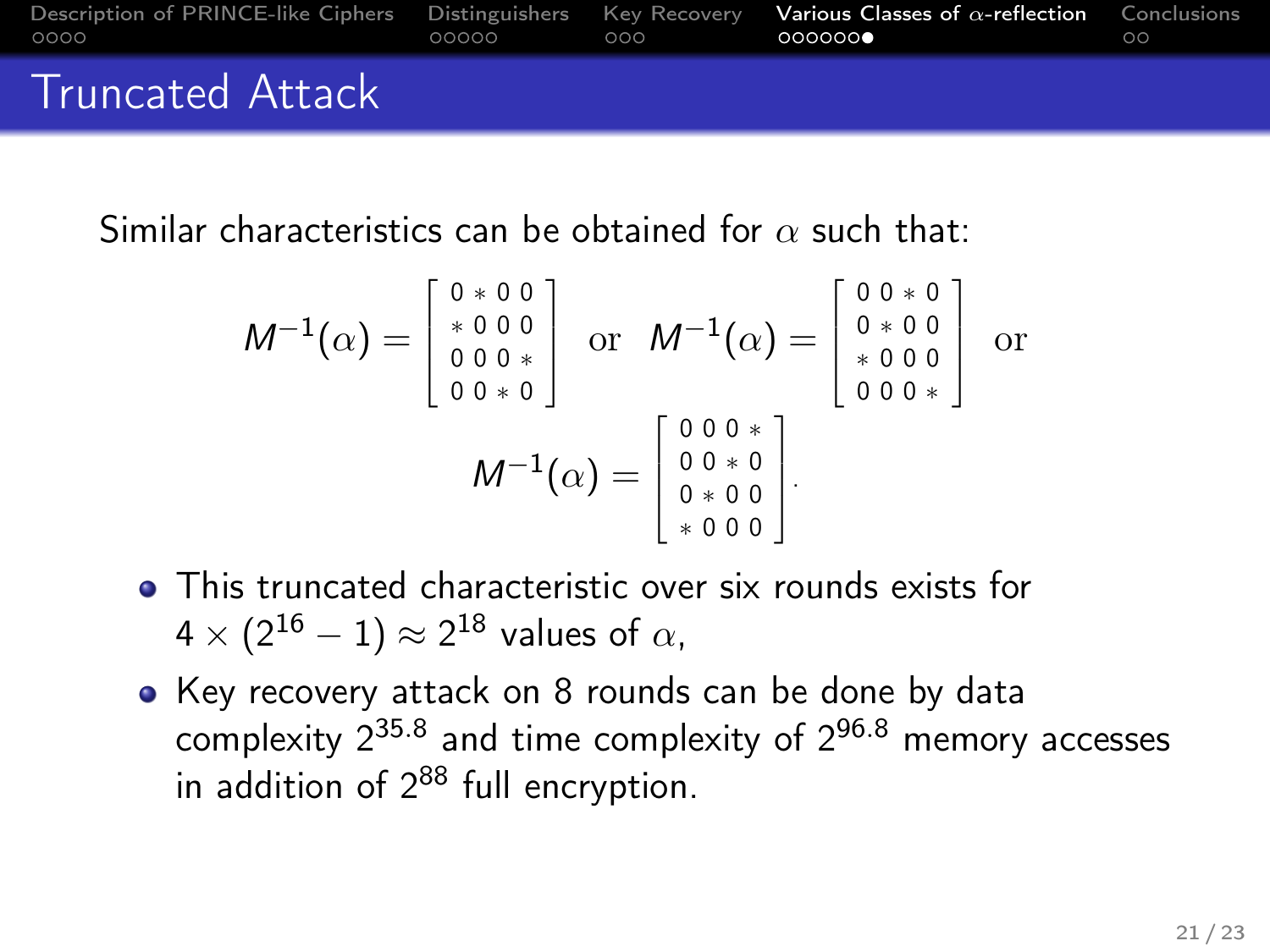| Description of PRINCE-like Ciphers Distinguishers Key Recovery Various Classes of $\alpha$ -reflection |       |     |         | Conclusions |
|--------------------------------------------------------------------------------------------------------|-------|-----|---------|-------------|
| 0000                                                                                                   | 00000 | റററ | 0000000 | $\bullet$   |









<span id="page-57-0"></span>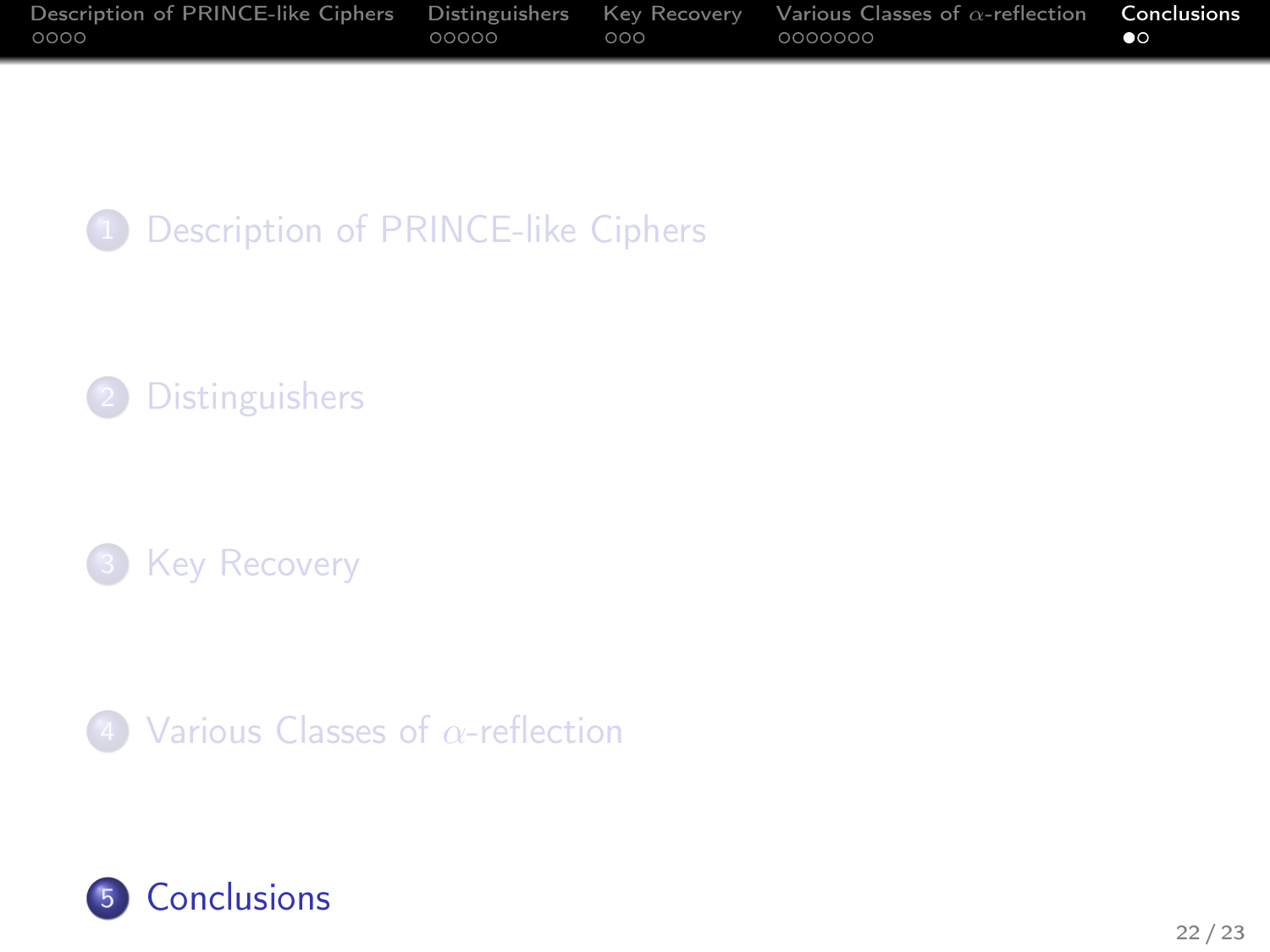| Description of PRINCE-like Ciphers Distinguishers Key Recovery Various Classes of $\alpha$ -reflection <b>Conclusions</b><br>0000 | 00000 | $\Omega$ | - 0000000 | œ |
|-----------------------------------------------------------------------------------------------------------------------------------|-------|----------|-----------|---|
| Conclusions                                                                                                                       |       |          |           |   |

- We introduced new generic distinguishers on PRINCE-like ciphers.
- The security of PRINCE-like ciphers depends strongly on the choice of the value of  $\alpha$ .
- We identified special classes of  $\alpha$  for which 4, 6, 8 or 10 rounds can be distinguished from random.
- The weakest class allows an efficient key-recovery attack on 12 rounds of the cipher.
- $\bullet$  Our best attack on PRINCE with original  $\alpha$  breaks a reduced 6-round version.
- New design criteria for the selection of the value of  $\alpha$  for PRINCE-like ciphers are obtained.